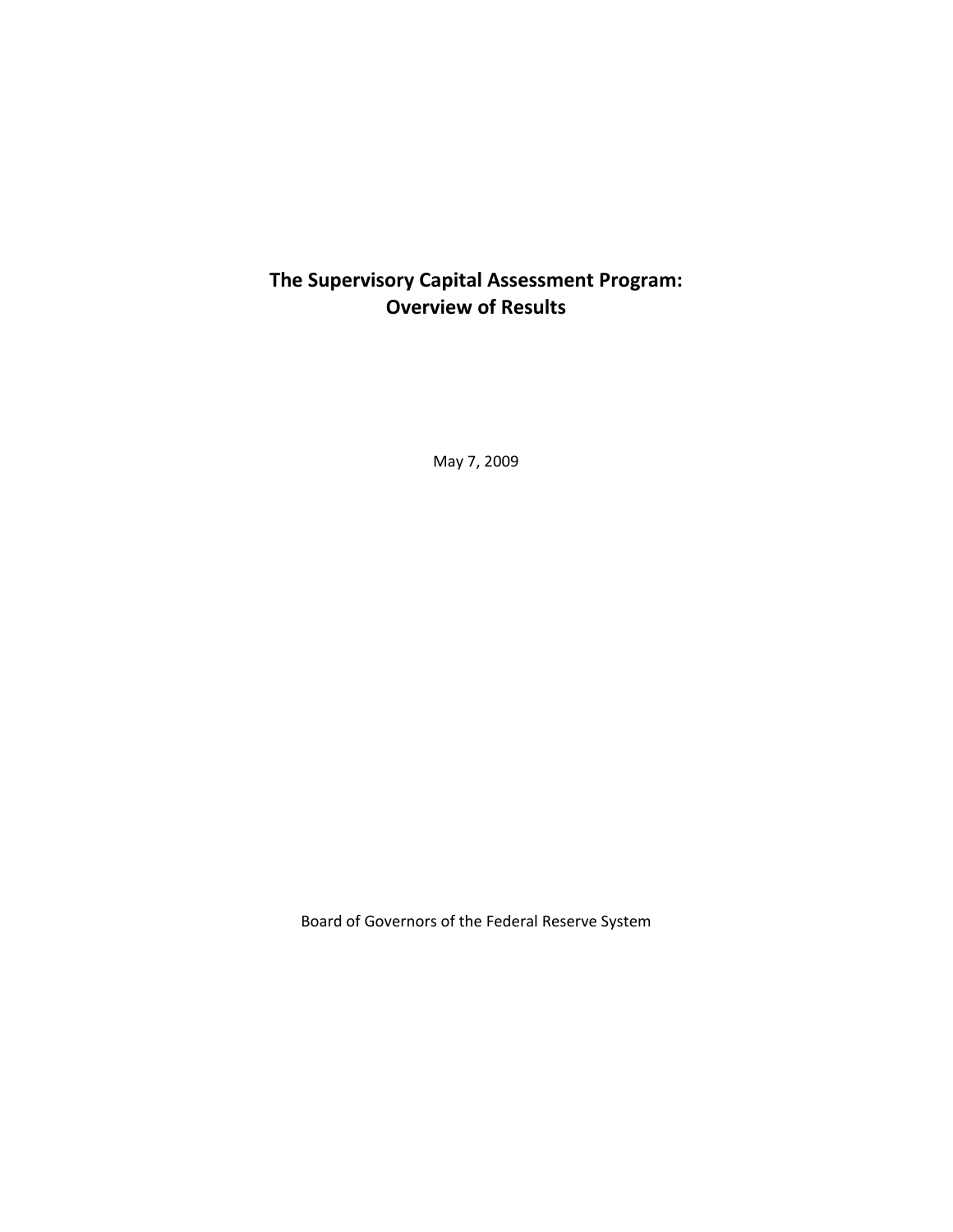# **The Supervisory Capital Assessment Program: Overview of Results**

May 7, 2009

#### *I. Introduction and Summary*

A banking organization holds capital to guard against uncertainty. Capital reassures an institution's depositors, creditors and counterparties‐‐and the institution itself‐‐that an event such as an unexpected surge in losses or an unanticipated deterioration in earnings will not impair its ability to engage in lending to creditworthy borrowers and protect the savings of its depositors. During this period of heightened economic uncertainty, U.S. federal banking supervisors believe that the largest U.S. bank holding companies (BHCs) should have a capital buffer sufficient to withstand losses and allow them to meet the credit needs of their customers in a more severe recession than is anticipated. For this reason, the Federal Reserve and other bank supervisors embarked on a comprehensive simultaneous assessment of the capital held by the 19 largest U.S. BHCs in February of this year.

This unprecedented exercise‐‐known as the Supervisory Capital Assessment Program (SCAP)‐‐ allowed supervisors to measure how much of an additional capital buffer, if any, each institution would need to establish today to ensure that it would have sufficient capital if the economy weakens more than expected. Those BHCs needing to augment their capital coming out of this assessment will have a month to design a detailed plan, subject to supervisory approval, for the steps they will take to put the SCAP buffer in place, and then implement that plan by early November of this year.

The unprecedented nature of the SCAP, together with the extraordinary economic and financial conditions that precipitated it, has led supervisors to take the unusual step of publically reporting the findings of this supervisory exercise. The decision to depart from the standard practice of keeping examination information confidential stemmed from the belief that greater clarity around the SCAP process and findings will make the exercise more effective at reducing uncertainty and restoring confidence in our financial institutions. To this end, a detailed white paper on the SCAP data and methodology was released on April 24<sup>th. 1</sup> This companion paper reports--for each of the 19 institutions individually and in the aggregate—the SCAP estimates of losses and loss rates across select categories of loans and securities; the resources available to absorb those losses; and the resulting necessary capital buffers.

There are a number of points to keep in mind when interpreting the SCAP findings:

 *The estimates reported here are those of the teams of supervisors, economists, and analysts that conducted this exercise*, and they may or may not line up with what the firms themselves or external analysts and researchers might have produced, even using a similar set of basic assumptions. These estimates benefit from the input of extremely detailed information collected from each of the 19 BHCs, the extensive review and analysis of that information by the

 $1$  Board of Governors of the Federal Reserve System (2009) "The Supervisory Capital Assessment Program: Design and Implementation" white paper (Washington DC: Board of Governors, April 24). http://www.federalreserve.gov/newsevents/press/bcreg/20090424a.htm.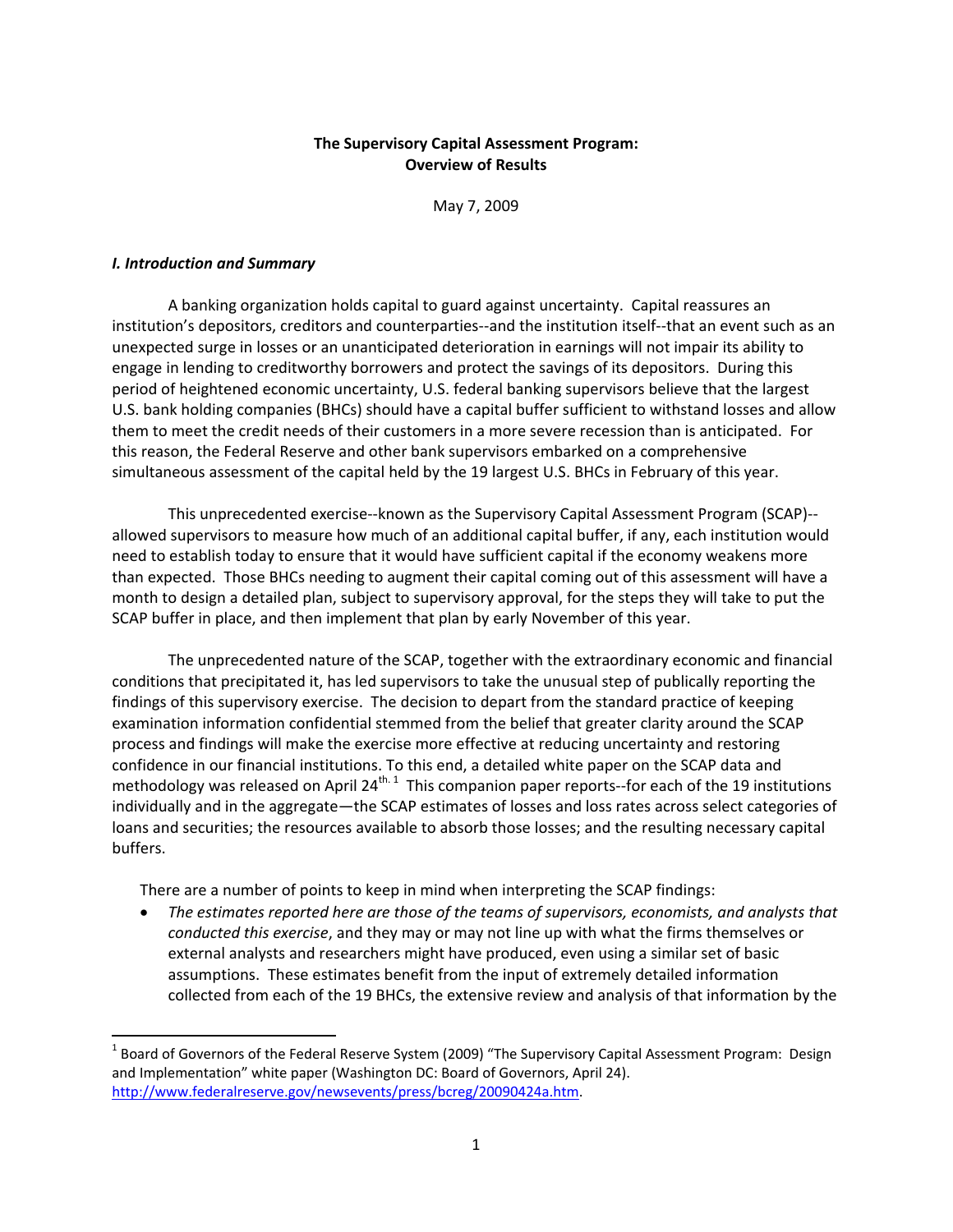SCAP teams, and the judgment of supervisors and other experts. The breadth and depth of the resources brought to bear in formulating these estimates are unparalleled.

- *The estimates are not forecasts or expected outcomes*; they are the products of a two‐year‐ ahead 'what‐if' exercise conducted under two alternative macro scenarios. Roughly speaking, the first scenario‐‐referred to as the "baseline"‐‐was an assumed path for the economy that followed the then-current consensus forecast, and the second--the "more adverse" scenario-was a deeper and more protracted downturn than the consensus. Not only is it virtually certain that the economy will not evolve in lockstep with either of these scenarios, but there were also other factors that had to be assumed constant for the purpose of conducting this exercise, and any of those factors could change materially from what was implicitly or explicitly assumed in this process.
- *The SCAP was a deliberately stringent test.* It was designed to account for the highly uncertain financial and economic conditions by identifying the extent to which a BHC is vulnerable today to a weaker than expected economy in the future. By ensuring that these large BHCs have a capital buffer now that is robust to a range of economic outcomes, this exercise counters the risk that uncertainty itself exerts contractionary pressures on the banking system and the economy. In the event the economy weakens more than expected, the firms will have adequate capital; in the event the economy follows the expected path, or an even stronger path, the firms will still be viewed as stronger today for having higher levels of capital in an uncertain world.
- *The SCAP focused not only on the amount of capital but also on the composition of capital held by each of the 19 BHCs*. That is, SCAP assessed the level of the Tier 1 risk‐based capital ratio and the proportion of Tier 1 capital that is common equity.<sup>2</sup> The SCAP's emphasis on what is termed "Tier 1 Common capital" reflects the fact that common equity is the first element of the capital structure to absorb losses, offering protection to more senior parts of the capital structure and lowering the risk of insolvency. All else equal, more Tier 1 Common capital gives a BHC greater permanent loss absorption capacity and a greater ability to conserve resources under stress by changing the amount and timing of dividends and other distributions. To determine the size of the SCAP buffer for each firm, supervisors used their estimates of each firm's losses and resources for the more adverse scenario to answer the following two questions:
	- o If the economy follows the "more adverse" scenario, how much additional Tier 1 capital would an institution need today to be able to have a Tier 1 risk‐based ratio in excess of 6 percent at year‐end 2010?
	- o If the economy follows the "more adverse" scenario, how much additional Tier 1 Common capital would an institution need today to have a Tier 1 Common capital risk‐ based ratio in excess of 4 percent at year‐end 2010?

 $2$  Tier 1 capital, as defined in the Board's Risk-Based Capital Adequacy Guidelines, is composed of common and non-common equity elements, some of which are subject to limits on their inclusion in Tier 1 capital. See 12 CFR part 225, Appendix A, § II.A.1. These elements include common stockholders' equity, qualifying perpetual preferred stock, certain minority interests, and trust preferred securities. Certain intangible assets, including goodwill and deferred tax assets, are deducted from Tier 1 capital or are included subject to limits. See 12 CFR part 225, Appendix A, § II.B.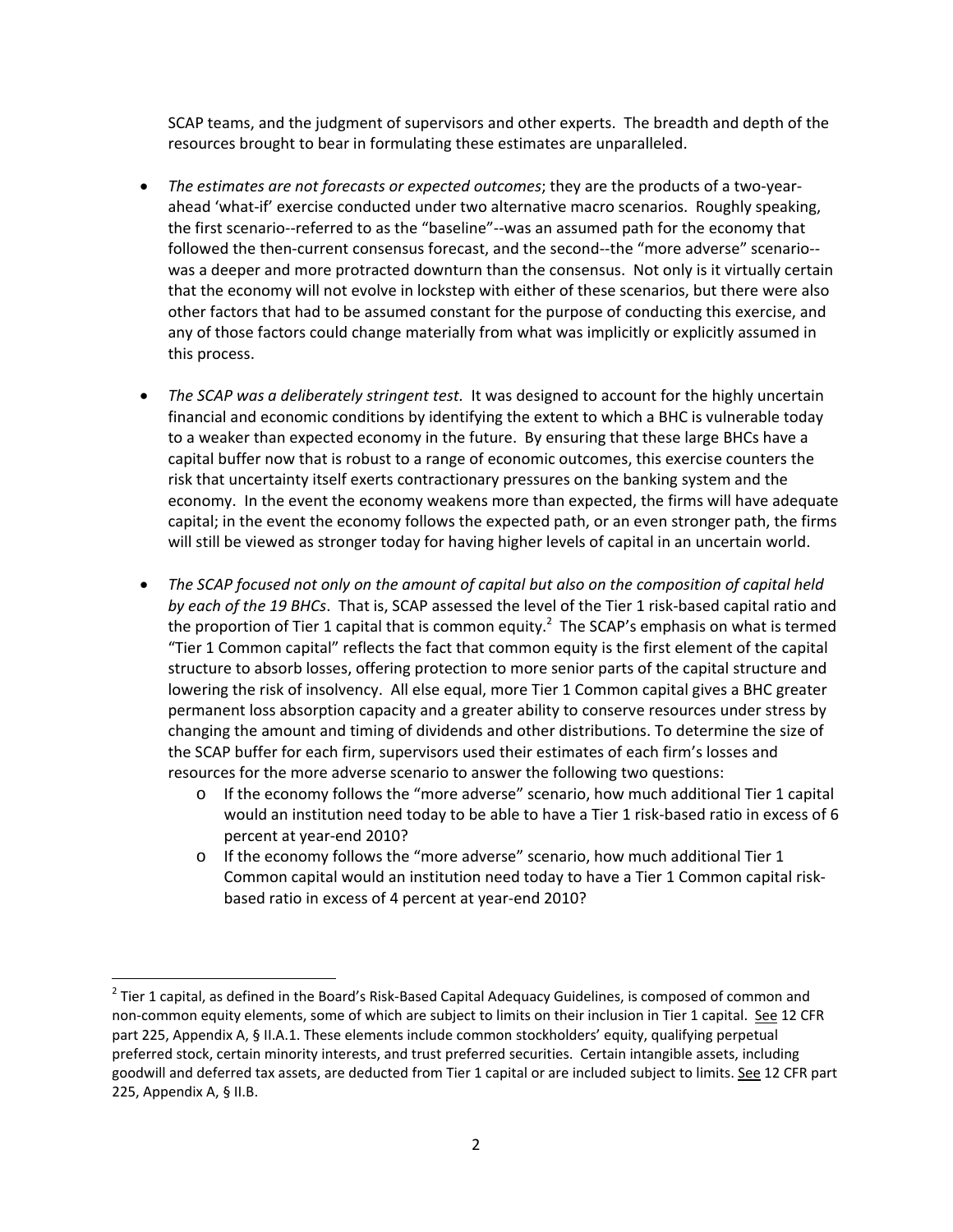*The SCAP buffer does not represent a new capital standard and is not expected to be maintained on an ongoing basis.* Instead, that capital is available to help BHCs absorb larger‐than‐expected future losses, should they occur, and to support the BHC's ability to serve their customers, including lending to creditworthy borrowers during the economic downturn.

The results of the SCAP suggest that if the economy were to track the more adverse scenario, losses at the 19 firms during 2009 and 2010 could be \$600 billion. The bulk of the estimated losses approximately \$455 billion – come from losses on the BHCs' accrual loan portfolios, particularly from residential mortgages and other consumer-related loans. The estimated two-year cumulative losses on total loans under the more adverse scenario is 9.1 percent at the 19 participating BHCs; for comparison, this two‐year rate is higher than during the historical peak loss years of the 1930s. Estimated possible losses from trading‐related exposures and securities held in investment portfolios totaled \$135 billion. In combination with the losses already recognized by these firms since mid-2007, largely from chargeoffs and write‐downs on the values of securities, the SCAP results suggest financial crisis‐related losses at these firms, if the economy were to follow the more adverse scenario, could total nearly \$950 billion by the end of 2010.

The potential losses facing these 19 firms have to be weighed against the potential resources available to them to absorb those losses. At year-end 2008, capital ratios at all 19 BHCs exceeded minimum regulatory capital standards, in many cases by substantial margins, and most met supervisory expectations on the composition of capital. Tier 1 capital at these firms totaled about \$835 billion in Q4 2008. The practical implication of this capital is that many of the BHCs already had substantial capital buffers in place to absorb their share of the estimated \$600 billion of losses. In addition, banks will realize revenues from ongoing businesses to absorb losses, though at a lower level in the weak economic conditions of the stress scenario than in the baseline. However, some of those revenues will need to go into building loan loss reserves against credit problems in 2011.

After taking account of losses, revenues and reserve build requirements, in the aggregate, these firms need to add \$185 billion to capital buffers to reach the target SCAP capital buffer at the end of 2010 under the more adverse scenario. There are two important things to note about this estimate. First, the \$185 billion accrues to 10 of the 19 firms, meaning 9 of the 19 firms already have capital buffers sufficient to get through the adverse scenario in excess of 6 percent Tier 1 capital and 4 percent Tier 1 Common capital. Second, the vast majority of this \$185 billion comes from a shortfall in Tier 1 Common capital in the more adverse scenario, with virtually no shortfall in overall Tier 1 capital. This result means that while nearly all the firms have sufficient Tier 1 capital to absorb the unusually high losses of the more adverse scenario and still end 2010 with a Tier 1 risk-based ratio in excess of 6 percent, 10 of these firms had capital structures that are too strongly tilted toward capital other than common equity. Thus, each of the 10 firms needing to augment their capital as a result of this exercise must do so by increasing their Tier 1 Common capital.

The \$185 billion estimated additional capital buffers correspond to the estimate that would have applied at the end of 2008. But a number of these firms have either completed or contracted for asset sales or restructured existing capital instruments since the end of 2008 in ways that increased their Tier 1 Common capital. These actions substantially reduced the final SCAP buffer. In addition, the pre‐ provision net revenues of many of the firms exceeded what was assumed in the more adverse scenario by almost \$20B, allowing them to build their capital bases. The effects of these transactions and revenues rendered the additional capital needed to establish the SCAP buffer equal to \$75 billion.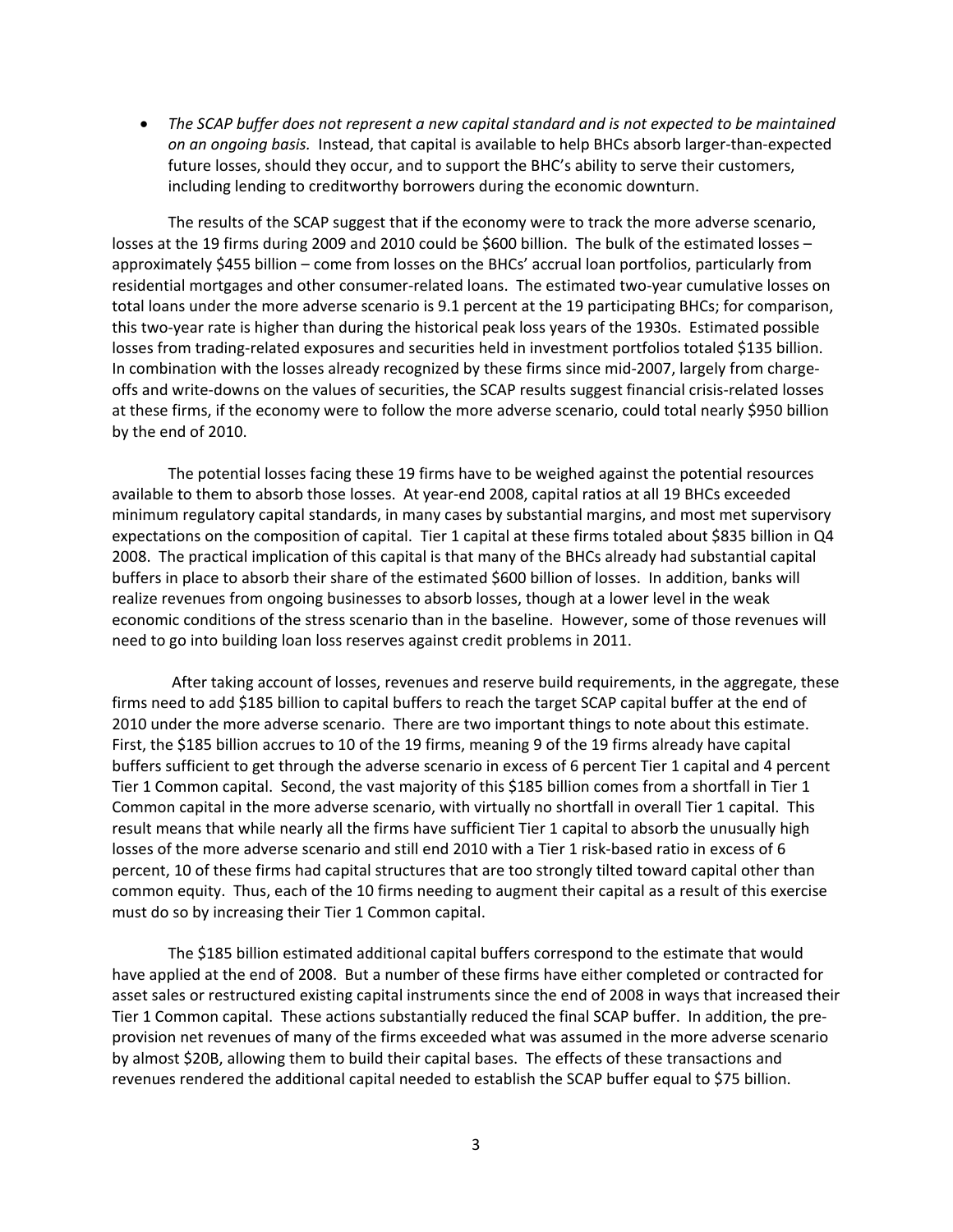As mentioned above, any BHC needing to augment its capital buffer will be required to develop a detailed capital plan to be approved by its primary supervisor, after consultation with the FDIC and the Treasury, over the next 30 days, and to implement that plan in the next six months. BHCs are encouraged to design capital plans that, wherever possible, actively seek to raise new capital from private sources. These plans can also include actions such as restructuring current capital instruments, sales of assets, and restrictions on dividends and stock repurchases, and will have benchmarks for firms to achieve in specified time frames.

Some firms may choose to apply to the U.S. Treasury for Mandatory Convertible Preferred (MCP) under its Capital Assistance Program (CAP) as a bridge to private capital in the future. MCP can serve as a source of contingent common capital for the firm, convertible into common equity when and if needed to meet supervisory expectations regarding the amount and composition of capital. In addition, the Treasury will consider requests to exchange outstanding preferred shares sold under the Capital Purchase Program (CPP) or Targeted Investment Program (TIP) for new MCP. The 19 firms have U.S. Treasury preferred equity securities of \$216 billion.

Strong banks with ample capital are essential for a robust economy. By making a careful evaluation of the potential vulnerabilities of the largest 19 U.S. BHCs—which together hold two-thirds of assets and more than one‐half of the loans in the U.S. banking system—the SCAP will help to ensure the strength of the U.S. banking sector. The SCAP is also an important complement to the U.S. Treasury's support of the U.S. banking system, and helps to protect the taxpayers' investments in U.S. financial institutions. Both of these programs, by increasing the quantity and quality of capital held by large U.S. BHCs, will help reduce uncertainty about the impact of potential losses, and allow the U.S. banking system to play its role in supporting a stronger, faster, and more sustainable economic recovery.

### *II. SCAP Loss and Resource Projections*

The participating BHCs were asked to estimate their potential losses on loans, securities, and trading positions, as well as pre‐provision net revenue (PPNR) and the resources available from the allowance for loan and lease losses (ALLL) under two alternative macroeconomic scenarios. These estimates were reviewed and analyzed by supervisors and then evaluated against independent benchmarks developed by supervisors to arrive at the supervisors' loss estimates. Care was taken to ensure that the loss and resource estimates reflected the risk and business lines of each BHC, and that they were consistent with the macroeconomic environment specified in the two economic scenarios, especially for the more adverse scenario that forms the basis of the capital buffer calculations. This section reports the results of this process, first in aggregate for the 19 participating BHCs and then for individual firms.

### **II.A. Loss and Resource Estimates by BHCs**

Each participating BHC was instructed to estimate potential losses on its loan, investment securities, and trading portfolios, including off-balance sheet commitments and contingent liabilities and exposures, over the two-year horizon beginning with year-end 2008 financial statement data. For loans, the BHCs were instructed to estimate forward‐looking, undiscounted credit losses – that is, losses due to failure to pay obligations ("cash flow losses") – rather than discounts related to mark-to-market values. To guide estimation, the firms were provided with a common set of indicative loss rate ranges for specific loan categories under conditions of the baseline and the more adverse economic scenarios (see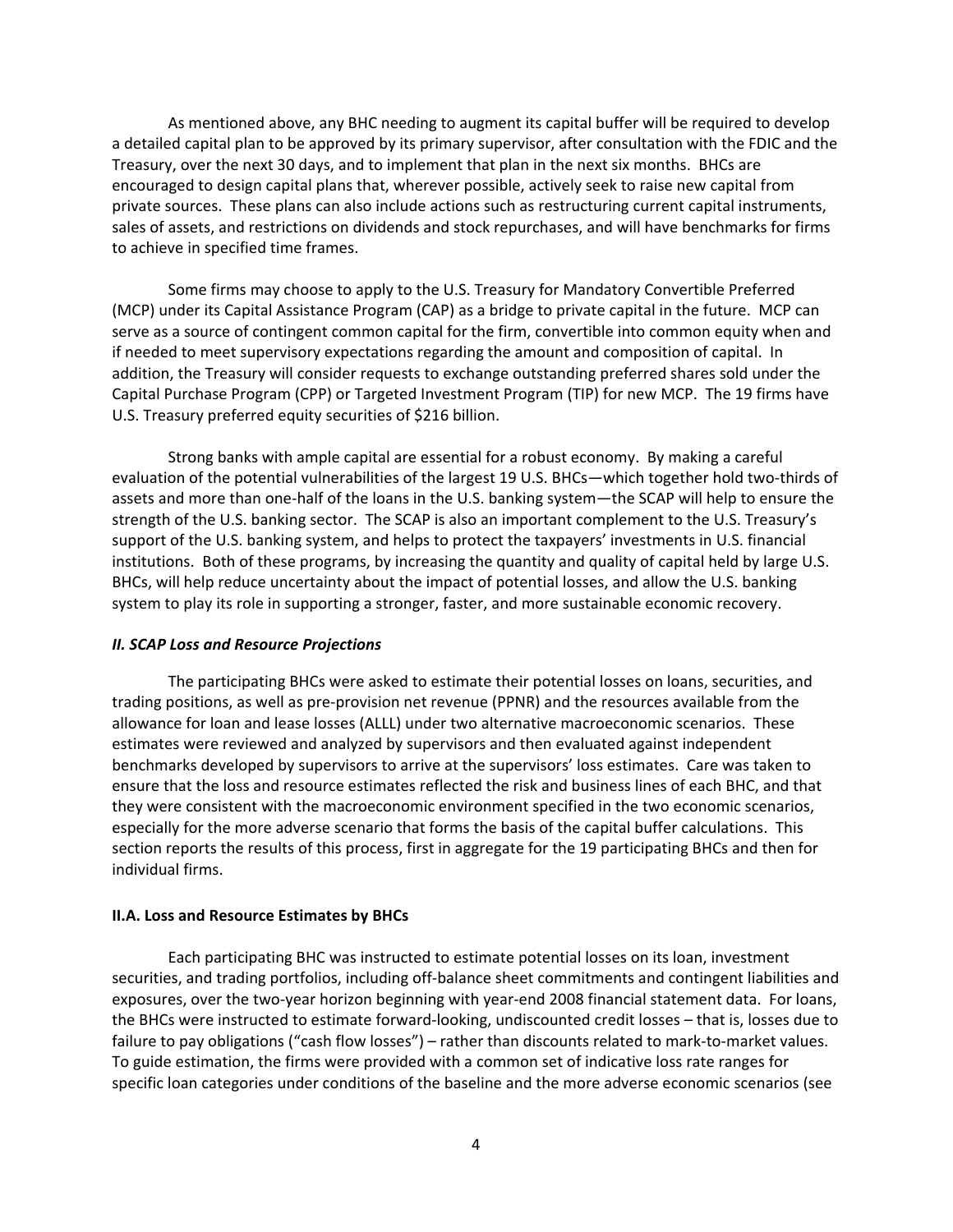table 1). Firms were allowed to diverge from the indicative loss rates where they could provide evidence that their estimated loss rates were appropriate.

|                              | <b>Baseline</b> | More Adverse |
|------------------------------|-----------------|--------------|
| First Lien Mortgages         | $5 - 6$         | $7 - 8.5$    |
| Prime                        | $1.5 - 2.5$     | $3 - 4$      |
| Alt-A                        | $7.5 - 9.5$     | $9.5 - 13$   |
| Subprime                     | $15 - 20$       | $21 - 28$    |
| Second/Junior Lien Mortgages | $9 - 12$        | $12 - 16$    |
| Closed-end Junior Liens      | $18 - 20$       | $22 - 25$    |
| <b>HELOCs</b>                | $6 - 8$         | $8 - 11$     |
| C&I Loans                    | $3 - 4$         | $5 - 8$      |
| <b>CRE</b>                   | $5 - 7.5$       | $9 - 12$     |
| Construction                 | $8 - 12$        | $15 - 18$    |
| Multifamily                  | $3.5 - 6.5$     | $10 - 11$    |
| Nonfarm, Non-residential     | $4 - 5$         | $7 - 9$      |
| <b>Credit Cards</b>          | $12 - 17$       | $18 - 20$    |
| <b>Other Consumer</b>        | $4 - 6$         | $8 - 12$     |
| <b>Other Loans</b>           | $2 - 4$         | $4 - 10$     |

## **Table 1: Indicative Loss Rates Provided to BHCs for SCAP (cumulative two‐year, in percent)**

The indicative loss rate ranges were derived using a variety of methods for predicting loan losses, including analysis of historical loss experience at large BHCs and quantitative models relating the performance of loans or groups of loans to macroeconomic variables. Supervisors viewed these indicative ranges as useful indicators of industry loss rates and in that way they can serve as a general guide, but recognized that they might not adequately capture differences across individual firms that could affect the performance and losses in significant ways. Thus, supervisors asked firms to provide granular data about the particular characteristics of their portfolios in order to make more tailored quantitative assessments of loss. Loss estimates for the SCAP thus relied ultimately on firm‐specific information about factors such as past performance, origination year, borrower characteristics, and geographic distribution.

#### **II.B. Aggregate Loss Estimates**

The two-year loss estimates total close to \$600 billion in the more adverse scenario for the 19 BHCs (table 2). Estimated SCAP losses on residential mortgages are substantial over the two‐year scenario, consistent with the sharp drop in residential house prices in the past two years and their projected continued steep fall in the more adverse scenario. Expected loss rates on first‐liens and second/junior liens are well outside the historical experience of commercial banks. The effects of reduced home prices on household wealth and the indirect effects through reduced economic activity, also push up estimated losses on consumer credit, including losses on credit cards and on other consumer loans. Together, residential mortgages and consumer loans (including credit card and other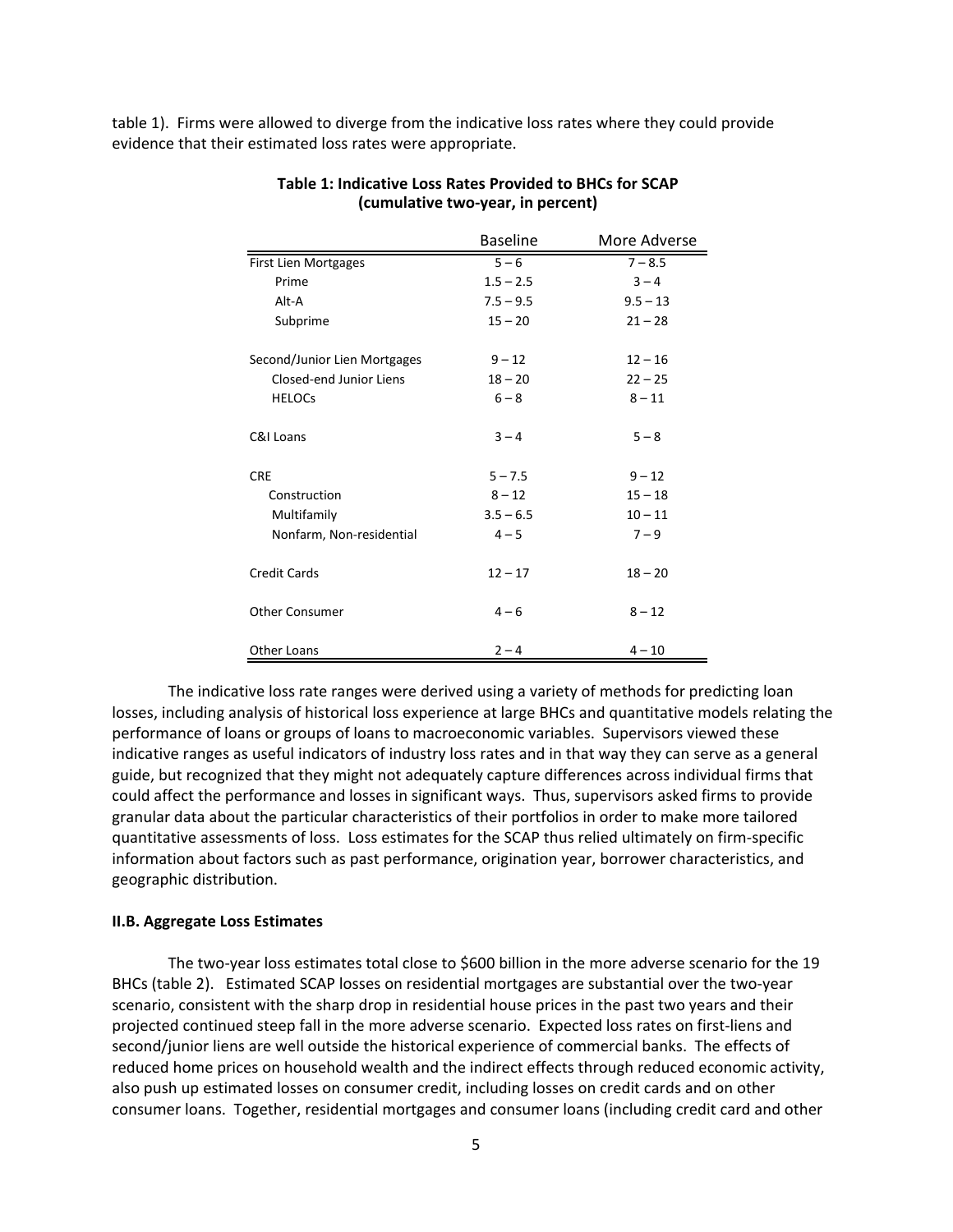consumer loans, not shown) account for \$322 billion, or 70 percent of the loan losses projected under the more adverse scenario.<sup>3</sup> Estimated loss rates on commercial real estate loans, especially those related to land development, also are elevated in the more adverse scenario, reflecting realized and projected substantial declines in real estate values. For commercial and industrial loans, estimated loss rates are within the range of those experienced in business downturns in past recent recessions.

#### **Table 2: Supervisory Capital Assessment Program Aggregate Results for 19 Participating Bank Holding Companies for the More Adverse Scenario**

| The estimates below represent a hypothetical 'what-if' scenario that involves an economic outcome that is more adverse than<br>expected. These estimates are not forecasts of expected losses or revenues. |                    |                              |
|------------------------------------------------------------------------------------------------------------------------------------------------------------------------------------------------------------|--------------------|------------------------------|
|                                                                                                                                                                                                            |                    |                              |
| At December 31, 2008                                                                                                                                                                                       | \$ Billions        |                              |
| Tier 1 Capital                                                                                                                                                                                             | 836.7              |                              |
| Tier 1 Common Capital                                                                                                                                                                                      | 412.5              |                              |
| <b>Risk-Weighted Assets</b>                                                                                                                                                                                | 7,814.8            |                              |
|                                                                                                                                                                                                            |                    | <b>More Adverse Scenario</b> |
| Estimated for 2009 and 2010 for the More Adverse Scenario                                                                                                                                                  | <b>\$ Billions</b> | As % of Loans                |
| Total Estimated Losses (Before purchase accounting adjustments)                                                                                                                                            | 599.2              |                              |
| <b>First Lien Mortgages</b>                                                                                                                                                                                | 102.3              | 8.8%                         |
| Second/Junior Lien Mortgages                                                                                                                                                                               | 83.2               | 13.8%                        |
| <b>Commercial and Industrial Loans</b>                                                                                                                                                                     | 60.1               | 6.1%                         |
| <b>Commercial Real Estate Loans</b>                                                                                                                                                                        | 53.0               | 8.5%                         |
| <b>Credit Card Loans</b>                                                                                                                                                                                   | 82.4               | 22.5%                        |
| Securities (AFS and HTM)                                                                                                                                                                                   | 35.2               | -na-                         |
| <b>Trading &amp; Counterparty</b>                                                                                                                                                                          | 99.3               | -na-                         |
| Other (1)                                                                                                                                                                                                  | 83.7               | -na-                         |
| Memo: Purchase Accounting Adjustments                                                                                                                                                                      | 64.3               |                              |
| Resources Other Than Capital to Absorb Losses in the More Adverse Scenario (2)                                                                                                                             | 362.9              |                              |
| <b>SCAP Buffer Added for More Adverse Scenario</b>                                                                                                                                                         |                    |                              |
| (SCAP buffer is defined as additional Tier 1 Common/contingent Common)                                                                                                                                     |                    |                              |
| Indicated SCAP Buffer as of December 31, 2008                                                                                                                                                              | 185.0              |                              |
| Less: Capital Actions and Effects of Q1 2009 Results (3) (4)                                                                                                                                               | 110.4              |                              |
| SCAP Buffer (5)                                                                                                                                                                                            | 74.6               |                              |

(1) Includes other consumer and non‐consumer loans and miscellaneous commitments and obligations

(2) Resources to absorb losses include pre‐provision net revenue less the change in the allowance for loan and lease losses

(3) Capital actions include completed or contracted transactions since Q4 2008

(4) Total includes only capital actions and effects of Q1 2009 results for firms that need to establish a SCAP buffer

(5) There may be a need to establish an additional Tier 1 capital buffer, but this would be satisfied by the additional Tier 1 Common capital buffer unless otherwise specified for a particular BHC

Note: Numbers may not sum due to rounding

In total, the estimated loan loss rates under the more adverse scenario are very high by historical standards. The two-year cumulative loss rate on total loans equals 9.1 percent in the more

<sup>&</sup>lt;sup>3</sup> Some of these losses have already been taken, however, in the form of discounts on impaired loans acquired during mergers. These discounts reduce future estimated credit losses on residential mortgage and consumer loans by approximately \$57 billion, which was incorporated when calculating the additional capital for the SCAP buffer.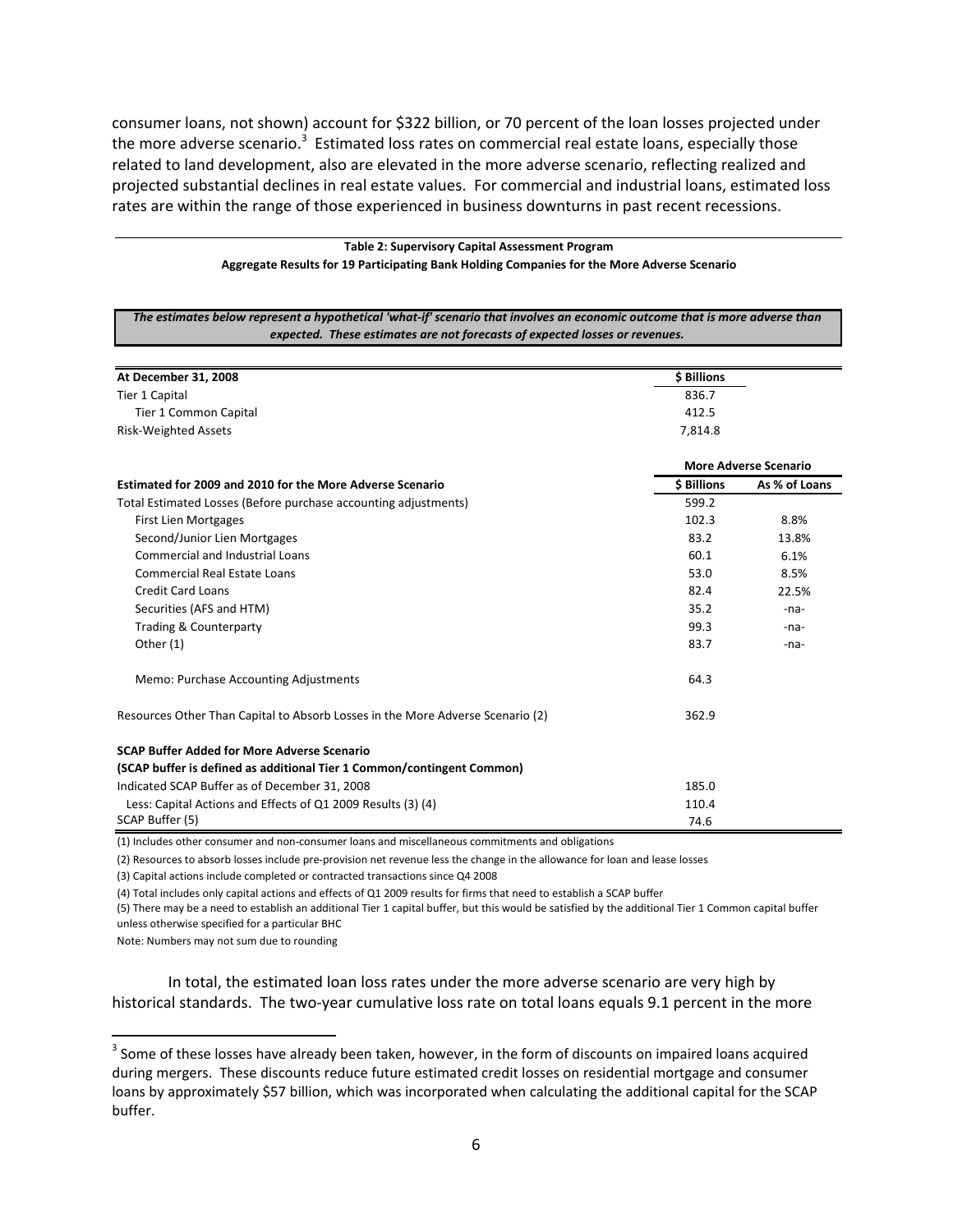adverse scenario. As shown in Figure 1, this loss rate is higher than two-year loss rates observed for U.S. commercial banks from 1920 to 2007/2008. In addition to the sharpest two‐year drop in residential house prices since then, and a projected further steep decline in the what-if adverse scenario, the rise in the unemployment rate in the scenario would be more severe than any U.S. recession since the 1930s.<sup>4</sup>



Table 2 also reports aggregate projections for losses on securities held in the available‐for‐sale (AFS) and held‐to‐maturity (HTM) investment portfolios and, for BHCs with trading account assets exceeding \$100 billion, losses on trading and counterparty credit risk losses. These losses represent a significant share of the total.

To evaluate losses for securities in the AFS and HTM portfolios, supervisors focused on securities subject to credit risk. At the end of 2008, the 19 BHCs held \$1.5 trillion of securities, more than one‐half of which were Treasury, agencies, or sovereign securities, or high‐grade municipal debt, and so are subject to no or limited credit risk. Only about \$200 billion was in non-agency mortgage-backed securities (MBS) and only a portion of these were recent vintage or were backed by riskier nonprime mortgages. Remaining material exposures included corporate bonds, mutual funds, and other asset‐ backed securities. For securitized assets, supervisors assessed if the security would become impaired during its lifetime. If the current level of credit support was considered insufficient to cover expected losses, the security was written down to fair value with a corresponding "other than temporary impairment" (OTTI) charge, equal to the difference between book and market value. These OTTI charges equaled \$35 billion in the more adverse scenario, with almost one‐half of the estimated losses coming from the non-agency MBS.<sup>5</sup>

 $^4$  Another reference for the estimated loss rates in the SCAP is where they stand relative to estimates made recently by other analysts. Unfortunately, many of the loss estimates are not directly comparable because they are for different time horizons (for example, lifetime losses) or are based on different economic scenarios. However, based on assessments that we can make with the available information, the SCAP estimates appear to

be about in the middle of the range of these other estimates.<br>
<sup>5</sup> To recognize losses in the more adverse scenario, supervisors chose a conservative approach. Financial Accounting Standards Board (FASB) Staff Position FAS 115‐2 and FAS 124‐2, *Recognition and Presentation of Other‐ Than‐Temporary Impairments*, April 9, 2009, regards debt securities held in the AFS and HTM accounts and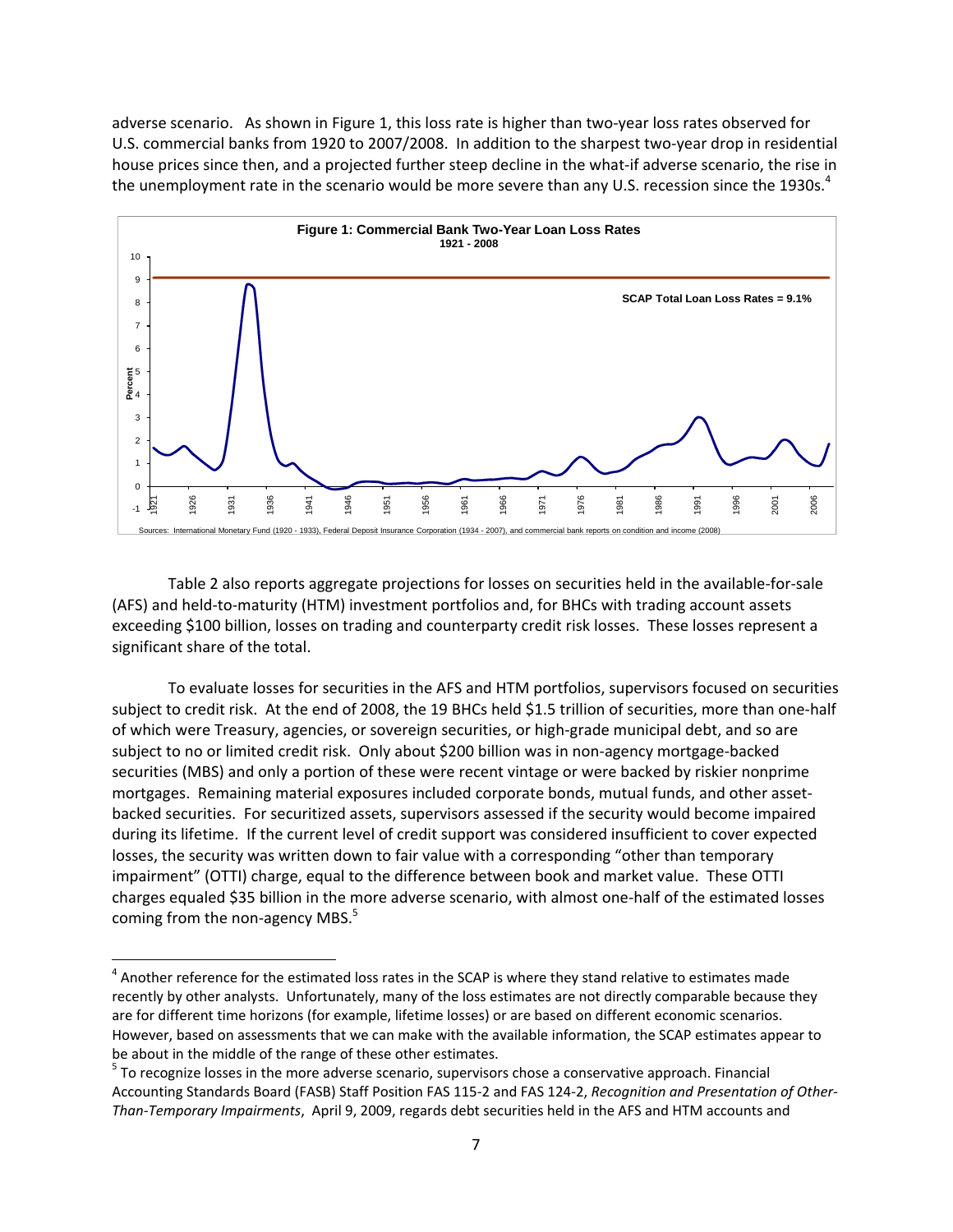In addition, firms with trading assets of \$100 billion or more were asked to estimate potential trading‐related market and counterparty credit losses under a market stress scenario provided by the supervisors, based on the severe market shocks that occurred in the second half of 2008. The estimated losses from trading‐related exposures were substantial, close to \$100 billion across the five firms to which it was applied. The primary drivers of potential stress losses were private equity holdings, other credit‐sensitive trading positions, and possible losses stemming from counterparty credit exposures to over-the-counter (OTC) derivatives trading counterparties. The possible losses from counterparty credit exposures were measured using credit valuation adjustment methods based on stressed exposure levels and expected deterioration of the creditworthiness of counterparties under the more adverse scenario.

The total loss estimate of \$600 billion for the 19 BHCs is in addition to the substantial losses that have already been taken by these firms in the past couple of years.<sup>6</sup> That is, the forward-looking losses in the SCAP do not include the losses that have already occurred since the assets were originated and are already reflected in the firms' balance sheets. Losses taken in the six quarters through the end of 2008 by these firms and firms they acquired are substantial, estimated at approximately \$400 billion. They include charge‐offs, write‐downs on securities held in the trading and in the investment accounts, and discounts on assets acquired in acquisitions of distressed or failed financial institutions. As an offset, about \$65 billion in these merger‐related discounts are captured in the SCAP loss projections (the so-called purchase accounting adjustments) which reflect that a substantial part of estimated losses on the assets purchased were already recorded. Thus, a more comprehensive measure of losses totals at least \$935 billion for the 19 participating BHCs in the more adverse scenario.<sup>7</sup>

#### **II.C. Firm‐level Loss Estimates**

As discussed earlier, the SCAP loss estimates were made using considerable firm‐specific data about the risk and likely future performance of the portfolios. Because the exercise made extensive use of this information, the resulting loss rates vary significantly across BHCs. Table 3 summarizes the results for each of the 19 BHCs that participated in the SCAP. The table reports loss amounts and loss rates, along with projections of resources to absorb losses, and total capital need at each institution. The appendix contains separate tables for each of the 19 BHCs.

<u> Andrewski politika (za obrazu pod predsjednika u predsjednika u predsjednika u predsjednika (za obrazu pod p</u>

focuses on whether firms intend to sell an impaired security or whether it is more‐likely‐than‐not that firms will be required to sell the security before recovery of its cost basis. If either of these conditions is met, the firm must recognize OTTI. The FASB's guidance holds that a firm's determination of its ability to hold a security to recovery should consider sources of uncertainty. Supervisors believed it prudent to incorporate the possibility that firms may not be able to hold a security to recovery under conditions more stressful than expected. Thus for those securities estimated or recommended by supervisors to be other than temporarily impaired, the loss was equal to the difference between the investment's amortized cost basis and its fair value.<br>
<sup>6</sup> Past losses, however, are recognized in the starting regulatory capital levels used to calculate the SCAP capital

buffer, as discussed in the next section of the paper.<br><sup>7</sup> These losses are not full lifetime losses because the SCAP loss projections are for a two-year forward horizon and thus do not capture losses occurring beyond the end of 2010. However, given the profile of the more adverse scenario, which includes a return to positive real GDP growth within the two years, this horizon seems likely to capture a large portion of losses from positions held as of the end of 2008. The impact of some losses after 2010 is also captured in the overall SCAP exercise through the calculation of year‐end 2010 reserves, which are calibrated to be sufficient to cover projected 2011 losses.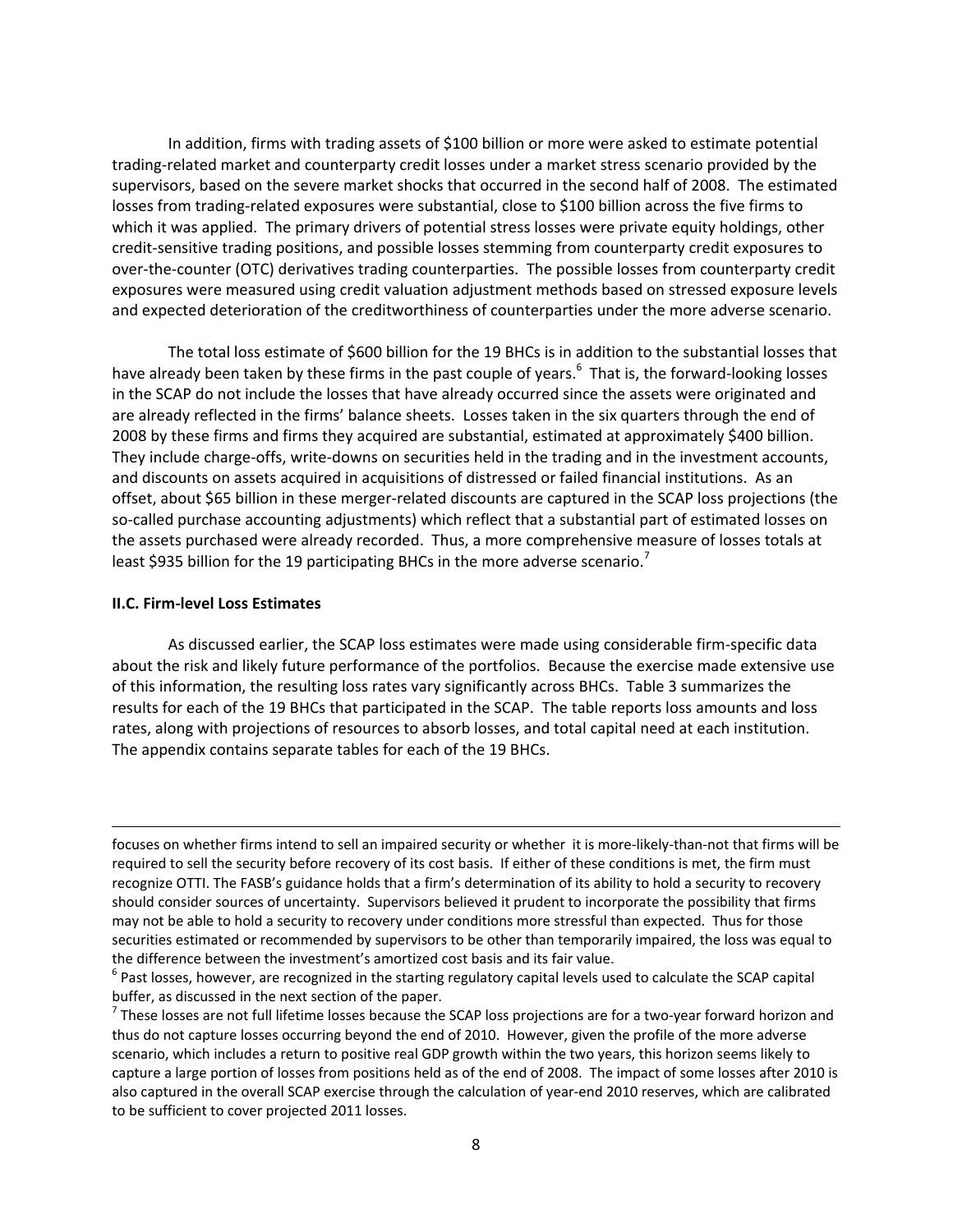#### **Table 3: Supervisory Capital Assessment Program Estimates for 19 Participating Bank Holding Companies Billions of Dollars**

|                                                                                                                              |        |             |                 |             |        |       | . ושווטש וט נווטוווש |        |         |             |         |         |         |       |         |          |          |            |        |         |
|------------------------------------------------------------------------------------------------------------------------------|--------|-------------|-----------------|-------------|--------|-------|----------------------|--------|---------|-------------|---------|---------|---------|-------|---------|----------|----------|------------|--------|---------|
|                                                                                                                              |        |             |                 |             |        |       |                      |        |         |             |         |         | Morgan  |       |         |          |          |            |        |         |
|                                                                                                                              | AmEx   | <b>BofA</b> | <b>BB&amp;1</b> | <b>BNYM</b> | CapOne | Citi  | FifthThird           | GMAC   | Goldman | <b>JPMC</b> | KeyCorp | MetLife | Stanley | PNC   | Regions | State St | SunTrust | <b>USB</b> | Wells  | Total   |
| Tier 1 Capital                                                                                                               | 10.1   | 173.2       | 13.4            | 15.4        | 16.8   | 118.8 | 11.9                 | 17.4   | 55.9    | 136.2       | 11.6    | 30.1    | 47.2    | 24.1  | 12.1    | 14.1     | 17.6     | 24.4       | 86.4   | 836.7   |
| Tier 1 Common Capital                                                                                                        | 10.1   | 74.5        | 7.8             | 11.0        | 12.0   | 22.9  | 4.9                  | 11.1   | 34.4    | 87.0        | 6.0     | 27.8    | 17.8    | 11.7  | 7.6     | 10.8     | 9.4      | 11.8       | 33.9   | 412.5   |
| <b>Risk-Weighted Assets</b>                                                                                                  | 104.4  | 1,633.8     | 109.8           | 115.8       | 131.8  | 996.2 | 112.6                | 172.7  | 444.8   | 1,337.5     | 106.7   | 326.4   | 310.6   | 250.9 | 116.3   | 69.6     | 162.0    | 230.6      | 1,082. | 7,814.8 |
| Estimated for 2009 and 2010 for the More Adverse Scenario                                                                    |        |             |                 |             |        |       |                      |        |         |             |         |         |         |       |         |          |          |            |        |         |
| Total Loss estimates (Before purchase accounting adjustments)                                                                | 11.2   | 136.6       | 8.7             | 5.4         | 13.4   | 104.7 | 9.1                  | 9.2    | 17.8    | 97.4        | 6.7     | 9.6     | 19.7    | 18.8  | 9.2     | 8.2      | 11.8     | 15.7       | 86.1   | 599.2   |
| <b>First Lien Mortgages</b>                                                                                                  | $-na-$ | 22.1        | 1.1             | 0.2         | 1.8    | 15.3  | 1.1                  | 2.0    | -na-    | 18.8        | 0.1     | 0.0     | -na-    | 2.4   | 1.0     | -na-     | 2.2      | 1.8        | 32.4   | 102.3   |
| Second/Junior Lien Mortgages                                                                                                 | -na-   | 21.4        | 0.7             | $-na-$      | 0.7    | 12.2  | 1.1                  | 1.1    | -na-    | 20.1        | 0.6     | 0.0     | -na-    | 4.6   | 1.1     | -na-     | 3.1      | 1.7        | 14.7   | 83.2    |
| Commercial & Industrial Loans                                                                                                | -na-   | 15.7        | 0.7             | 0.4         | 1.5    | 8.9   | 2.8                  | 1.0    | 0.0     | 10.3        | 1.7     | 0.0     | 0.1     | 3.2   | 1.2     | 0.0      | 1.5      | 2.3        | 9.0    | 60.1    |
| Commercial Real Estate Loans                                                                                                 | -na-   | 9.4         | 4.5             | 0.2         | 1.1    | 2.7   | 2.9                  | 0.6    | -na-    | 3.7         | 2.3     | 0.8     | 0.6     | 4.5   | 4.9     | 0.3      | 2.8      | 3.2        | 8.4    | 53.0    |
| <b>Credit Card Loans</b>                                                                                                     | 8.5    | 19.1        | 0.2             | $-na-$      | 3.6    | 19.9  | 0.4                  | -na-   | -na-    | 21.2        | 0.0     | -na-    | $-na$   | 0.4   | -na-    | $-na$    | 0.1      | 2.8        | 6.1    | 82.4    |
| Securities (AFS and HTM)                                                                                                     | -na-   | 8.5         | 0.2             | 4.2         | 0.4    | 2.9   | 0.0                  | 0.5    | 0.1     | 1.2         | 0.1     | 8.3     | $-na$   | 1.3   | 0.2     | 1.8      | 0.0      | 1.3        | 4.2    | 35.2    |
| Trading & Counterparty                                                                                                       | -na-   | 24.1        | -na-            | -na-        | -na-   | 22.4  | -na-                 | -na-   | 17.4    | 16.7        | -na-    | -na-    | 18.7    | -na-  | -na-    | -na-     | -na-     | -na-       | -na-   | 99.3    |
| Other (1)                                                                                                                    | 2.7    | 16.4        | 1.3             | 0.4         | 4.3    | 20.4  | 0.9                  | 4.0    | 0.3     | 5.3         | 1.8     | 0.5     | 0.2     | 2.3   | 0.8     | 6.0      | 2.1      | 2.8        | 11.3   | 83.7    |
| Total Loss Rate on Loans (2)                                                                                                 | 14.3%  | 10.0%       | 8.6%            | 2.6%        | 11.7%  | 10.9% | 10.5%                | 6.6%   | 0.9%    | 10.0%       | 8.5%    | 2.1%    | 0.4%    | 9.0%  | 9.1%    | 4.4%     | 8.3%     | 7.8%       | 8.8%   | 9.1%    |
| <b>First Lien Morgages</b>                                                                                                   | -na-   | 6.8%        | 4.5%            | 5.0%        | 10.7%  | 8.0%  | 10.3%                | 10.2%  | -na-    | 10.2%       | 3.4%    | 5.0%    | $-na$   | 8.1%  | 4.1%    | -na-     | 8.2%     | 5.7%       | 11.9%  | 8.8%    |
| Second/Junior Lien Mortgages                                                                                                 | -na-   | 13.5%       | 8.8%            | -na-        | 19.9%  | 19.5% | 8.7%                 | 21.2%  | -na-    | 13.9%       | 6.3%    | 14.1%   | $-na$   | 12.7% | 11.9%   | $-na-$   | 13.7%    | 8.8%       | 13.2%  | 13.8%   |
| Commercial & Industrial Loans                                                                                                | -na-   | 7.0%        | 4.5%            | 5.0%        | 9.7%   | 5.8%  | 11.0%                | 2.7%   | 1.2%    | 6.8%        | 7.9%    | 0.0%    | 2.4%    | 6.0%  | 7.0%    | 22.8%    | 5.2%     | 5.4%       | 4.8%   | 6.1%    |
| Commercial Real Estate Loans                                                                                                 | -na-   | 9.1%        | 12.6%           | 9.9%        | 6.0%   | 7.4%  | 13.9%                | 33.3%  | -na-    | 5.5%        | 12.5%   | 2.1%    | 45.2%   | 11.2% | 13.7%   | 35.5%    | 10.6%    | 10.2%      | 5.9%   | 8.5%    |
| <b>Credit Card Loans</b>                                                                                                     | 20.2%  | 23.5%       | 18.2%           | $-na-$      | 18.2%  | 23.0% | 22.3%                | -na-   | -na-    | 22.4%       | 37.9%   | $-na-$  | $-na-$  | 22.3% | -na-    | $-na-$   | 17.4%    | 20.3%      | 26.0%  | 22.5%   |
| Memo: Purchase Accounting Adjustments                                                                                        | 0.0    | 13.3        | 0.0             | 0.0         | 1.5    | 0.0   | 0.0                  | 0.0    | 0.0     | 19.9        | 0.0     | 0.0     | 0.0     | 5.9   | 0.0     | 0.0      | 0.0      | 0.0        | 23.7   | 64.3    |
| Resources Other Than Capital to Absorb Losses in the More Adverse Scenario (3)                                               | 11.9   | 74.5        | 5.5             | 6.7         | 9.0    | 49.0  | 5.5                  | $-0.5$ | 18.5    | 72.4        | 2.1     | 5.6     | 7.1     | 9.6   | 3.3     | 4.3      | 4.7      | 13.7       | 60.0   | 362.9   |
| <b>SCAP Buffer Added for More Adverse Scenario</b><br>(SCAP Buffer is defined as additional Tier 1 Common/contingent Common) |        |             |                 |             |        |       |                      |        |         |             |         |         |         |       |         |          |          |            |        |         |
| Indicated SCAP buffer as of December 31, 2008                                                                                | 0.0    | 46.5        | 0.0             | 0.0         | 0.0    | 92.6  | 2.6                  | 6.7    | 0.0     | 0.0         | 2.5     | 0.0     | 8.3     | 2.3   | 2.9     | 0.0      | 3.4      | 0.0        | 17.3   | 185.0   |
| Less: Capital Actions and Effects of Q1 2009 Results (4) (5) (6) (7)                                                         | 0.2    | 12.7        | 0.1             | $-0.2$      | $-0.3$ | 87.1  | 1.5                  | $-4.8$ | 7.0     | 2.5         | 0.6     | 0.6     | 6.5     | 1.7   | 0.4     | 0.2      | 1.3      | 0.3        | 3.6    | 110.4   |
| SCAP Buffer (8) (9) (10)                                                                                                     | 0.0    | 33.9        | 0.0             | 0.0         | 0.0    | 5.5   | 1.1                  | 11.5   | 0.0     | 0.0         | 1.8     | 0.0     | 1.8     | 0.6   | 2.5     | 0.0      | 2.2      | 0.0        | 13.7   | 74.6    |
|                                                                                                                              |        |             |                 |             |        |       |                      |        |         |             |         |         |         |       |         |          |          |            |        |         |

(1) Includes other consumer and non‐consumer loans and miscellaneous commitments and obligations

(2) Includes losses on other consumer and non‐consumer loans

(3) Resources to absorb losses include pre‐provision net revenue less the change in the allowance for loan and lease losses

(4) Capital actions include completed or contracted transactions since Q4 2008

(5) For BofA, includes capital benefit from risk‐weighted asset impact of eligible asset guarantee

(6) For Citi, includes impact of preferred exchange offers announced on February 27, 2009

(7) Total includes only capital actions and effects of Q1 2009 results for firms that need to establish <sup>a</sup> SCAP buffer

(8) There may be a need to establish an additional Tier 1 capital buffer, but this would be satisfied by the additional<br>Tier 1 Common capital buffer unless otherwise specified for a particular BHC

(9) GMAC needs to augment the capital buffer with \$11.5 billion of Tier <sup>1</sup> Common/contingent Common of which \$9.1 billion must be new Tier <sup>1</sup> capital

(10) Regions needs to augment the capital buffer with \$2.5 billion of Tier <sup>1</sup> Common/contingent Common of which \$400 million must be new Tier <sup>1</sup> capital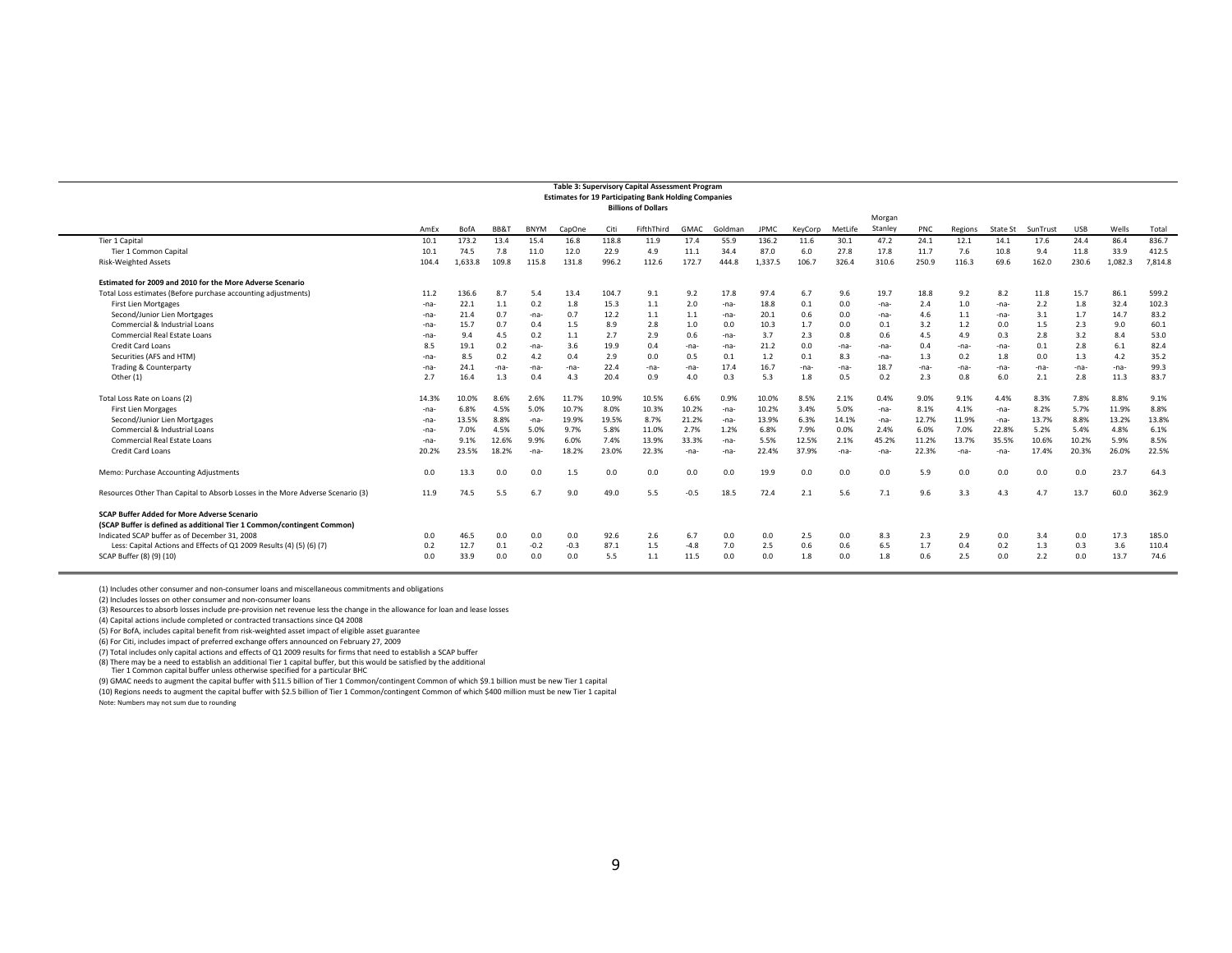Figure 2 shows the ratio of total estimated two-year losses to year-end 2008 risk-weighted assets (RWA) in the more adverse scenario for the 19 participating BHCs. Clearly, there is substantial variation across firms in the size of estimated losses rates, reflecting differences in business lines and asset quality. The median loss-to-RWA ratio equals 7.5 percent, and the ratio ranges from 3.0 percent to 11.8 percent across the firms. These estimates are not forecasts of expected losses, but are estimates of losses that would occur under economic conditions more stressed than anticipated. Higher loss estimates do not necessarily imply a need for more capital to meet the SCAP buffer, as some firms will also have higher estimated resources and capital.



The next five charts illustrate selected loss rates by loan type across the 19 BHCs. Loss rates are calculated as cumulative, two‐year losses divided by beginning‐of‐period loan balances. The loss rates do not reflect adjustments to recognize write‐downs of loan portfolios acquired during mergers. The charts also show the median loss rate across the firms.

As with overall losses, there are significant differences in loss rates by loan type across BHCs. For example, while the median two-year loss rate on first-lien mortgages was 8 percent across the 15 BHCs with a material amount of mortgages, the rates varied from a low of 3.4 percent to a high of nearly 12 percent. For second and junior lien mortgages, the range among 14 BHCs was 6 percent to 21 percent, and a median rate of about 13 percent. Such variation reflects substantial differences in the portfolios across the BHCs, by borrower characteristics such as FICO scores, and loan characteristics such as loan-to-value ratio, year of origination, and geography. These differences result in significant variation in loss estimates at the firm level as compared with applying a single loss rate per asset category to all BHCs.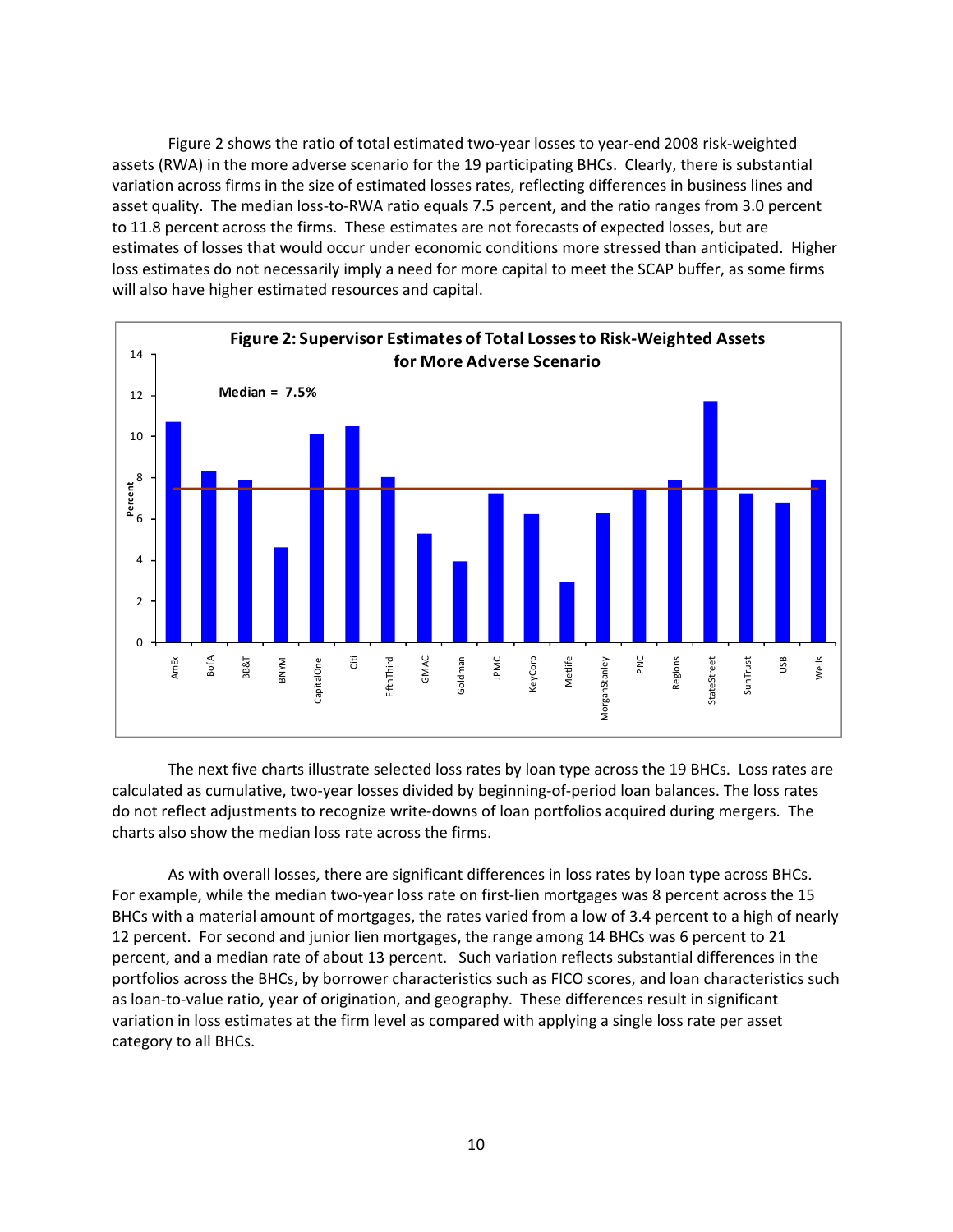

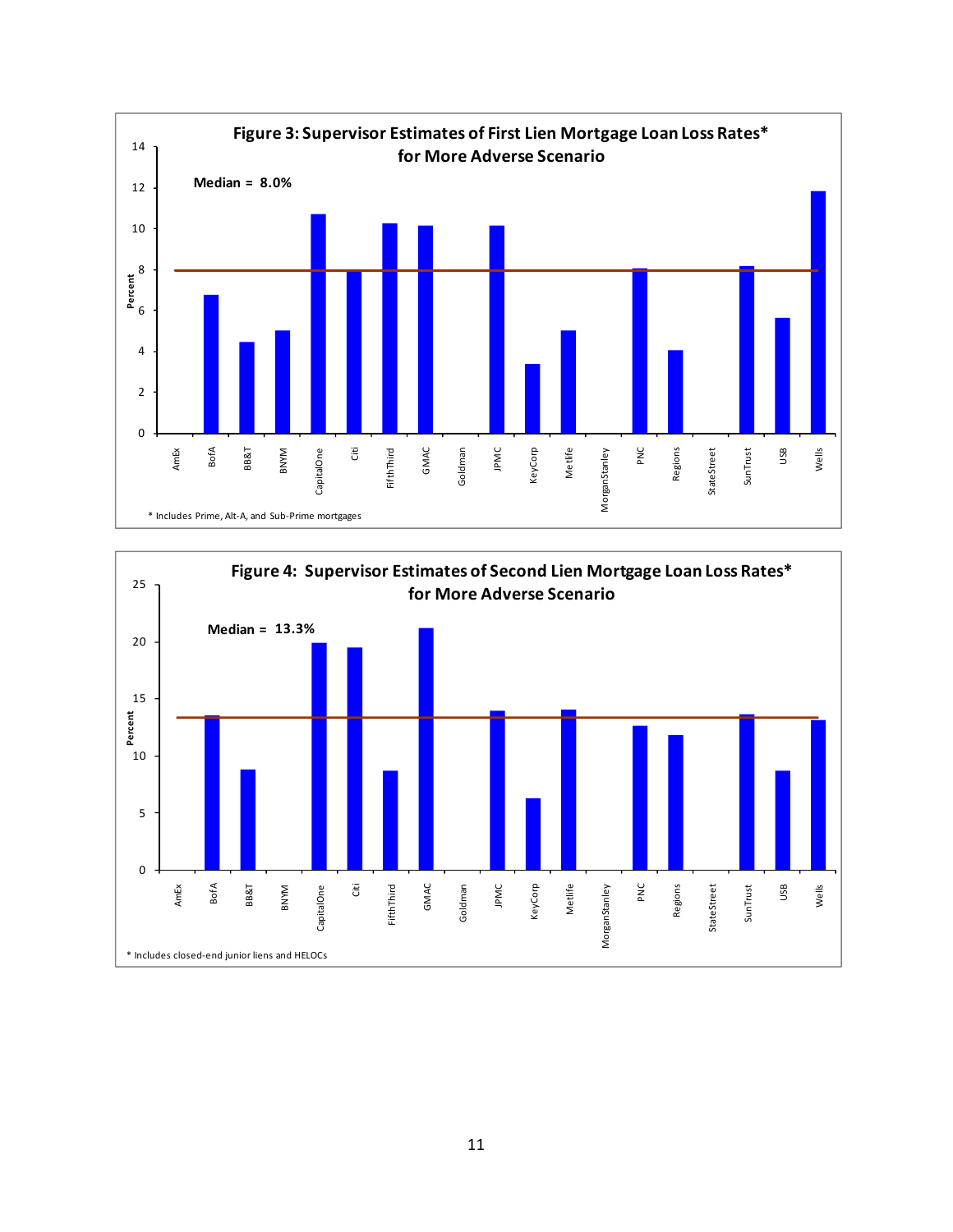

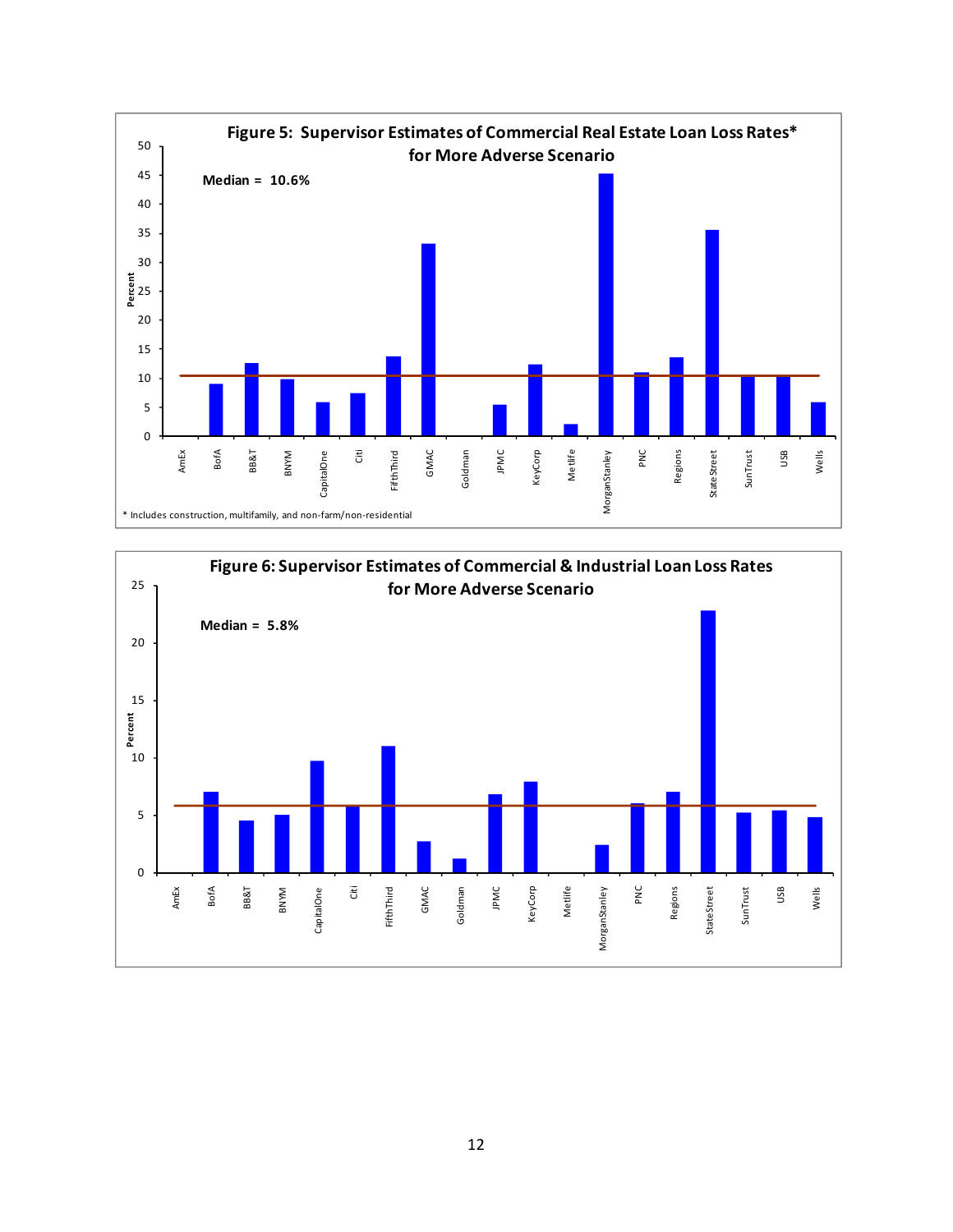

#### **II.D. Resources to Absorb Losses**

Supervisors reviewed the BHCs' submissions of resources they would have available to absorb losses over the two-year horizon under both scenarios. These resources consist of PPNR – net interest income, fees and other non-interest income, net of non-credit-related expenses – and reserves already established for probable incurred losses at December 31, 2008. Supervisors also developed independent estimates based on the historical relationship between components of PPNR and macroeconomic activity. In addition, supervisors developed estimates of the size of the allowance for loan and lease losses (ALLL) needed to cover anticipated losses for the year following the end of the scenario (2011). If the estimate of the year-end 2010 ALLL exceeded the ALLL as of year-end 2008, then the BHC was presumed to have to make provisions to cover this increase, representing a drain on resources available to absorb losses. Estimates of aggregate future resources to absorb losses ‐‐ PPNR and changes in the ALLL--total \$363 billion for 2009 and 2010, reflecting the weak economic outlook specified in the more adverse scenario. For the 14 BHCs for which historical data on BHCs are most relevant, the combined PPNR‐to‐assets ratio is estimated to remain almost 15 percent below the past twenty-year average for each of the next two years. Estimates of ALLL needs at 2010 suggest that most BHCs will need to build reserves over the scenario horizon, representing a net drain on resources.

Figure 8 shows the ratio of estimated PPNR minus any additional reserve needs over the twoyear horizon (or plus any reserve releases) to risk-weighted assets for the 19 BHCs in the more adverse scenario. Available resources vary considerably across firms. Some of this variation is inherent in the business focus of particular firms and the extent to which the firms generate high (low) pre‐credit cost revenue as an offset to high (low) average credit costs. Another part of the variation reflects differences in the estimated stability of revenues and expenses in a stressed economic environment such as the more adverse scenario.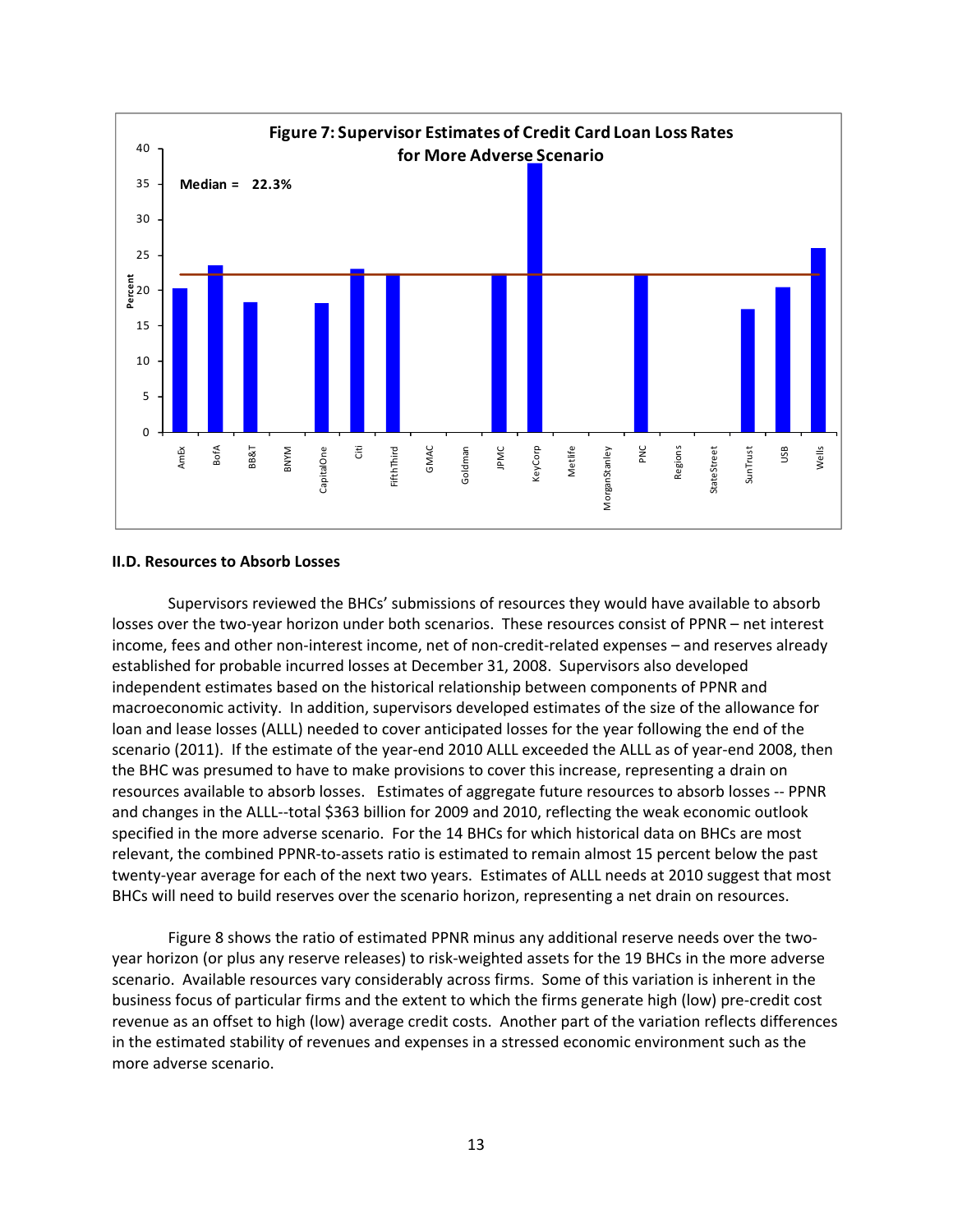

# *III. The SCAP Capital Buffer*

Minimum capital standards for a BHC are intended to serve only as a guide for supervisors in determining the adequacy of the BHC's capital relative to its risk profile. In practice, supervisors expect all BHCs to have a level and composition of Tier 1 capital well in excess of the 4 percent regulatory minimum, and also to have "voting common stockholders' equity" as the dominant element of Tier 1 capital. In this regard, the use of Tier 1 Common capital in the SCAP is consistent with the Board's long‐ held belief that common equity should be the dominant form of Tier 1 Capital.<sup>8</sup> Under the SCAP, supervisors evaluated the extent to which each of the 19 BHCs would need to alter either the amount or the composition (or both) of its Tier 1 capital today to be able to exceed minimum regulatory requirements in Q4 2010, even under an unexpectedly adverse economic outcome.

Specifically, the SCAP capital buffer for each BHC is sized to achieve a Tier 1 risk‐based ratio of at least 6 percent and a Tier 1 Common capital ratio of at least 4 percent at the end of 2010 under the more adverse macroeconomic scenario. By focusing on Tier 1 Common capital as well as Tier 1 capital, the SCAP emphasized both the amount of a BHC's capital and the composition of its capital structure. Once the SCAP upfront buffer is established, the normal supervisory process will continue to be used to determine whether a firm's current capital ratios are consistent with regulatory guidance.

By its design, the SCAP is more stringent than a solvency test. Each BHC's capital was rigorously evaluated against a two‐year‐ahead adverse scenario that is not a prediction or an expected outcome for the economy, but is instead a "what if" scenario. Thus, any need for additional capital and/or a change in composition of capital to meet the SCAP buffer builds in extra capital against the unlikely

<sup>&</sup>lt;sup>8</sup> Tier 1 Common capital is calculated as Tier 1 capital less non-common elements, including qualifying perpetual preferred stock, qualifying minority interest in subsidiaries, and qualifying trust preferred securities.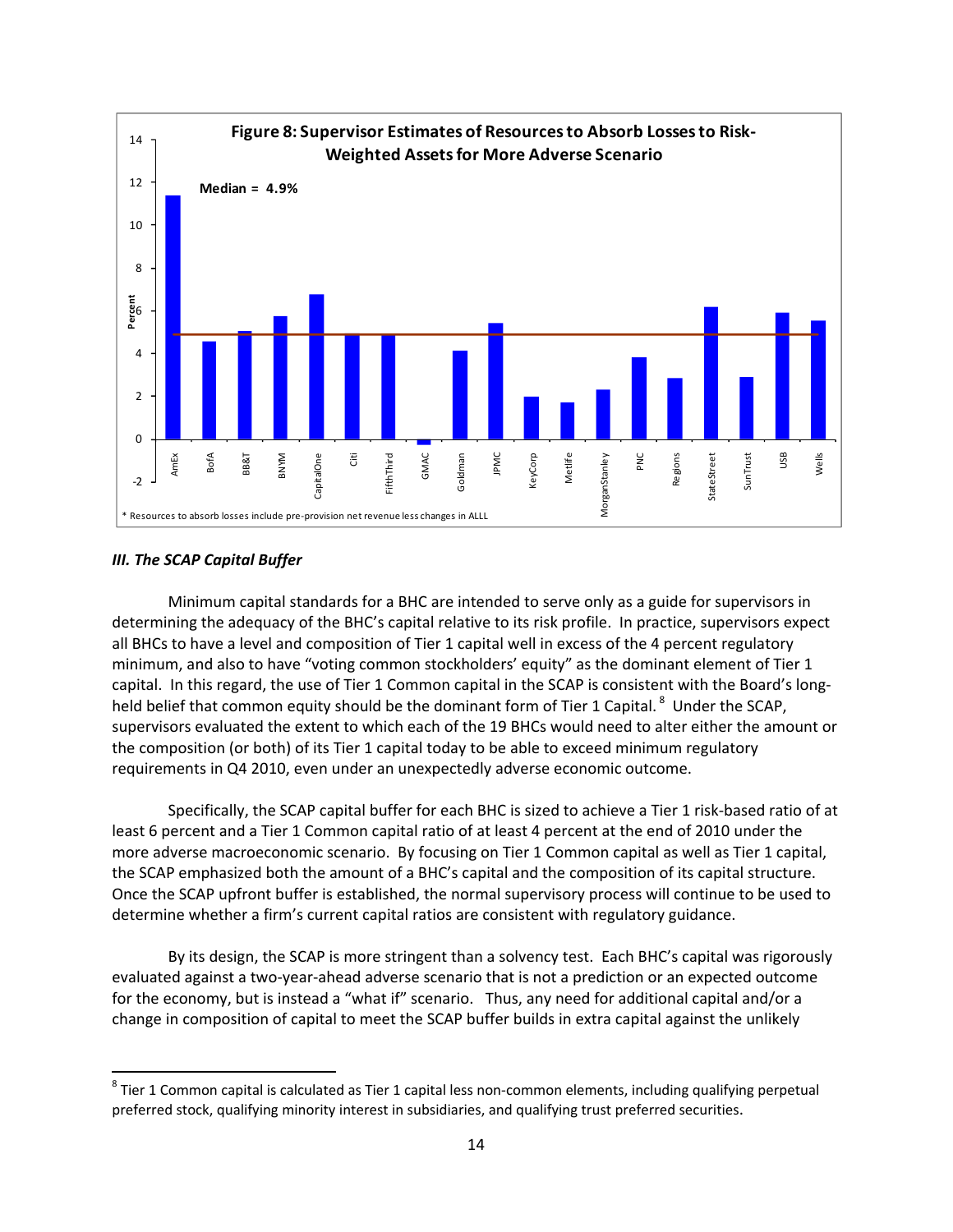event the adverse scenario materializes and, in that way it may help to prevent that adverse event from occurring.

The illustration below shows how the buffer works for a hypothetical BHC needing to augment its capital at the end of the SCAP. The left hand side of the exhibit shows the BHC's initial capital level upon the completion of the SCAP on May 7 and its capital level after it builds the SCAP buffer over the six months from May 7 to November 9. Much like the stress assessment exercise undertaken in the SCAP, the right hand side of the exhibit shows what would happen to the BHC's capital under two alternative scenarios for the macro economy. In the expected, or baseline, scenario, the BHC would end the period with even higher capital levels that are well above regulatory minimums, while in the worse‐ than-expected, or more adverse scenario, the BHC would end the period with capital near or slightly above appropriate levels.

The presence of this one-time buffer will give market participants, as well as the firms themselves, confidence in the capacity of the major BHCs to perform their vital role in lending even if the economy proves weaker than expected.



# *IV. Calculation of Additional Capital to Build SCAP Buffer*

To calculate the amount of additional capital to build the SCAP buffer, supervisors began with estimates of credit and trading losses from PPNR and ALLL to estimate the pre-tax change to retained earnings.<sup>9</sup> Pre-tax changes to retained earnings were allocated to an after-tax portion and a tax-related portion using a 35 percent average tax rate. The tax-related portion of any losses was applied to the

 $9$  If analysis indicated that the ALLL could be lower at Q4 2010 than it was at Q4 2008, then the commensurate reserve release was added to pre‐provision net revenue as an additional loss‐absorbing resource.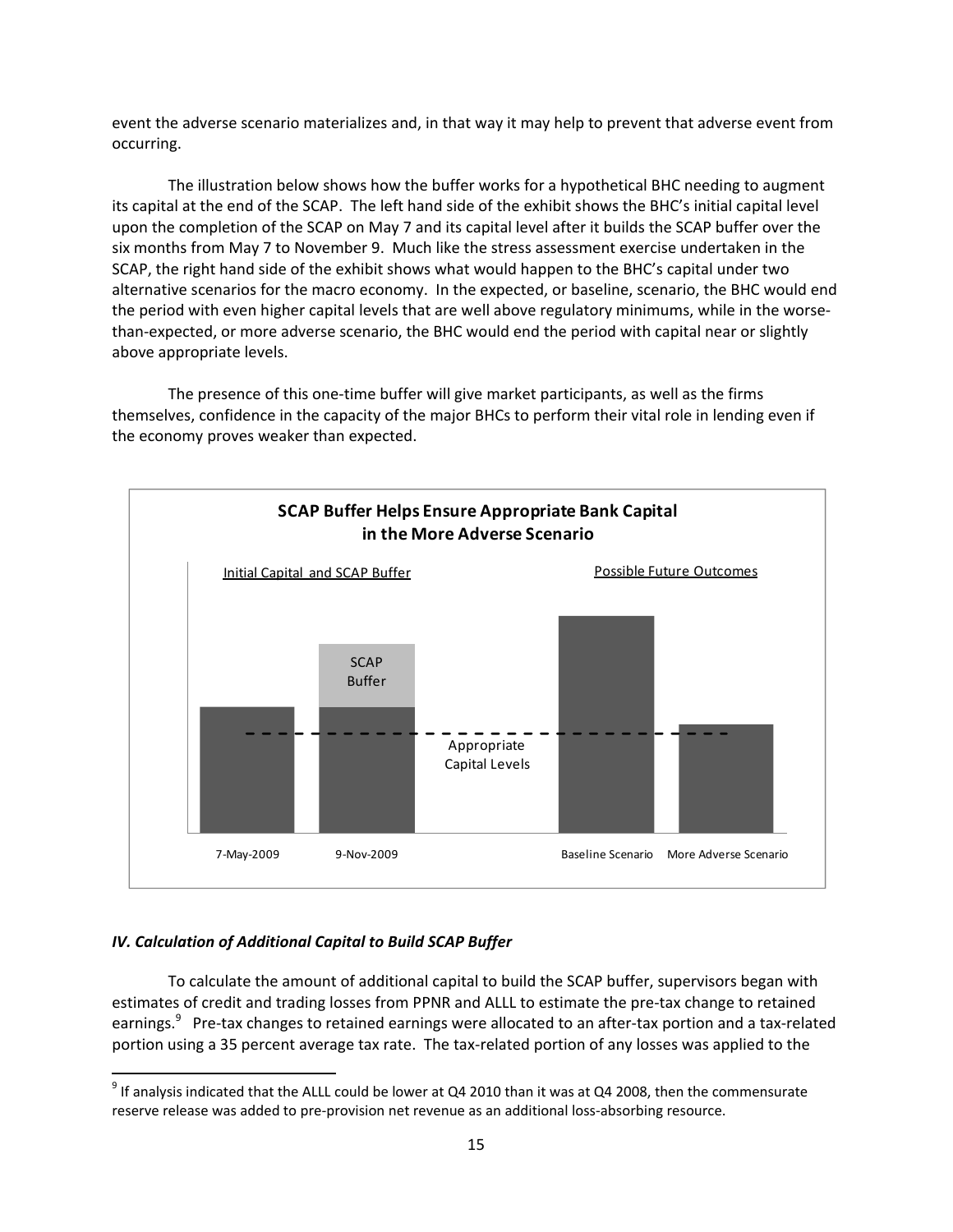stock of total deferred tax assets to estimate the pro forma value, in accordance with existing capital rules. Finally, after‐tax changes to retained earnings were combined with projected preferred dividend payments to estimate the change in equity capital and pro forma equity capital for year-end 2010.<sup>10</sup> Pro forma risk‐weighted assets were defined as RWA from 4Q 2008 plus any assets brought onto the balance sheet in accordance with FAS 140.<sup>11</sup>

A BHC was considered to require an additional SCAP buffer if its pro forma Tier 1 ratio was below 6 percent or if its pro forma Tier 1 Common ratio was below 4 percent at the end of 2010. For many firms, if a buffer was required to meet the Tier 1 Common capital ratio of 4 percent, the additional common or contingent common equity that would be raised would be sufficient to bring its Tier 1 ratio to or above 6 percent.

The initial supplemental capital buffer estimates are based on year‐end 2008 capital and risk‐ weighted assets, adjusted for FAS 140. These estimates thus do not reflect developments affecting the firms' capital positions and corporate structure since the end of the year. To capture these effects, the estimates for the initial capital buffers were adjusted to reflect certain "capital actions," representing a direct increase or decrease in the determination of capital needs. These adjustments were based on information supplied by participating BHCs, subject to consultation and review by supervisors. Capital action adjustments reflect factors such as contracted material sales or dispositions of businesses, holdings or discontinued operations, contracted exchanges of securities with a BHC's capital structure, and the amount (if any) of mandatory convertible preferred to convert to common by year-end 2010. The results were also adjusted to reflect Q1 2009 operating performance. The final supplemental capital buffer is the initial estimate plus or minus the impact of these adjustments.

### *V. Indicated Additional Capital Buffers under SCAP*

### **V.A. Aggregate SCAP Buffer**

The initial results using data through Q4 2008 suggest that the aggregate capital needed for the 19 BHCs to reach the SCAP capital buffer targets in the more adverse scenario is \$185 billion, the vast majority of which needs to be in the form of Tier 1 Common capital (table 2). Capital needs are mainly in the form of Tier 1 Common capital, which reflects the fact that while many institutions have a sufficient amount of capital, they need to take steps to improve the quality of that capital.

The final capital buffer incorporates capital actions and the impact of Q1 2009 operating performance. These adjustments are substantial, reflecting strong pre‐provision net revenues at some firms in the first quarter and, to a much larger degree, efforts already taken by some firms prior to the conclusion of the SCAP to raise common equity by selling subsidiaries, converting preferred stock, or issuing common shares. After taking into account the completed or contracted capital actions and the

 $10$  Common dividends were assumed to be zero in the more adverse scenario.

 $11$  The supervisors conducting the credit analysis worked closely with accounting specialists in the agencies to ensure that the firms' projections were consistent with existing accounting standards. Additionally, supervisors evaluated the potential impact of proposed changes to FAS 140 and FIN 46(R) which are expected to be finalized in May 2009 and implemented in January 2010. The agencies' accounting specialists discussed the amendments with FASB members and staff and other experts to assess the reasonableness of firm estimates of assets likely to be brought on to the balance sheet starting in 2010 as a result of the amendments. The on‐boarding of assets were also factored into our assessment of risk‐weighted assets and the associated ALLL needs.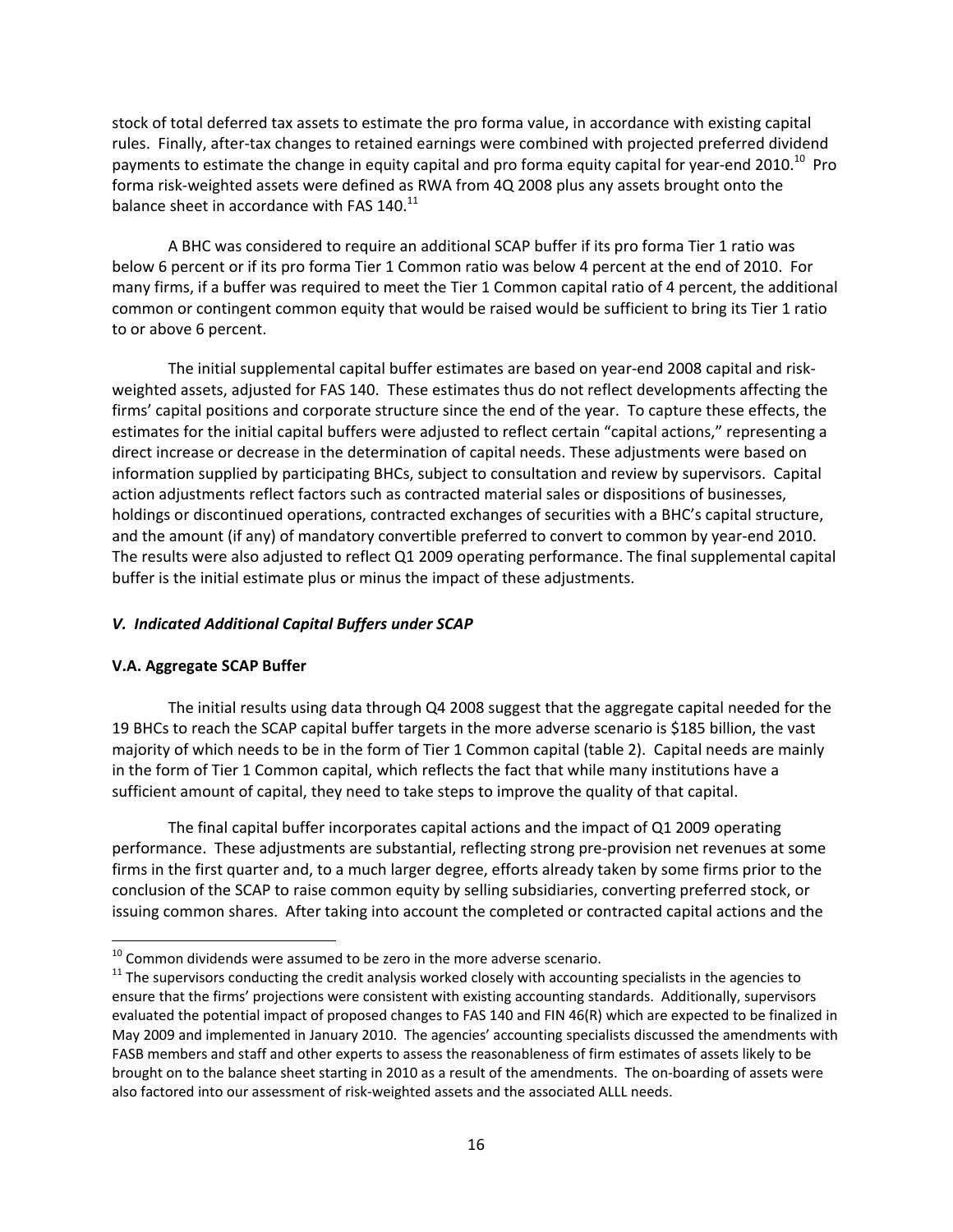effects of the first-quarter operating results, the supplemental capital needs equals \$75 billion in the aggregate.

# **V.B. Firm‐level SCAP Buffers**

As shown in table 3, for 9 of the 19 BHCs, the indicated SCAP buffer is zero. That is, existing capital, including that provided by the U.S. Treasury, and estimated resources that will be available to cover estimated losses in the more adverse scenario are sufficient for the firms to meet the 4 percent Tier 1 Common capital and 6 percent Tier 1 capital ratios without any additional capital or changes to the composition of capital. Nonetheless, most of these firms have taken actions since year‐end 2008 to strengthen their capital positions, as illustrated in the "capital actions" row of table 3.

For 10 of the participating BHCs, supervisors expect these firms to raise additional capital or change the composition of their capital. As noted above, much of this need is for additional Tier 1 Common. For all of these firms, a raise of new common equity of the amount indicated would be sufficient to ensure they will also have at least a 6 percent Tier 1 ratio at the end of 2010. The ratio of the indicated SCAP buffer to risk-weighted assets for these 10 firms ranges from 0.9 percent to 9.3 percent at year‐end 2008. After considering Q1 2009 operating performance and capital actions for these firms, the SCAP buffer to risk‐weighted assets ranges from 0.6 percent to 6.6 percent.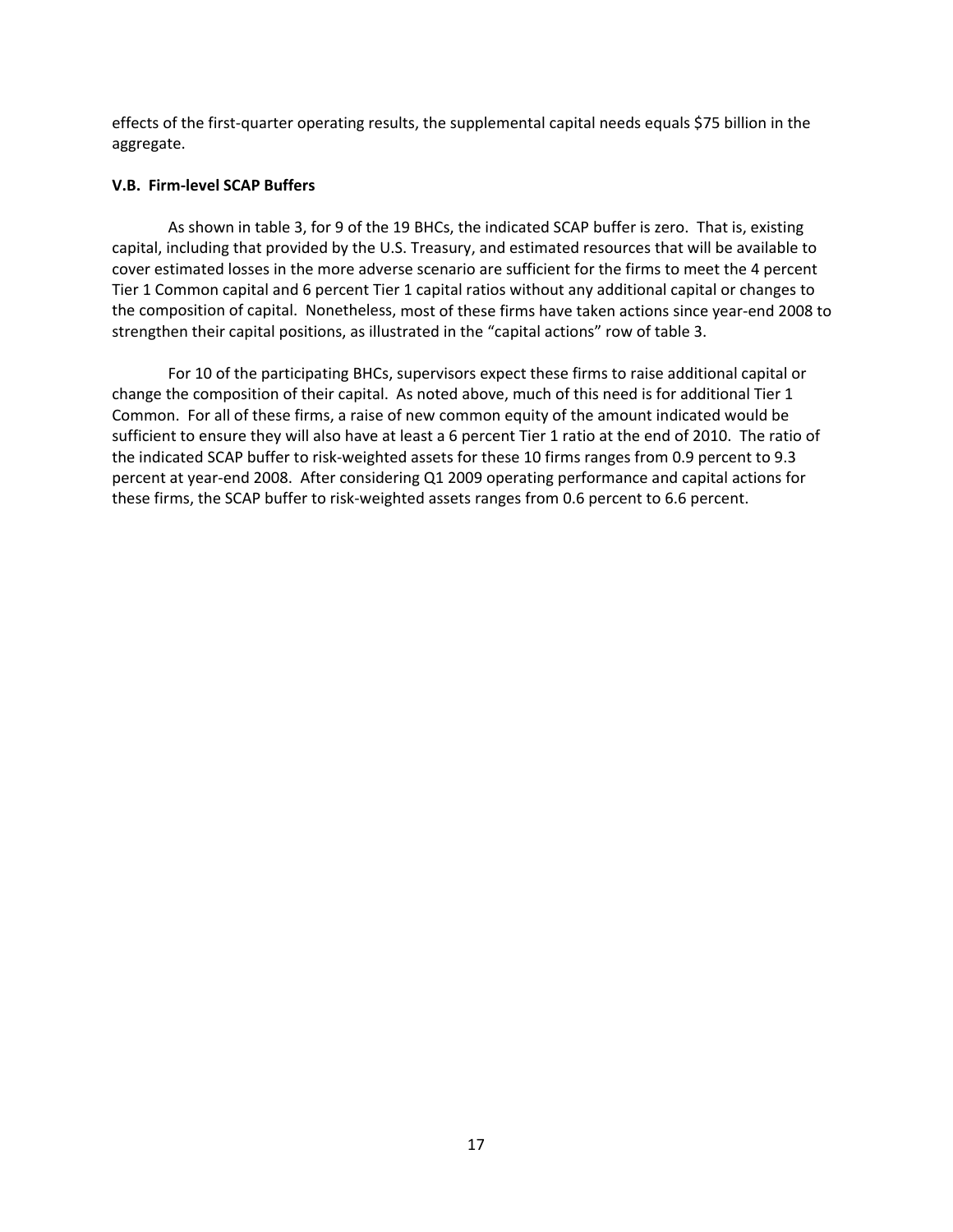**Appendix: Institution‐Specific Results**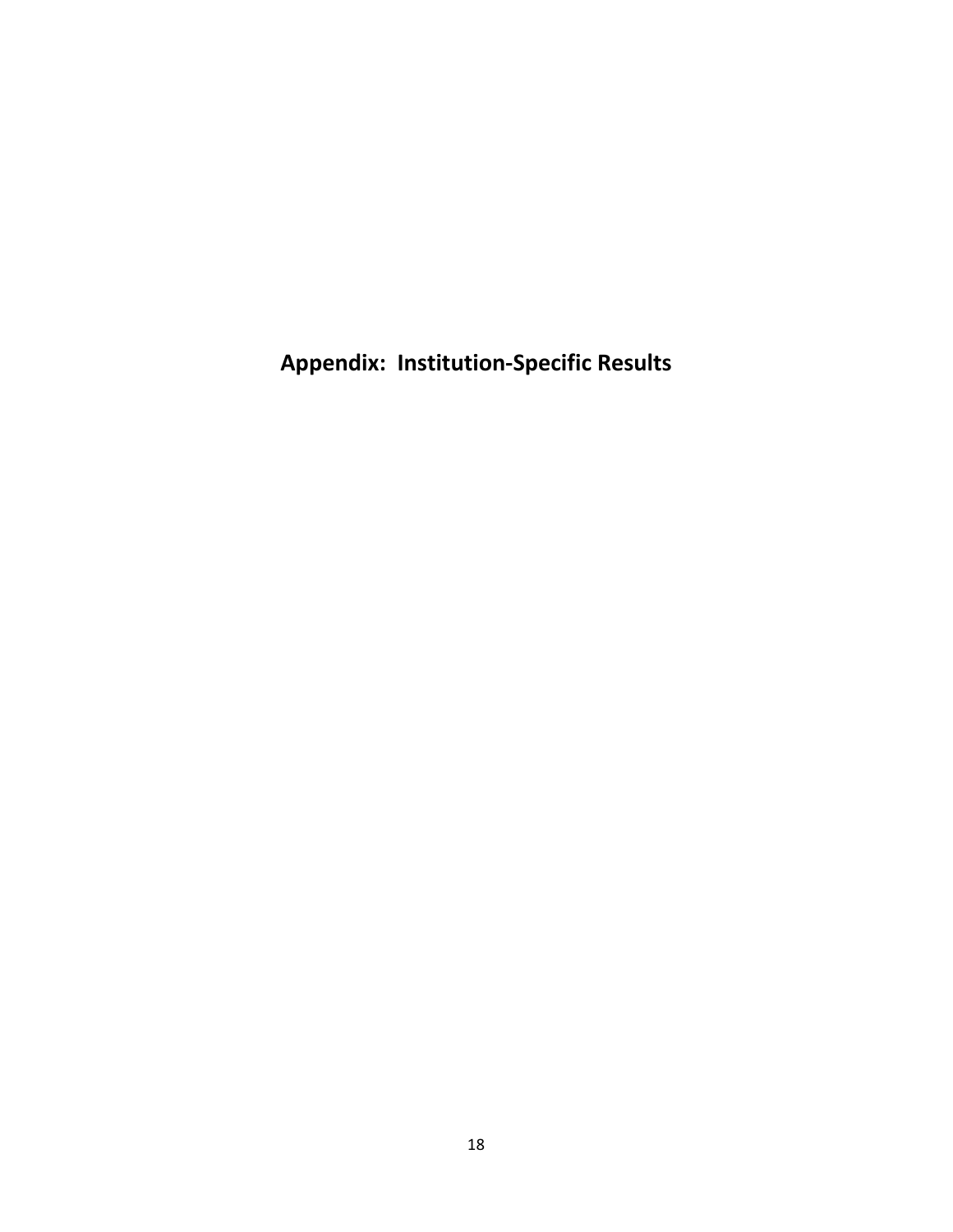#### **Supervisory Capital Assessment Program**

#### **Estimates for American Express Company for the More Adverse Economic Scenario**

The estimates below represent a hypothetical 'what-if' scenario that involves an economic outcome that is more adverse *than expected. These estimates are not forecasts of expected losses or revenues.* 

|                                                                        | <b>American Express Company</b> |                              |  |  |  |  |
|------------------------------------------------------------------------|---------------------------------|------------------------------|--|--|--|--|
| At December 31, 2008                                                   | <b>\$ Billions</b>              | As % of RWA                  |  |  |  |  |
| Tier 1 Capital                                                         | 10.1                            | 9.7%                         |  |  |  |  |
| Tier 1 Common Capital                                                  | 10.1                            | 9.7%                         |  |  |  |  |
| <b>Risk-Weighted Assets</b>                                            | 104.4                           |                              |  |  |  |  |
|                                                                        |                                 | <b>More Adverse Scenario</b> |  |  |  |  |
| Estimated for 2009 and 2010 for the More Adverse Scenario              | <b>\$ Billions</b>              | As % of Loans                |  |  |  |  |
| Total Estimated Losses (Before purchase accounting adjustments)        | 11.2                            |                              |  |  |  |  |
| <b>First Lien Mortgages</b>                                            | -na-                            | $-na-$                       |  |  |  |  |
| Second/Junior Lien Mortgages                                           | -na-                            | -na-                         |  |  |  |  |
| <b>Commercial and Industrial Loans</b>                                 | -na-                            | -na-                         |  |  |  |  |
| <b>Commercial Real Estate Loans</b>                                    | $-na-$                          | -na-                         |  |  |  |  |
| <b>Credit Card Loans</b>                                               | 8.5                             | 20.2%                        |  |  |  |  |
| Securities (AFS and HTM)                                               | -na-                            | $-na-$                       |  |  |  |  |
| Trading & Counterparty                                                 | -na-                            | $-na-$                       |  |  |  |  |
| Other $(1)$                                                            | 2.7                             | $-na-$                       |  |  |  |  |
| Memo: Purchase Accounting Adjustments                                  | -na-                            |                              |  |  |  |  |
| Resources Other Than Capital to Absorb Losses (2)                      | 11.9                            |                              |  |  |  |  |
| SCAP Buffer Added for More Adverse Scenario                            |                                 |                              |  |  |  |  |
| (SCAP Buffer is defined as additional Tier 1 Common/contingent Common) |                                 |                              |  |  |  |  |
| Indicated SCAP Buffer as of December 31, 2008                          | No Need                         |                              |  |  |  |  |
| Less: Capital Actions and Effects of Q1 2009 Results (3)               | 0.2                             |                              |  |  |  |  |
| <b>SCAP Buffer</b>                                                     | No Need                         |                              |  |  |  |  |

(1) Includes other consumer and non‐consumer loans and miscellaneous commitments and obligations

(2) Resources to absorb losses include pre‐provision net revenue less the change in the allowance

for loan and lease losses

(3) Capital actions include completed or contracted transactions since Q4 2008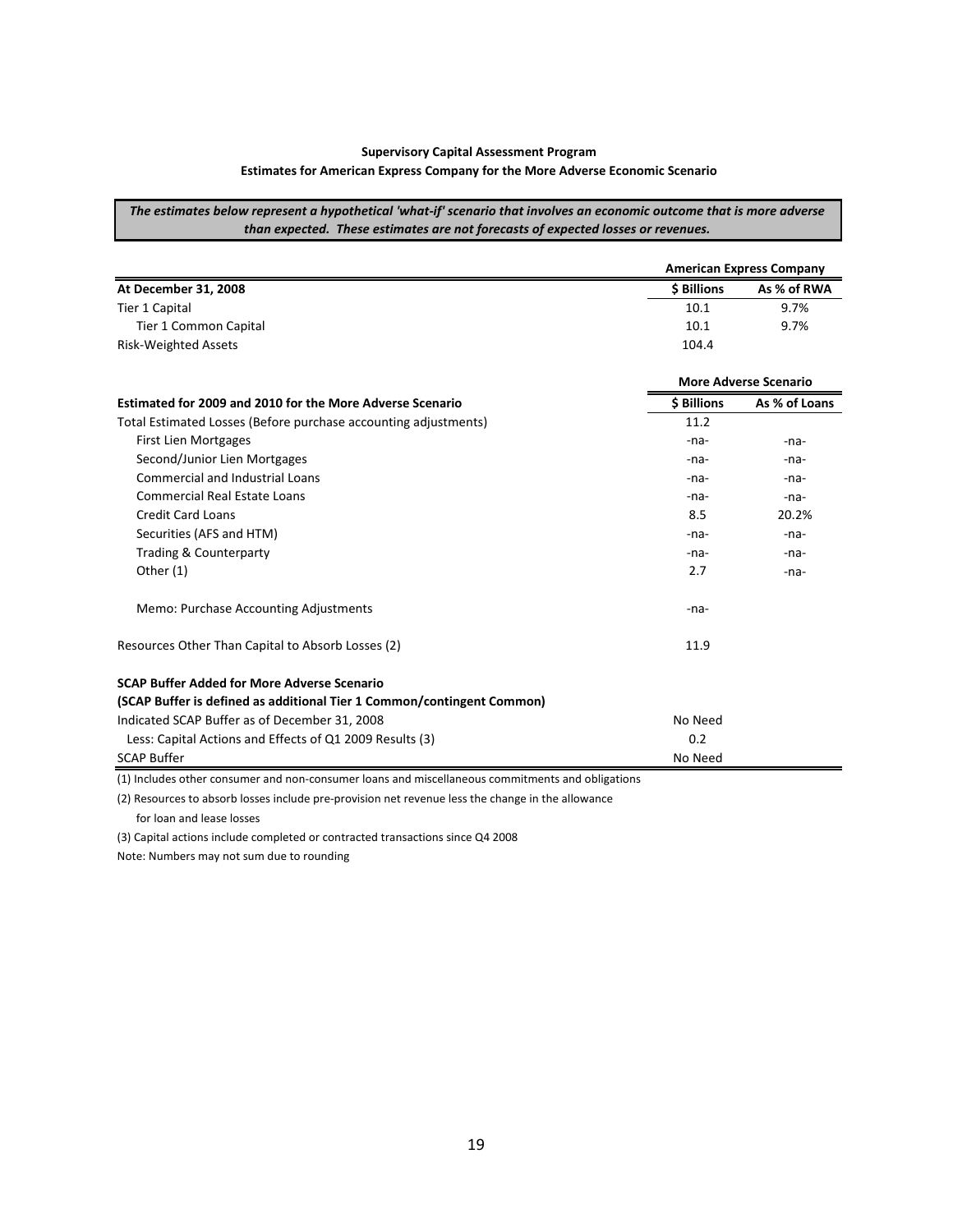#### **Supervisory Capital Assessment Program Estimates for Bank of America Corporation for the More Adverse Economic Scenario**

The estimates below represent a hypothetical 'what-if' scenario that involves an economic outcome that is more adverse *than expected. These estimates are not forecasts of expected losses or revenues.* 

|                                                                        | <b>Bank of America Corporation</b> |                              |  |  |  |  |
|------------------------------------------------------------------------|------------------------------------|------------------------------|--|--|--|--|
| At December 31, 2008                                                   | \$ Billions                        | As % of RWA                  |  |  |  |  |
| Tier 1 Capital                                                         | 173.2                              | 10.6%                        |  |  |  |  |
| <b>Tier 1 Common Capital</b>                                           | 74.5                               | 4.6%                         |  |  |  |  |
| <b>Risk-Weighted Assets</b>                                            | 1,633.8                            |                              |  |  |  |  |
|                                                                        |                                    | <b>More Adverse Scenario</b> |  |  |  |  |
| Estimated for 2009 and 2010 for the More Adverse Scenario              | \$ Billions                        | As % of Loans                |  |  |  |  |
| Total Estimated Losses (Before purchase accounting adjustments)        | 136.6                              |                              |  |  |  |  |
| <b>First Lien Mortgages</b>                                            | 22.1                               | 6.8%                         |  |  |  |  |
| Second/Junior Lien Mortgages                                           | 21.4                               | 13.5%                        |  |  |  |  |
| <b>Commercial and Industrial Loans</b>                                 | 15.7                               | 7.0%                         |  |  |  |  |
| <b>Commercial Real Estate Loans</b>                                    | 9.4                                | 9.1%                         |  |  |  |  |
| <b>Credit Card Loans</b>                                               | 19.1                               | 23.5%                        |  |  |  |  |
| Securities (AFS and HTM)                                               | 8.5                                | -na-                         |  |  |  |  |
| Trading & Counterparty                                                 | 24.1                               | -na-                         |  |  |  |  |
| Other $(1)$                                                            | 16.4                               | $-na-$                       |  |  |  |  |
| Memo: Purchase Accounting Adjustments                                  | 13.3                               |                              |  |  |  |  |
| Resources Other Than Capital to Absorb Losses (2)                      | 74.5                               |                              |  |  |  |  |
| <b>SCAP Buffer Added for More Adverse Scenario</b>                     |                                    |                              |  |  |  |  |
| (SCAP buffer is defined as additional Tier 1 Common/contingent Common) |                                    |                              |  |  |  |  |
| Indicated SCAP Buffer as of December 31, 2008                          | 46.5                               |                              |  |  |  |  |
| Less: Capital Actions and Effects of Q1 2009 Results (3)               | 10.9                               |                              |  |  |  |  |
| Other Capital Actions (4)                                              | 1.8                                |                              |  |  |  |  |
| <b>SCAP Buffer</b>                                                     | 33.9                               |                              |  |  |  |  |

(1) Includes other consumer and non‐consumer loans and miscellaneous commitments and obligations

(2) Resources to absorb losses include pre‐provision net revenue less the change in the allowance

for loan and lease losses

(3) Capital actions include completed or contracted transactions since Q4 2008

(4) Capital benefit from risk‐weighted asset impact of eligible asset guarantee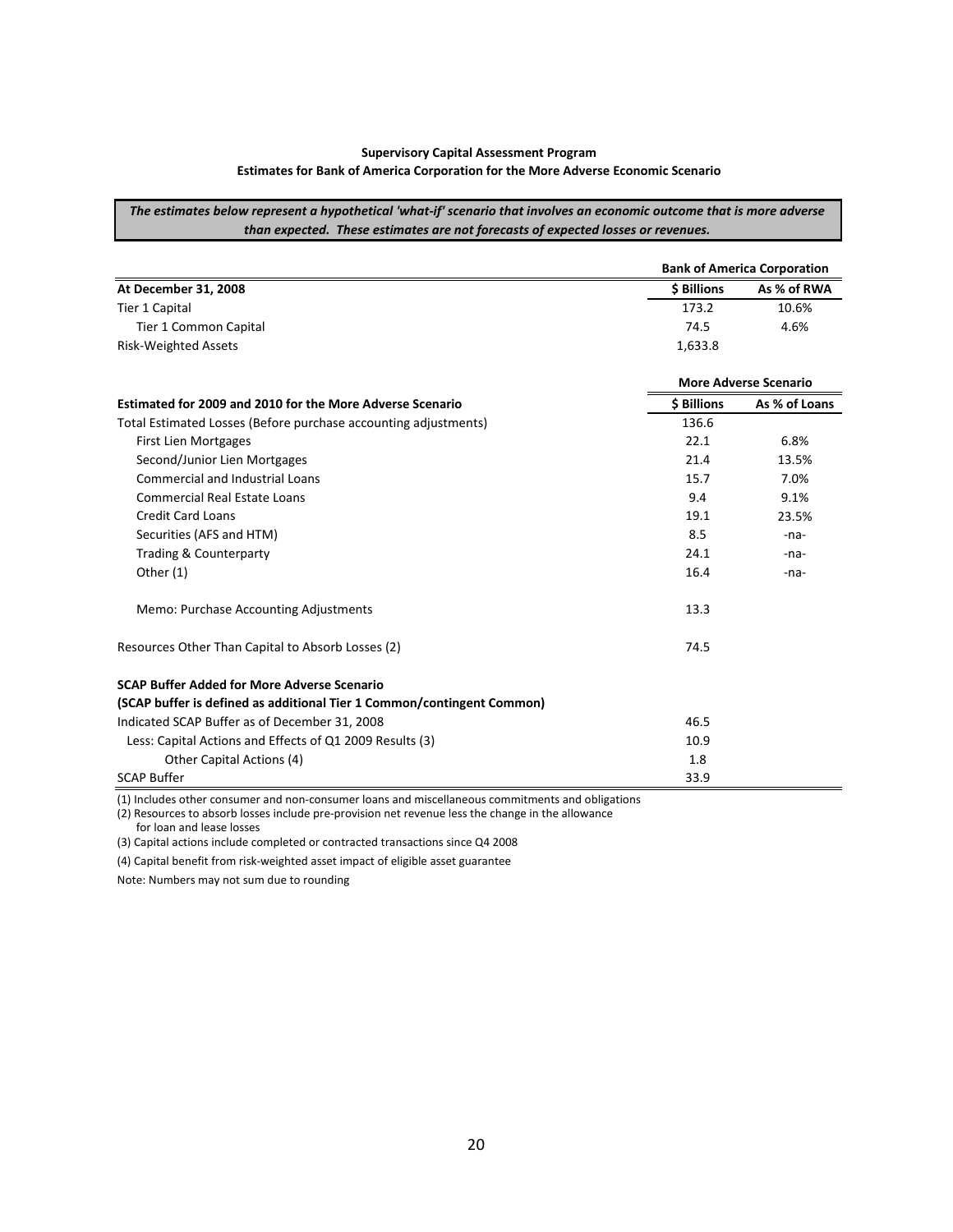#### **Supervisory Capital Assessment Program Estimates for BB&T Corporation for the More Adverse Economic Scenario**

The estimates below represent a hypothetical 'what-if' scenario that involves an economic outcome that is more adverse *than expected. These estimates are not forecasts of expected losses or revenues.* 

|                                                                        | <b>BB&amp;T Corporation</b> |                              |  |  |  |  |
|------------------------------------------------------------------------|-----------------------------|------------------------------|--|--|--|--|
| At December 31, 2008                                                   | \$ Billions                 | As % of RWA                  |  |  |  |  |
| Tier 1 Capital                                                         | 13.4                        | 12.3%                        |  |  |  |  |
| <b>Tier 1 Common Capital</b>                                           | 7.8                         | 7.1%                         |  |  |  |  |
| <b>Risk-Weighted Assets</b>                                            | 109.8                       |                              |  |  |  |  |
|                                                                        |                             | <b>More Adverse Scenario</b> |  |  |  |  |
| Estimated for 2009 and 2010 for the More Adverse Scenario              | <b>S</b> Billions           | As % of Loans                |  |  |  |  |
| Total Estimated Losses (Before purchase accounting adjustments)        | 8.7                         |                              |  |  |  |  |
| <b>First Lien Mortgages</b>                                            | 1.1                         | 4.5%                         |  |  |  |  |
| Second/Junior Lien Mortgages                                           | 0.7                         | 8.8%                         |  |  |  |  |
| <b>Commercial and Industrial Loans</b>                                 | 0.7                         | 4.5%                         |  |  |  |  |
| Commercial Real Estate Loans                                           | 4.5                         | 12.6%                        |  |  |  |  |
| <b>Credit Card Loans</b>                                               | 0.2                         | 18.2%                        |  |  |  |  |
| Securities (AFS and HTM)                                               | 0.2                         | $-na-$                       |  |  |  |  |
| Trading & Counterparty                                                 | -na-                        | -na-                         |  |  |  |  |
| Other $(1)$                                                            | 1.3                         | -na-                         |  |  |  |  |
| Memo: Purchase Accounting Adjustments                                  | -na-                        |                              |  |  |  |  |
| Resources Other Than Capital to Absorb Losses (2)                      | 5.5                         |                              |  |  |  |  |
| SCAP Buffer Added for More Adverse Scenario                            |                             |                              |  |  |  |  |
| (SCAP buffer is defined as additional Tier 1 Common/contingent Common) |                             |                              |  |  |  |  |
| Indicated SCAP Buffer as of December 31, 2008                          | No Need                     |                              |  |  |  |  |
| Less: Capital Actions and Effects of Q1 2009 Results (3)               | 0.1                         |                              |  |  |  |  |
| <b>SCAP Buffer</b>                                                     | No Need                     |                              |  |  |  |  |

(1) Includes other consumer and non‐consumer loans and miscellaneous commitments and obligations

(2) Resources to absorb losses include pre‐provision net revenue less the change in the allowance for loan and lease losses

(3) Capital actions include completed or contracted transactions since Q4 2008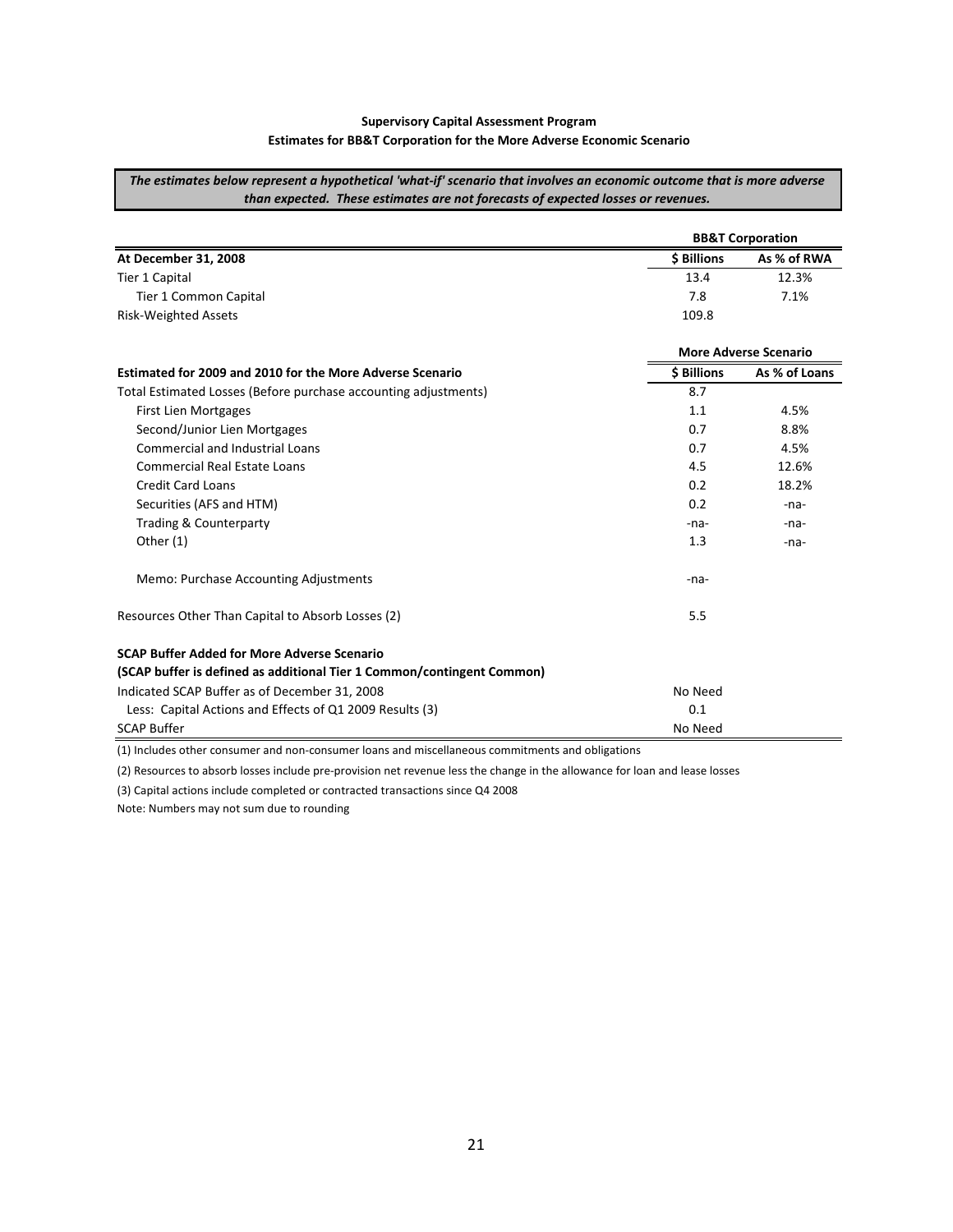#### **Supervisory Capital Assessment Program**

#### **Estimates for The Bank of New York Mellon Corporation for the More Adverse Economic Scenario**

The estimates below represent a hypothetical 'what-if' scenario that involves an economic outcome that is more adverse *than expected. These estimates are not forecasts of expected losses or revenues.* 

|                                                                        |             | The Bank of New York Mellon  |
|------------------------------------------------------------------------|-------------|------------------------------|
|                                                                        |             | Corporation                  |
| At December 31, 2008                                                   | \$ Billions | As % of RWA                  |
| <b>Tier 1 Capital</b>                                                  | 15.4        | 13.3%                        |
| Tier 1 Common Capital                                                  | 11.0        | 9.5%                         |
| <b>Risk-Weighted Assets</b>                                            | 115.8       |                              |
|                                                                        |             | <b>More Adverse Scenario</b> |
| Estimated for 2009 and 2010 for the More Adverse Scenario              | \$ Billions | As % of Loans                |
| Total Estimated Losses (Before purchase accounting adjustments)        | 5.4         |                              |
| <b>First Lien Mortgages</b>                                            | 0.2         | 5.0%                         |
| Second/Junior Lien Mortgages                                           | -na-        | $-na-$                       |
| <b>Commercial and Industrial Loans</b>                                 | 0.4         | 5.0%                         |
| <b>Commercial Real Estate Loans</b>                                    | 0.2         | 9.9%                         |
| <b>Credit Card Loans</b>                                               | -na-        | $-na-$                       |
| Securities (AFS and HTM)                                               | 4.2         | -na-                         |
| Trading & Counterparty                                                 | -na-        | $-na-$                       |
| Other $(1)$                                                            | 0.4         | -na-                         |
| Memo: Purchase Accounting Adjustments                                  | -na-        |                              |
| Resources Other Than Capital to Absorb Losses (2)                      | 6.7         |                              |
| <b>SCAP Buffer Added for More Adverse Scenario</b>                     |             |                              |
| (SCAP buffer is defined as additional Tier 1 Common/contingent Common) |             |                              |
| Indicated SCAP Buffer as of December 31, 2008                          | No Need     |                              |
| Less: Capital Actions and Effects of Q1 2009 Results (3)               | $-0.2$      |                              |
| <b>SCAP Buffer</b>                                                     | No Need     |                              |

(1) Includes other consumer and non‐consumer loans and miscellaneous commitments and obligations

(2) Resources to absorb losses include pre‐provision net revenue less the change in the allowance for loan and lease losses

(3) Capital actions include completed or contracted transactions since Q4 2008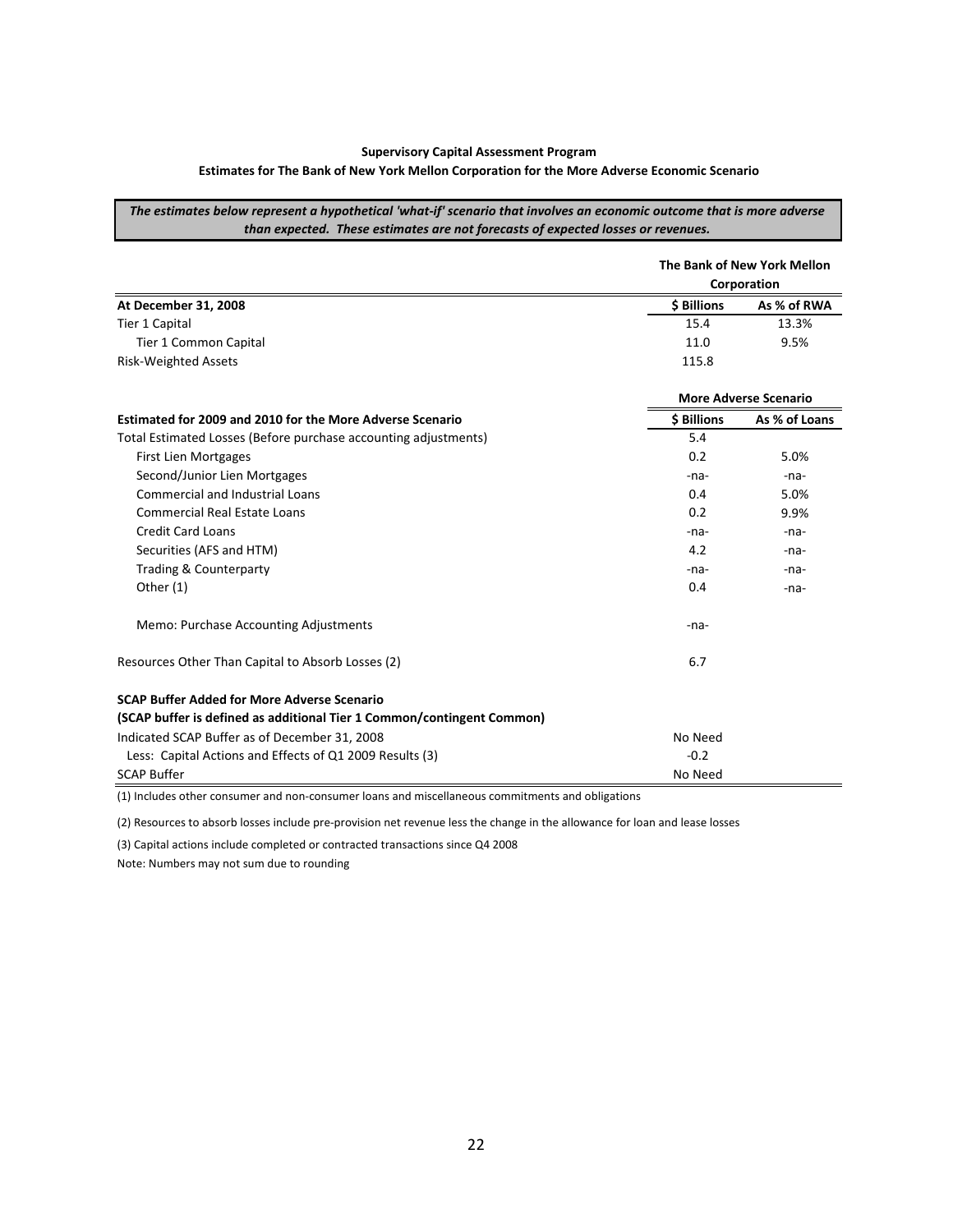# **Supervisory Capital Assessment Program**

#### **Estimates for Capital One Financial Corporation for the More Adverse Economic Scenario**

The estimates below represent a hypothetical 'what-if' scenario that involves an economic outcome that is more adverse *than expected. These estimates are not forecasts of expected losses or revenues.* 

|                                                                        | <b>Capital One Financial</b><br>Corporation |                              |  |  |
|------------------------------------------------------------------------|---------------------------------------------|------------------------------|--|--|
| At December 31, 2008                                                   | <b>S</b> Billions                           | As % of RWA                  |  |  |
| <b>Tier 1 Capital</b>                                                  | 16.8                                        | 12.7%                        |  |  |
| Tier 1 Common Capital                                                  | 12.0                                        | 9.1%                         |  |  |
| <b>Risk-Weighted Assets</b>                                            | 131.8                                       |                              |  |  |
|                                                                        |                                             | <b>More Adverse Scenario</b> |  |  |
| Estimated for 2009 and 2010 for the More Adverse Scenario              | <b>\$ Billions</b>                          | As % of Loans                |  |  |
| Total Estimated Losses (Before purchase accounting adjustments)        | 13.4                                        |                              |  |  |
| <b>First Lien Mortgages</b>                                            | 1.8                                         | 10.7%                        |  |  |
| Second/Junior Lien Mortgages                                           | 0.7                                         | 19.9%                        |  |  |
| <b>Commercial and Industrial Loans</b>                                 | 1.5                                         | 9.7%                         |  |  |
| Commercial Real Estate Loans                                           | 1.1                                         | 6.0%                         |  |  |
| <b>Credit Card Loans</b>                                               | 3.6                                         | 18.2%                        |  |  |
| Securities (AFS and HTM)                                               | 0.4                                         | $-na$                        |  |  |
| Trading & Counterparty                                                 | $-na$                                       | $-na-$                       |  |  |
| Other (1)                                                              | 4.3                                         | -na-                         |  |  |
| Memo: Purchase Accounting Adjustments                                  | 1.5                                         |                              |  |  |
| Resources Other Than Capital to Absorb Losses (2)                      | 9.0                                         |                              |  |  |
| <b>SCAP Buffer Added for More Adverse Scenario</b>                     |                                             |                              |  |  |
| (SCAP buffer is defined as additional Tier 1 Common/contingent Common) |                                             |                              |  |  |
| Indicated SCAP Buffer as of December 31, 2008                          | No Need                                     |                              |  |  |
| Less: Capital Actions and Effects of Q1 2009 Results (3)               | $-0.3$                                      |                              |  |  |
| <b>SCAP Buffer</b>                                                     | No Need                                     |                              |  |  |

(1) Includes other consumer and non‐consumer loans and miscellaneous commitments and obligations

(2) Resources to absorb losses include pre‐provision net revenue less the change in the allowance for loan and lease losses

(3) Capital actions include completed or contracted transactions since Q4 2008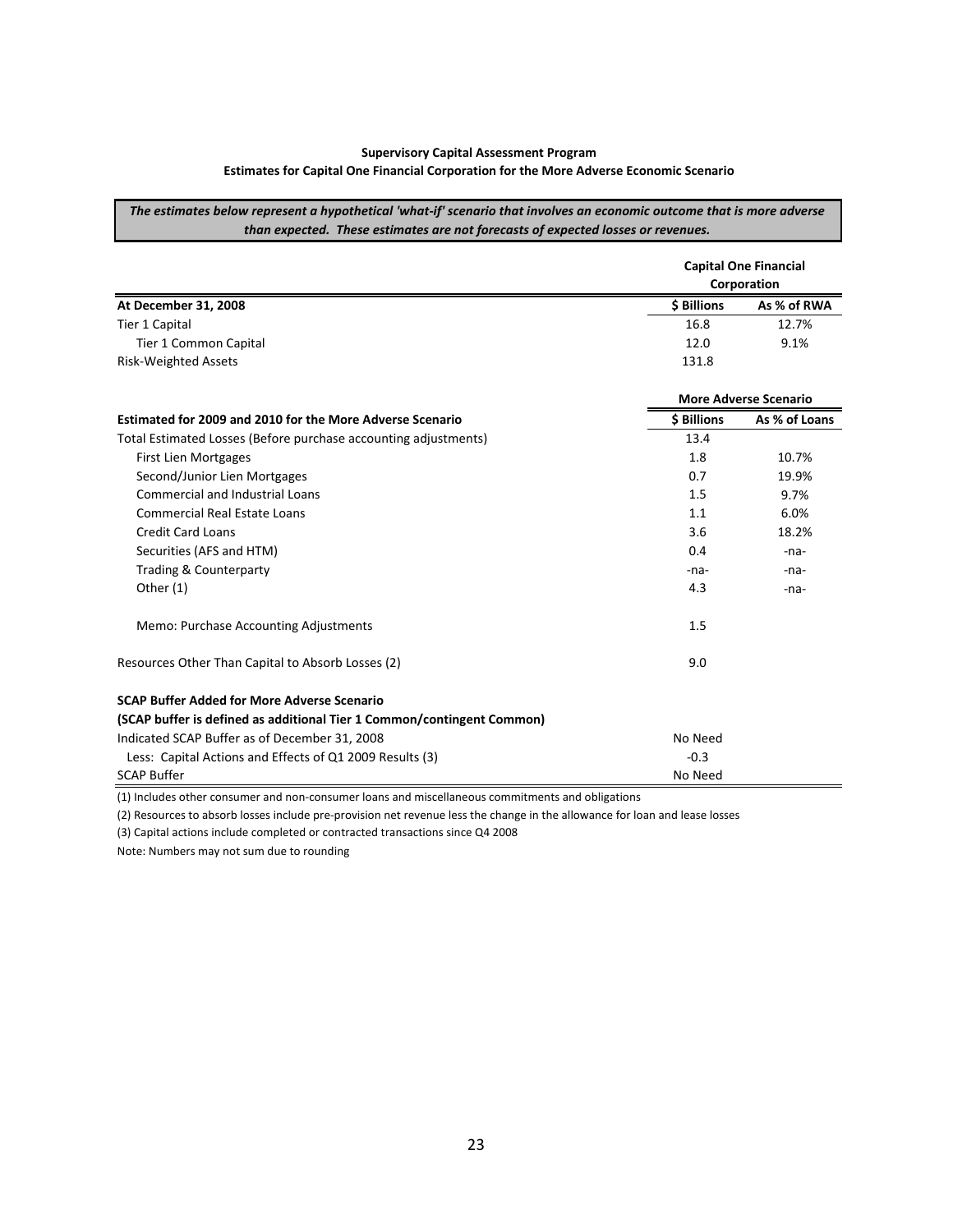#### **Supervisory Capital Assessment Program Estimates for Citigroup, Inc. for the More Adverse Economic Scenario**

The estimates below represent a hypothetical 'what-if' scenario that involves an economic outcome that is more adverse *than expected. These estimates are not forecasts of expected losses or revenues.* 

|                                                                        | Citigroup, Inc.    |                              |  |  |  |
|------------------------------------------------------------------------|--------------------|------------------------------|--|--|--|
| At December 31, 2008                                                   | <b>\$ Billions</b> | As % of RWA                  |  |  |  |
| <b>Tier 1 Capital</b>                                                  | 118.8              | 11.9%                        |  |  |  |
| Tier 1 Common Capital                                                  | 22.9               | 2.3%                         |  |  |  |
| <b>Risk-Weighted Assets</b>                                            | 996.2              |                              |  |  |  |
|                                                                        |                    | <b>More Adverse Scenario</b> |  |  |  |
| Estimated for 2009 and 2010 for the More Adverse Scenario              | \$ Billions        | As % of Loans                |  |  |  |
| Total Estimated Losses (Before purchase accounting adjustments)        | 104.7              |                              |  |  |  |
| First Lien Mortgages                                                   | 15.3               | 8.0%                         |  |  |  |
| Second/Junior Lien Mortgages                                           | 12.2               | 19.5%                        |  |  |  |
| <b>Commercial and Industrial Loans</b>                                 | 8.9                | 5.8%                         |  |  |  |
| <b>Commercial Real Estate Loans</b>                                    | 2.7                | 7.4%                         |  |  |  |
| <b>Credit Card Loans</b>                                               | 19.9               | 23.0%                        |  |  |  |
| Securities (AFS and HTM)                                               | 2.9                | -na-                         |  |  |  |
| <b>Trading &amp; Counterparty</b>                                      | 22.4               | -na-                         |  |  |  |
| Other $(1)$                                                            | 20.4               | -na-                         |  |  |  |
| Memo: Purchase Accounting Adjustments                                  | -na-               |                              |  |  |  |
| Resources Other Than Capital to Absorb Losses (2)                      | 49.0               |                              |  |  |  |
| <b>SCAP Buffer Added for More Adverse Scenario</b>                     |                    |                              |  |  |  |
| (SCAP buffer is defined as additional Tier 1 Common/contingent Common) |                    |                              |  |  |  |
| Indicated SCAP Buffer as of December 31, 2008                          | 92.6               |                              |  |  |  |
| Less: Capital Actions and Effects of Q1 2009 Results (3)               | 29.0               |                              |  |  |  |
| Other Capital Actions (4)                                              | 58.1               |                              |  |  |  |
| <b>SCAP Buffer</b>                                                     | 5.5                |                              |  |  |  |

(1) Includes other consumer and non‐consumer loans and miscellaneous commitments and obligations

(2) Resources to absorb losses include pre‐provision net revenue less the change in the allowance for loan and lease losses

(3) Capital actions include completed or contracted transactions since Q4 2008

(4) Includes impact of preferred exchange offers announced on February 27, 2009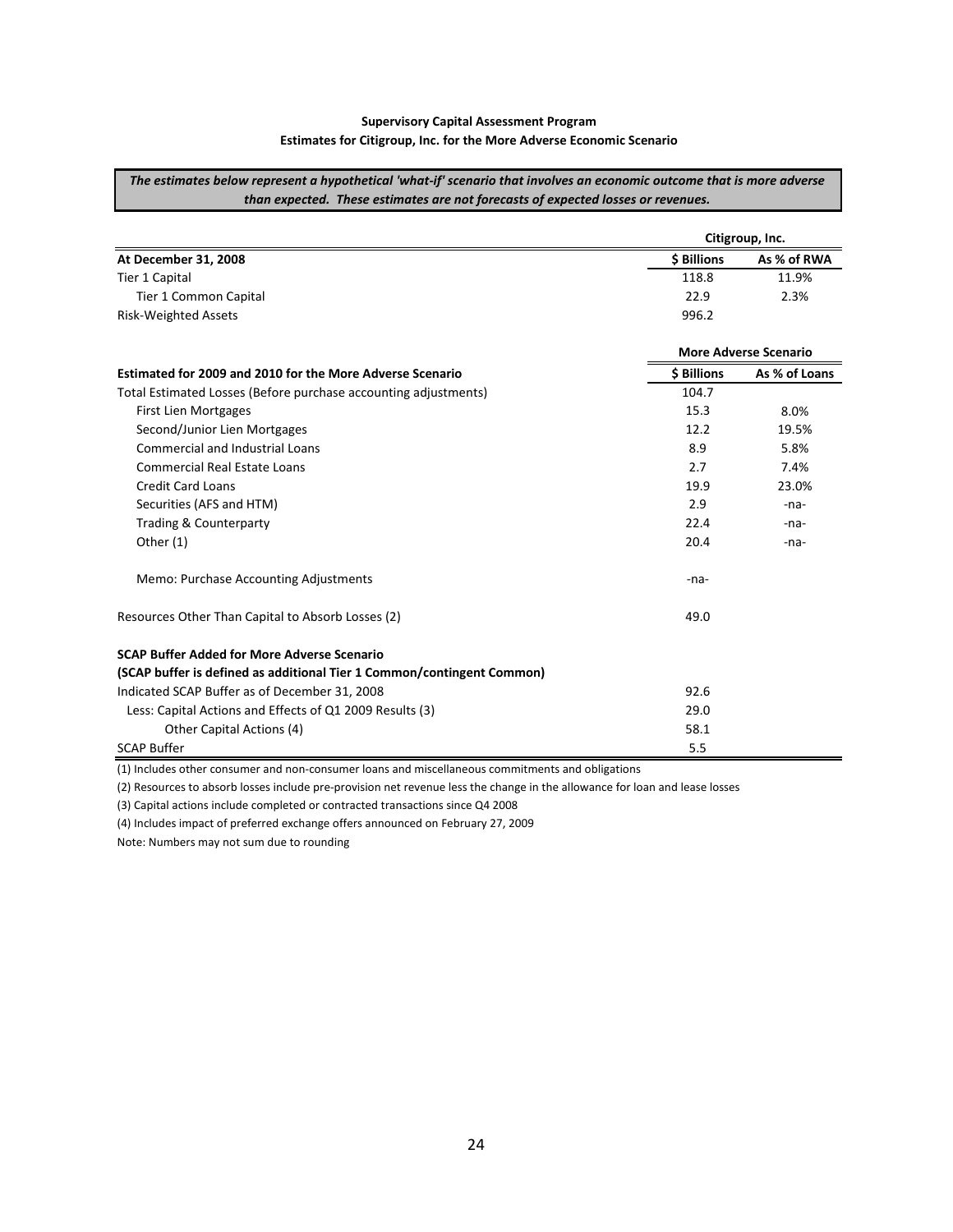#### **Supervisory Capital Assessment Program Estimates for Fifth Third Bancorp for the More Adverse Economic Scenario**

The estimates below represent a hypothetical 'what-if' scenario that involves an economic outcome that is more adverse *than expected. These estimates are not forecasts of expected losses or revenues.* 

|                                                                        | <b>Fifth Third Bancorp</b> |                              |  |  |  |
|------------------------------------------------------------------------|----------------------------|------------------------------|--|--|--|
| At December 31, 2008                                                   | \$ Billions                | As % of RWA                  |  |  |  |
| <b>Tier 1 Capital</b>                                                  | 11.9                       | 10.6%                        |  |  |  |
| Tier 1 Common Capital                                                  | 4.9                        | 4.4%                         |  |  |  |
| <b>Risk-Weighted Assets</b>                                            | 112.6                      |                              |  |  |  |
|                                                                        |                            | <b>More Adverse Scenario</b> |  |  |  |
| Estimated for 2009 and 2010 for the More Adverse Scenario              | \$ Billions                | As % of Loans                |  |  |  |
| Total Estimated Losses (Before purchase accounting adjustments)        | 9.1                        |                              |  |  |  |
| First Lien Mortgages                                                   | 1.1                        | 10.3%                        |  |  |  |
| Second/Junior Lien Mortgages                                           | 1.1                        | 8.7%                         |  |  |  |
| <b>Commercial and Industrial Loans</b>                                 | 2.8                        | 11.0%                        |  |  |  |
| <b>Commercial Real Estate Loans</b>                                    | 2.9                        | 13.9%                        |  |  |  |
| <b>Credit Card Loans</b>                                               | 0.4                        | 22.3%                        |  |  |  |
| Securities (AFS and HTM)                                               | 0.05                       | $-na$                        |  |  |  |
| <b>Trading &amp; Counterparty</b>                                      | $-na-$                     | -na-                         |  |  |  |
| Other (1)                                                              | 0.9                        | -na-                         |  |  |  |
| Memo: Purchase Accounting Adjustments                                  | -na-                       |                              |  |  |  |
| Resources Other Than Capital to Absorb Losses (2)                      | 5.5                        |                              |  |  |  |
| <b>SCAP Buffer Added for More Adverse Scenario</b>                     |                            |                              |  |  |  |
| (SCAP buffer is defined as additional Tier 1 Common/contingent Common) |                            |                              |  |  |  |
| Indicated SCAP Buffer as of December 31, 2008                          | 2.6                        |                              |  |  |  |
| Less: Capital Actions and Effects of Q1 2009 Results (3)               | 1.5                        |                              |  |  |  |
| <b>SCAP Buffer</b>                                                     | 1.1                        |                              |  |  |  |

(1) Includes other consumer and non‐consumer loans and miscellaneous commitments and obligations

(2) Resources to absorb losses include pre‐provision net revenue less the change in the allowance for loan and lease losses

(3) Capital actions include completed or contracted transactions since Q4 2008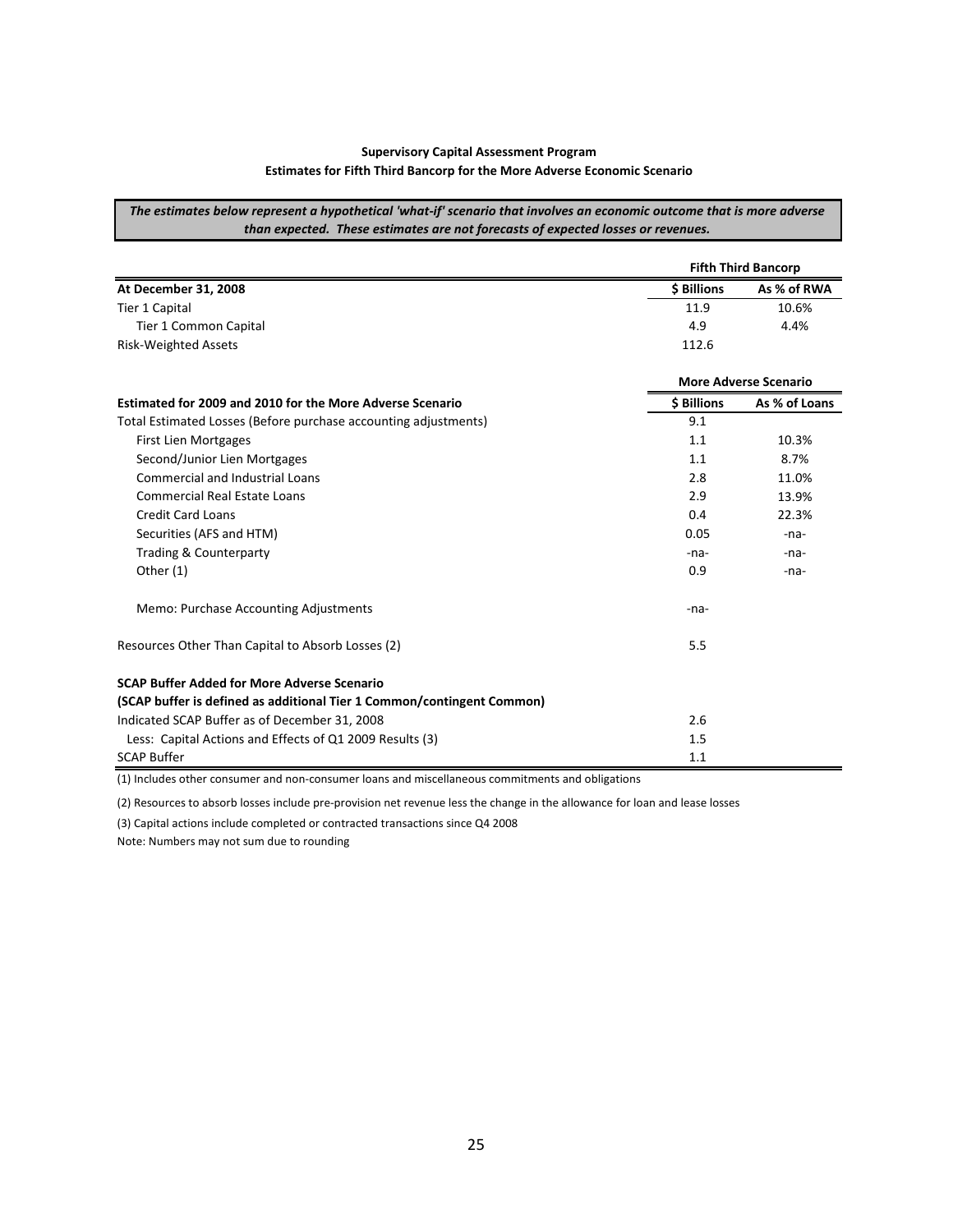#### **Supervisory Capital Assessment Program Estimates for GMAC LLC for the More Adverse Economic Scenario**

The estimates below represent a hypothetical 'what-if' scenario that involves an economic outcome that is more adverse than *expected. These estimates are not forecasts of expected losses or revenues.* 

|                                                                        | <b>GMAC LLC</b> |                              |  |  |  |
|------------------------------------------------------------------------|-----------------|------------------------------|--|--|--|
| At December 31, 2008                                                   | \$ Billions     | As % of RWA                  |  |  |  |
| Tier 1 Capital                                                         | 17.4            | 10.1%                        |  |  |  |
| Tier 1 Common Capital                                                  | 11.1            | 6.4%                         |  |  |  |
| <b>Risk-Weighted Assets</b>                                            | 172.7           |                              |  |  |  |
|                                                                        |                 | <b>More Adverse Scenario</b> |  |  |  |
| Estimated for 2009 and 2010 for the More Adverse Scenario              | \$ Billions     | As % of Loans                |  |  |  |
| <b>Total Estimated Losses</b>                                          | 9.2             |                              |  |  |  |
| <b>First Lien Mortgages</b>                                            | 2.0             | 10.2%                        |  |  |  |
| Second/Junior Lien Mortgages                                           | 1.1             | 21.2%                        |  |  |  |
| <b>Commercial and Industrial Loans</b>                                 | 1.0             | 2.7%                         |  |  |  |
| <b>Commercial Real Estate Loans</b>                                    | 0.6             | 33.3%                        |  |  |  |
| <b>Credit Card Loans</b>                                               | -na-            | $-na-$                       |  |  |  |
| Securities (AFS and HTM)                                               | 0.5             | $-na-$                       |  |  |  |
| <b>Trading &amp; Counterparty</b>                                      | -na-            | -na-                         |  |  |  |
| Other (1)                                                              | 4.0             | -na-                         |  |  |  |
| Memo: Purchase Accounting Adjustments                                  | -na-            |                              |  |  |  |
| Resources Other Than Capital to Absorb Losses (2)                      | $-0.5$          |                              |  |  |  |
| <b>SCAP Buffer Added for More Adverse Scenario</b>                     |                 |                              |  |  |  |
| (SCAP buffer is defined as additional Tier 1 Common/contingent Common) |                 |                              |  |  |  |
| Indicated SCAP Buffer as of December 31, 2008                          | 6.7             |                              |  |  |  |
| Less: Capital Actions and Effects of Q1 2009 Results (3)               | $-4.8$          |                              |  |  |  |
| SCAP Buffer (4)                                                        | 11.5            |                              |  |  |  |

(1) Includes other consumer and non‐consumer loans and miscellaneous commitments and obligations

(2) Resources to absorb losses include pre‐provision net revenue less the change in the allowance for loan and lease losses

(3) Capital actions include completed or contracted transactions since Q4 2008

(4) Firm needs to augment the capital buffer with \$11.5 billion of Tier 1 Common/contingent Common of which \$9.1 billion must be new Tier 1 capital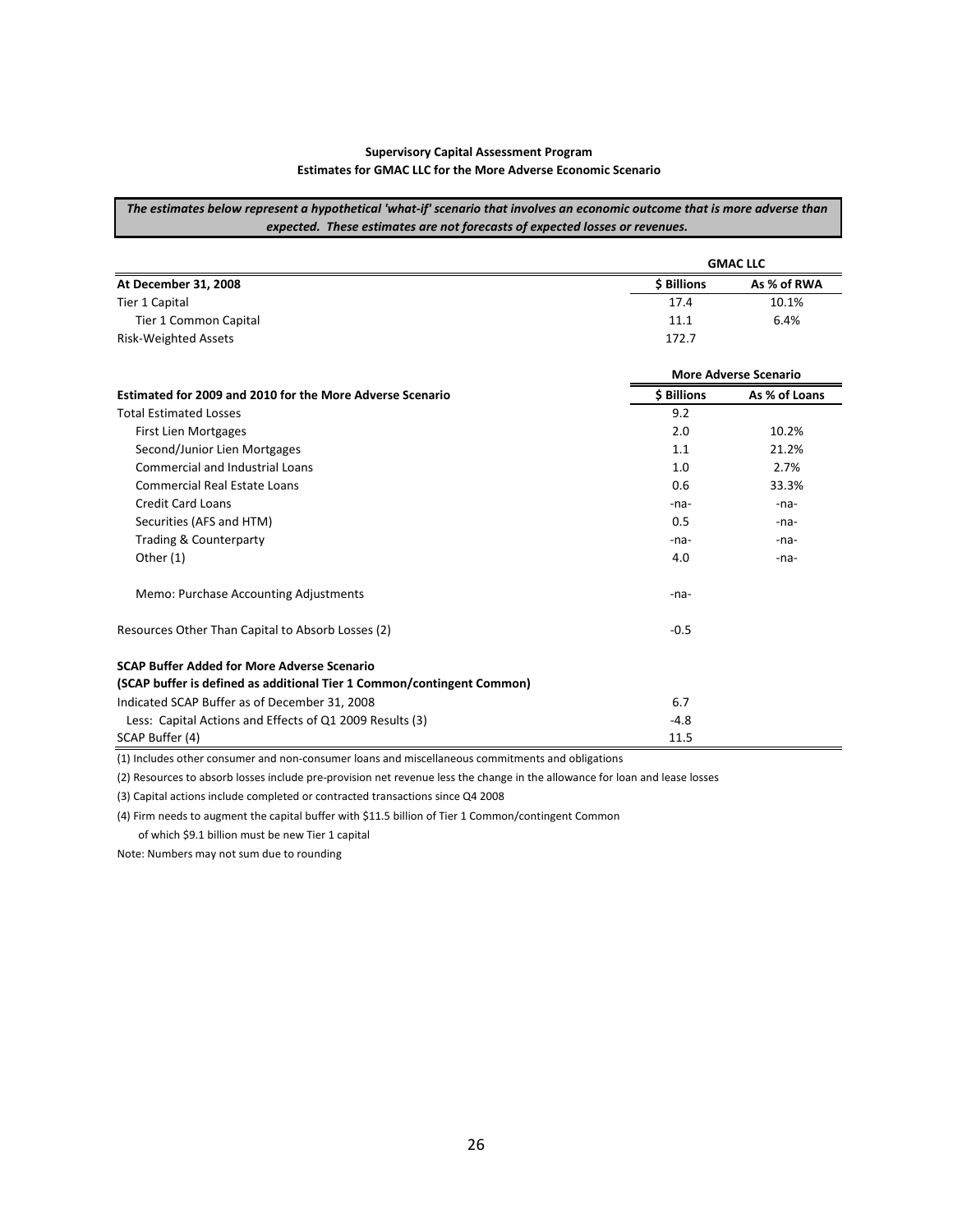#### **Supervisory Capital Assessment Program Estimates for The Goldman Sachs Group, Inc. for the More Adverse Economic Scenario**

The estimates below represent a hypothetical 'what-if' scenario that involves an economic outcome that is more adverse than *expected. These estimates are not forecasts of expected losses or revenues.* 

|                                                                        | The Goldman Sachs Group, Inc. |                              |  |  |  |
|------------------------------------------------------------------------|-------------------------------|------------------------------|--|--|--|
| At December 31, 2008                                                   | \$ Billions                   | As % of RWA                  |  |  |  |
| Tier 1 Capital                                                         | 55.9                          | 12.6%                        |  |  |  |
| Tier 1 Common Capital                                                  | 34.4                          | 7.7%                         |  |  |  |
| <b>Risk-Weighted Assets</b>                                            | 444.8                         |                              |  |  |  |
|                                                                        |                               | <b>More Adverse Scenario</b> |  |  |  |
| Estimated for 2009 and 2010 for the More Adverse Scenario              | <b>\$ Billions</b>            | As % of Loans                |  |  |  |
| Total Estimated Losses (Before purchase accounting adjustments)        | 17.8                          |                              |  |  |  |
| <b>First Lien Mortgages</b>                                            | -na-                          | -na-                         |  |  |  |
| Second/Junior Lien Mortgages                                           | -na-                          | -na-                         |  |  |  |
| <b>Commercial and Industrial Loans</b>                                 | 0.01                          | 1.2%                         |  |  |  |
| Commercial Real Estate Loans                                           | $-na$                         | $-na-$                       |  |  |  |
| <b>Credit Card Loans</b>                                               | -na-                          | $-na-$                       |  |  |  |
| Securities (AFS and HTM)                                               | 0.1                           | -na-                         |  |  |  |
| Trading & Counterparty                                                 | 17.4                          | -na-                         |  |  |  |
| Other (1)                                                              | 0.3                           | $-na$                        |  |  |  |
| Memo: Purchase Accounting Adjustments                                  | $-na$                         |                              |  |  |  |
| Resources Other Than Capital to Absorb Losses (2)                      | 18.5                          |                              |  |  |  |
| <b>SCAP Buffer Added for More Adverse Scenario</b>                     |                               |                              |  |  |  |
| (SCAP buffer is defined as additional Tier 1 Common/contingent Common) |                               |                              |  |  |  |
| Indicated SCAP Buffer as of December 31, 2008                          | No Need                       |                              |  |  |  |
| Less: Capital Actions and Effects of Q1 2009 Results (3)               | 7.0                           |                              |  |  |  |
| <b>SCAP Buffer</b>                                                     | No Need                       |                              |  |  |  |

(1) Includes other consumer and non‐consumer loans and miscellaneous commitments and obligations

(2) Resources to absorb losses include pre‐provision net revenue less the change in the allowance for loan and lease losses

(3) Capital actions include completed or contracted transactions since Q4 2008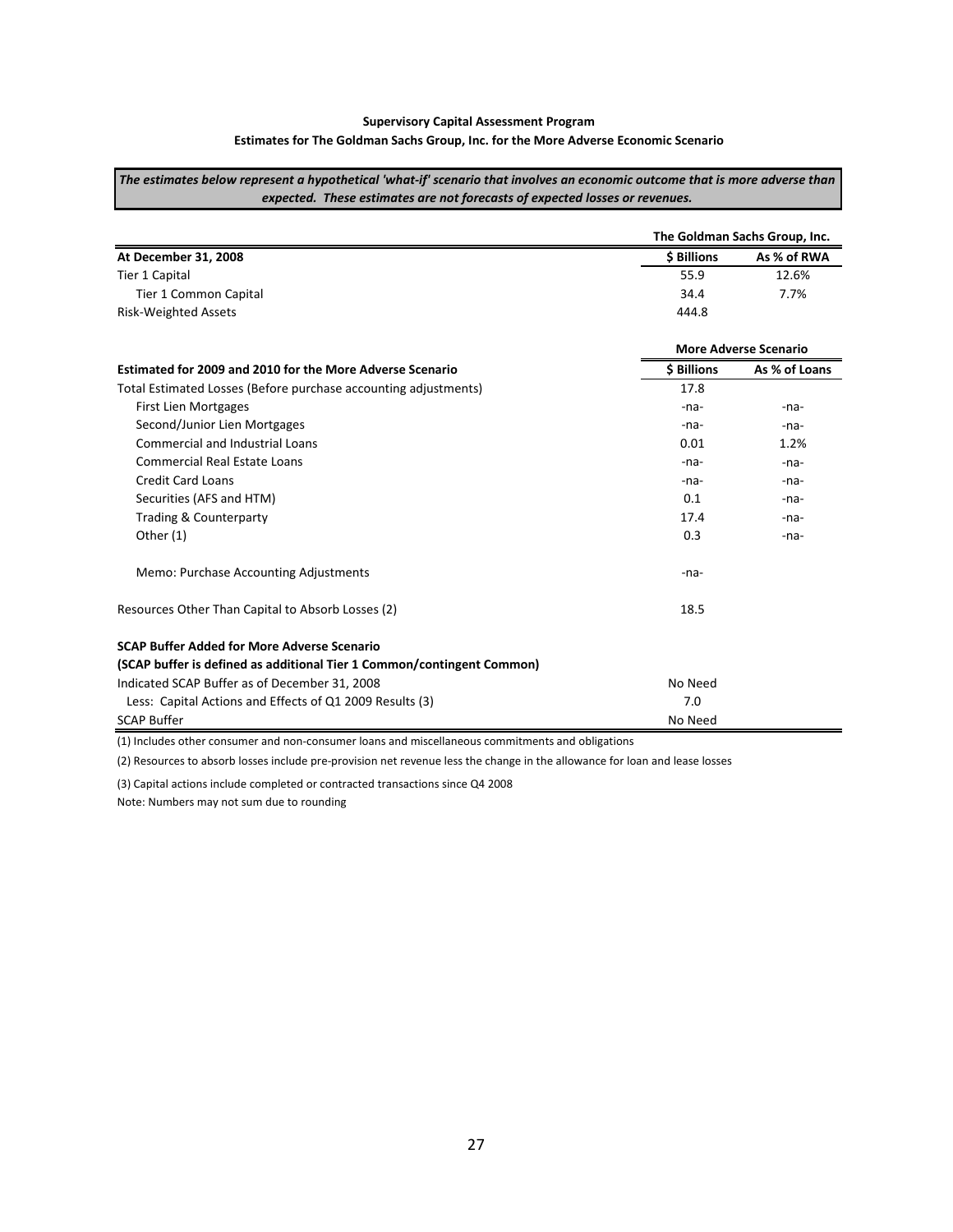#### **Supervisory Capital Assessment Program Estimates for JPMorgan Chase & Co. for the More Adverse Economic Scenario**

The estimates below represent a hypothetical 'what-if' scenario that involves an economic outcome that is more adverse *than expected. These estimates are not forecasts of expected losses or revenues.* 

|                                                                        | JPMorgan Chase & Co.         |               |
|------------------------------------------------------------------------|------------------------------|---------------|
| At December 31, 2008                                                   | <b>\$ Billions</b>           | As % of RWA   |
| Tier 1 Capital                                                         | 136.2                        | 10.2%         |
| Tier 1 Common Capital                                                  | 87.0                         | 6.5%          |
| <b>Risk-Weighted Assets</b>                                            | 1,337.5                      |               |
|                                                                        | <b>More Adverse Scenario</b> |               |
| Estimated for 2009 and 2010 for the More Adverse Scenario              | <b>S</b> Billions            | As % of Loans |
| Total Estimated Losses (Before purchase accounting adjustments)        | 97.4                         |               |
| <b>First Lien Mortgages</b>                                            | 18.8                         | 10.2%         |
| Second/Junior Lien Mortgages                                           | 20.1                         | 13.9%         |
| <b>Commercial and Industrial Loans</b>                                 | 10.3                         | 6.8%          |
| Commercial Real Estate Loans                                           | 3.7                          | 5.5%          |
| <b>Credit Card Loans</b>                                               | 21.2                         | 22.4%         |
| Securities (AFS and HTM)                                               | 1.2                          | -na-          |
| Trading & Counterparty                                                 | 16.7                         | -na-          |
| Other (1)                                                              | 5.3                          | $-na-$        |
| Memo: Purchase Accounting Adjustments                                  | 19.9                         |               |
| Resources Other Than Capital to Absorb Losses (2)                      | 72.4                         |               |
| <b>SCAP Buffer Added for More Adverse Scenario</b>                     |                              |               |
| (SCAP buffer is defined as additional Tier 1 Common/contingent Common) |                              |               |
| Indicated SCAP Buffer as of December 31, 2008                          | No Need                      |               |
| Less: Capital Actions and Effects of Q1 2009 Results (3)               | 2.5                          |               |
| <b>SCAP Buffer</b>                                                     | No Need                      |               |

(1) Includes other consumer and non‐consumer loans and miscellaneous commitments and obligations

(2) Resources to absorb losses include pre‐provision net revenue less the change in the allowance for loan and lease losses

(3) Capital actions include completed or contracted transactions since Q4 2008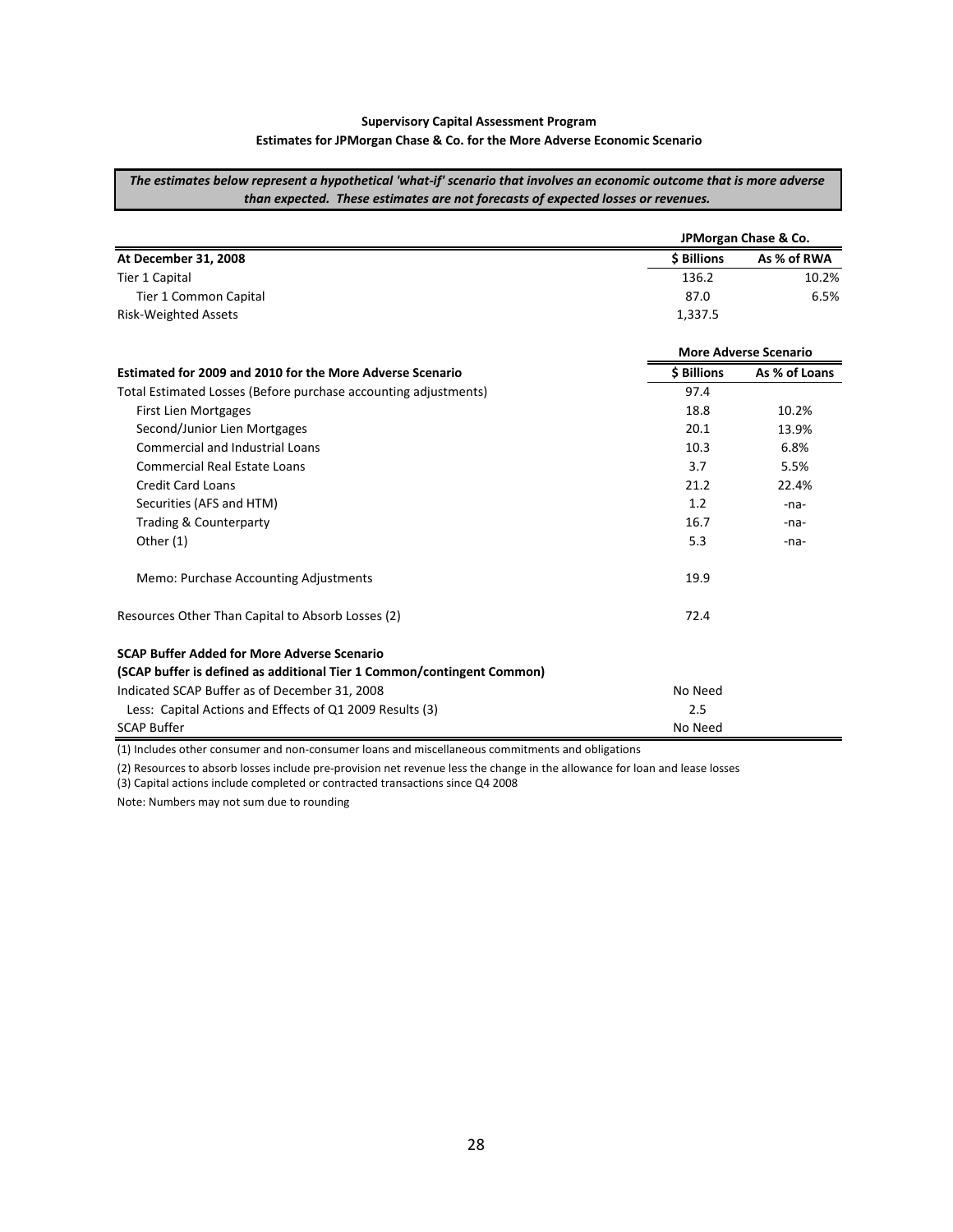#### **Supervisory Capital Assessment Program Estimates for KeyCorp for the More Adverse Economic Scenario**

The estimates below represent a hypothetical 'what-if' scenario that involves an economic outcome that is more adverse than *expected. These estimates are not forecasts of expected losses or revenues.* 

|                                                                        |                              | <b>KeyCorp</b> |
|------------------------------------------------------------------------|------------------------------|----------------|
| At December 31, 2008                                                   | \$ Billions                  | As % of RWA    |
| Tier 1 Capital                                                         | 11.6                         | 10.9%          |
| Tier 1 Common Capital                                                  | 6.0                          | 5.6%           |
| <b>Risk-Weighted Assets</b>                                            | 106.7                        |                |
|                                                                        | <b>More Adverse Scenario</b> |                |
| Estimated for 2009 and 2010 for the More Adverse Scenario              | <b>\$ Billions</b>           | As % of Loans  |
| Total Estimated Losses (Before purchase accounting adjustments)        | 6.7                          |                |
| <b>First Lien Mortgages</b>                                            | 0.1                          | 3.4%           |
| Second/Junior Lien Mortgages                                           | 0.6                          | 6.3%           |
| <b>Commercial and Industrial Loans</b>                                 | 1.7                          | 7.9%           |
| Commercial Real Estate Loans                                           | 2.3                          | 12.5%          |
| <b>Credit Card Loans</b>                                               | 0.002                        | 37.9%          |
| Securities (AFS and HTM)                                               | 0.1                          | $-na$          |
| Trading & Counterparty                                                 | -na-                         | $-na$          |
| Other (1)                                                              | 1.8                          | $-na$          |
| Memo: Purchase Accounting Adjustments                                  | -na-                         |                |
| Resources Other Than Capital to Absorb Losses (2)                      | 2.1                          |                |
| <b>SCAP Buffer Added for More Adverse Scenario</b>                     |                              |                |
| (SCAP buffer is defined as additional Tier 1 Common/contingent Common) |                              |                |
| Indicated SCAP Buffer as of December 31, 2008                          | 2.5                          |                |
| Less: Capital Actions and Effects of Q1 2009 Results (3)               | 0.6                          |                |
| <b>SCAP Buffer</b>                                                     | 1.8                          |                |

(1) Includes other consumer and non‐consumer loans and miscellaneous commitments and obligations

(2) Resources to absorb losses include pre‐provision net revenue less the change in the allowance for loan and lease losses

(3) Capital actions include completed or contracted transactions since Q4 2008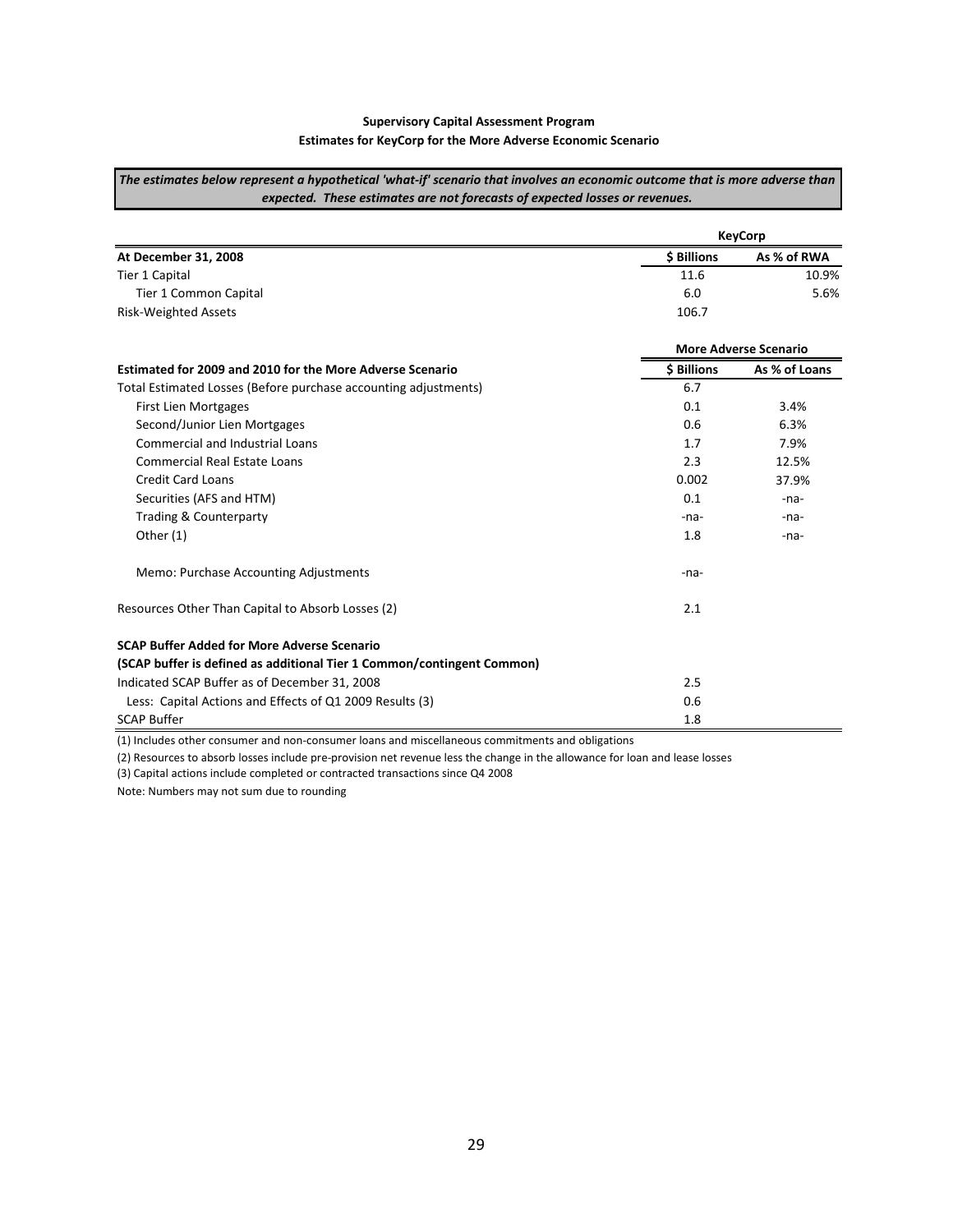#### **Supervisory Capital Assessment Program Estimates for MetLife, Inc. for the More Adverse Economic Scenario**

The estimates below represent a hypothetical 'what-if' scenario that involves an economic outcome that is more adverse than *expected. These estimates are not forecasts of expected losses or revenues.* 

|                                                                        | MetLife, Inc.                |               |
|------------------------------------------------------------------------|------------------------------|---------------|
| At December 31, 2008                                                   | <b>\$ Billions</b>           | As % of RWA   |
| Tier 1 Capital                                                         | 30.1                         | 9.2%          |
| Tier 1 Common Capital                                                  | 27.8                         | 8.5%          |
| <b>Risk-Weighted Assets</b>                                            | 326.4                        |               |
|                                                                        | <b>More Adverse Scenario</b> |               |
| Estimated for 2009 and 2010 for the More Adverse Scenario              | <b>S</b> Billions            | As % of Loans |
| Total Estimated Losses (Before purchase accounting adjustments)        | 9.6                          |               |
| <b>First Lien Mortgages</b>                                            | 0.03                         | 5.0%          |
| Second/Junior Lien Mortgages                                           | 0.01                         | 14.1%         |
| <b>Commercial and Industrial Loans</b>                                 | 0.0                          | 0.0%          |
| <b>Commercial Real Estate Loans</b>                                    | 0.8                          | 2.1%          |
| <b>Credit Card Loans</b>                                               | -na-                         | $-na-$        |
| Securities (AFS and HTM)                                               | 8.3                          | $-na-$        |
| <b>Trading &amp; Counterparty</b>                                      | -na-                         | -na-          |
| Other $(1)$                                                            | 0.5                          | $-na-$        |
| Memo: Purchase Accounting Adjustments                                  | -na-                         |               |
| Resources Other Than Capital to Absorb Losses (2)                      | 5.6                          |               |
| <b>SCAP Buffer Added for More Adverse Scenario</b>                     |                              |               |
| (SCAP buffer is defined as additional Tier 1 Common/contingent Common) |                              |               |
| Indicated SCAP Buffer as of December 31, 2008                          | No Need                      |               |
| Less: Capital Actions and Effects of Q1 2009 Results (3)               | 0.6                          |               |
| <b>SCAP Buffer</b>                                                     | No Need                      |               |

(1) Includes other consumer and non‐consumer loans and miscellaneous commitments and obligations

(2) Resources to absorb losses include pre‐provision net revenue less the change in the allowance for loan and lease losses

(3) Capital actions include completed or contracted transactions since Q4 2008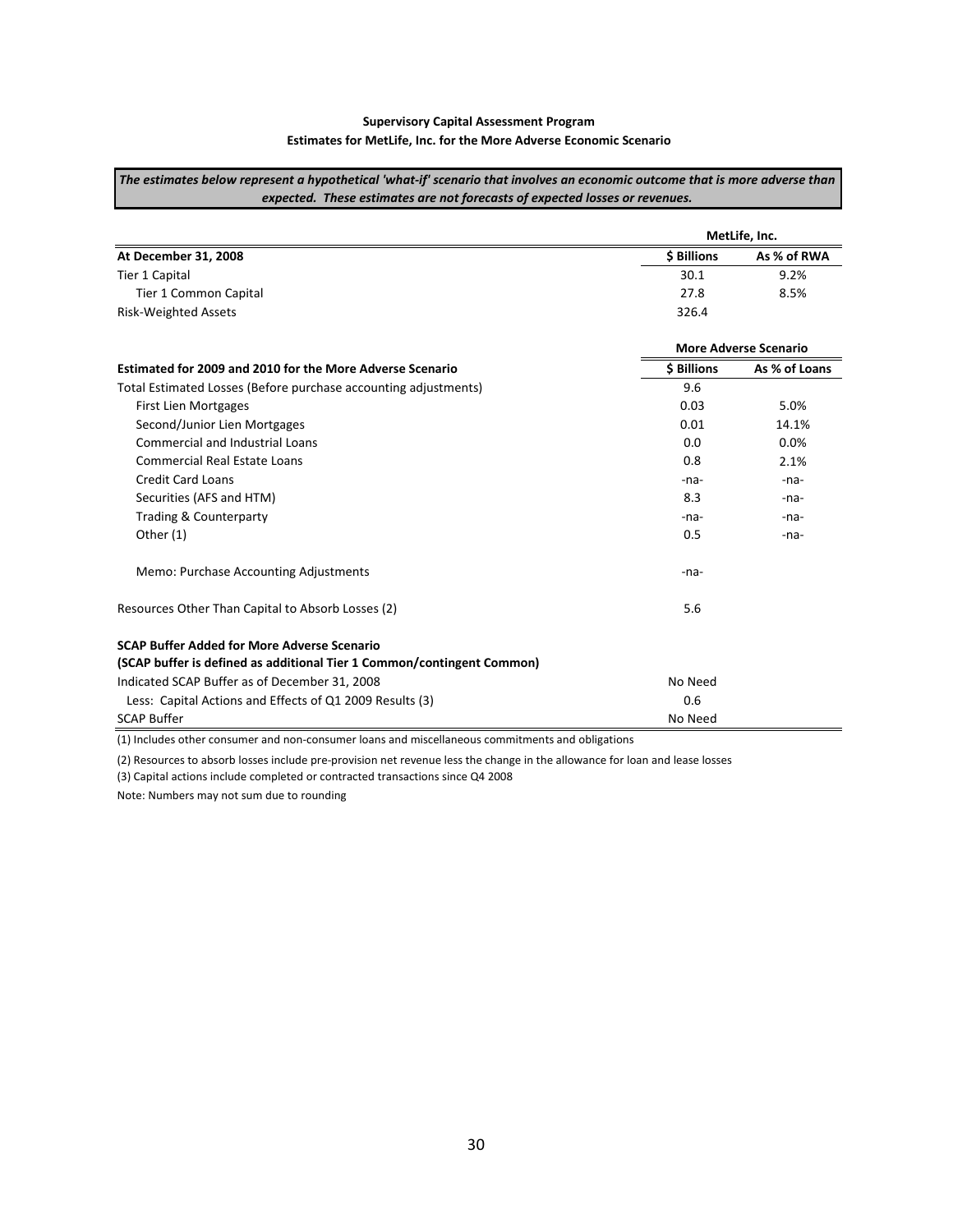#### **Supervisory Capital Assessment Program Estimates for Morgan Stanley for the More Adverse Economic Scenario**

The estimates below represent a hypothetical 'what-if' scenario that involves an economic outcome that is more adverse than *expected. These estimates are not forecasts of expected losses or revenues.* 

|                                                                        | <b>Morgan Stanley</b> |                              |  |
|------------------------------------------------------------------------|-----------------------|------------------------------|--|
| At December 31, 2008                                                   | \$ Billions           | As % of RWA                  |  |
| Tier 1 Capital                                                         | 47.2                  | 15.2%                        |  |
| Tier 1 Common Capital                                                  | 17.8                  | 5.7%                         |  |
| <b>Risk-Weighted Assets</b>                                            | 310.6                 |                              |  |
|                                                                        |                       | <b>More Adverse Scenario</b> |  |
| Estimated for 2009 and 2010 for the More Adverse Scenario              | <b>\$ Billions</b>    | As % of Loans                |  |
| Total Estimated Losses (Before purchase accounting adjustments)        | 19.7                  |                              |  |
| <b>First Lien Mortgages</b>                                            | $-na-$                | $-na$                        |  |
| Second/Junior Lien Mortgages                                           | -na-                  | $-na$                        |  |
| <b>Commercial and Industrial Loans</b>                                 | 0.1                   | 2.4%                         |  |
| Commercial Real Estate Loans                                           | 0.6                   | 45.2%                        |  |
| <b>Credit Card Loans</b>                                               | $-na-$                | $-na-$                       |  |
| Securities (AFS and HTM)                                               | $-na-$                | $-na$                        |  |
| <b>Trading &amp; Counterparty</b>                                      | 18.7                  | -na-                         |  |
| Other (1)                                                              | 0.2                   | $-na$                        |  |
| Memo: Purchase Accounting Adjustments                                  | -na-                  |                              |  |
| Resources Other Than Capital to Absorb Losses (2)                      | 7.1                   |                              |  |
| <b>SCAP Buffer Added for More Adverse Scenario</b>                     |                       |                              |  |
| (SCAP buffer is defined as additional Tier 1 Common/contingent Common) |                       |                              |  |
| Indicated SCAP Buffer as of December 31, 2008                          | 8.3                   |                              |  |
| Less: Capital Actions and Effects of Q1 2009 Results (3)               | 6.5                   |                              |  |
| <b>SCAP Buffer</b>                                                     | 1.8                   |                              |  |

(1) Includes other consumer and non‐consumer loans and miscellaneous commitments and obligations

(2) Resources to absorb losses include pre‐provision net revenue less the change in the allowance for loan and lease losses

(3) Capital actions include completed or contracted transactions since Q4 2008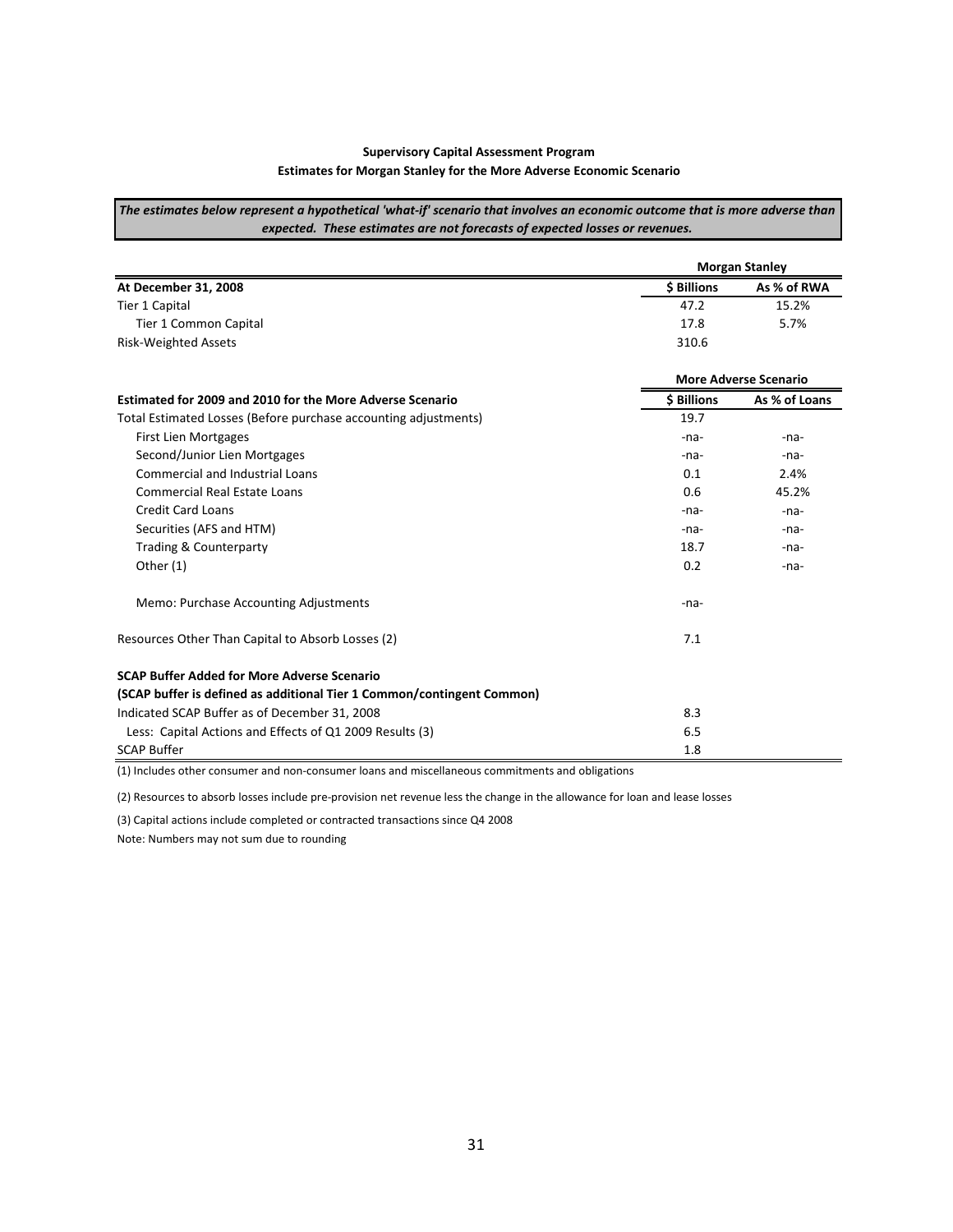#### **Supervisory Capital Assessment Program Estimates for PNC Financial Services Group, Inc. for the More Adverse Economic Scenario**

The estimates below represent a hypothetical 'what-if' scenario that involves an economic outcome that is more adverse *than expected. These estimates are not forecasts of expected losses or revenues.* 

|                                                                        | <b>PNC Financial Services Group,</b> |               |
|------------------------------------------------------------------------|--------------------------------------|---------------|
|                                                                        | Inc.                                 |               |
| At December 31, 2008                                                   | \$ Billions                          | As % of RWA   |
| Tier 1 Capital                                                         | 24.1                                 | 9.6%          |
| Tier 1 Common Capital                                                  | 11.7                                 | 4.7%          |
| <b>Risk-Weighted Assets</b>                                            | 250.9                                |               |
|                                                                        | <b>More Adverse Scenario</b>         |               |
| Estimated for 2009 and 2010 for the More Adverse Scenario              | \$ Billions                          | As % of Loans |
| Total Estimated Losses (Before purchase accounting adjustments)        | 18.8                                 |               |
| First Lien Mortgages                                                   | 2.4                                  | 8.1%          |
| Second/Junior Lien Mortgages                                           | 4.6                                  | 12.7%         |
| <b>Commercial and Industrial Loans</b>                                 | 3.2                                  | 6.0%          |
| <b>Commercial Real Estate Loans</b>                                    | 4.5                                  | 11.2%         |
| <b>Credit Card Loans</b>                                               | 0.4                                  | 22.3%         |
| Securities (AFS and HTM)                                               | 1.3                                  | -na-          |
| <b>Trading &amp; Counterparty</b>                                      | -na-                                 | $-na-$        |
| Other $(1)$                                                            | 2.3                                  | -na-          |
| Memo: Purchase Accounting Adjustments                                  | 5.9                                  |               |
| Resources Other Than Capital to Absorb Losses (2)                      | 9.6                                  |               |
| <b>SCAP Buffer Added for More Adverse Scenario</b>                     |                                      |               |
| (SCAP buffer is defined as additional Tier 1 Common/contingent Common) |                                      |               |
| Indicated SCAP Buffer as of December 31, 2008                          | 2.3                                  |               |
| Less: Capital Actions and Effects of Q1 2009 Results (3)               | 1.7                                  |               |
| <b>SCAP Buffer</b>                                                     | 0.6                                  |               |

(1) Includes other consumer and non‐consumer loans and miscellaneous commitments and obligations

(2) Resources to absorb losses include pre‐provision net revenue less the change in the allowance for loan and lease losses

(3) Capital actions include completed or contracted transactions since Q4 2008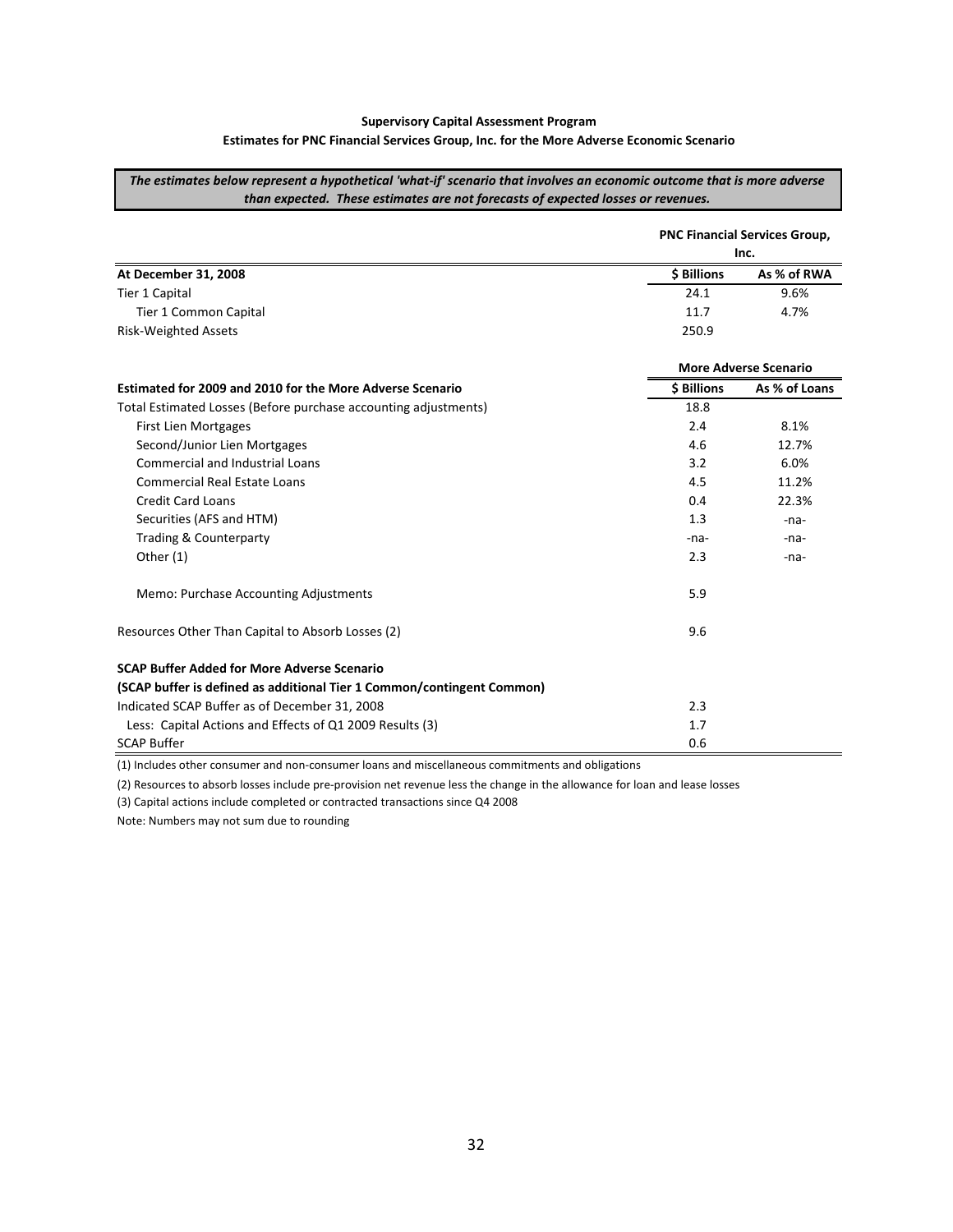#### **Supervisory Capital Assessment Program Estimates for Regions Financial Corporation for the More Adverse Economic Scenario**

The estimates below represent a hypothetical 'what-if' scenario that involves an economic outcome that is more adverse than *expected. These estimates are not forecasts of expected losses or revenues.* 

|                                                                        | <b>Regions Financial Corporation</b> |                              |
|------------------------------------------------------------------------|--------------------------------------|------------------------------|
| At December 31, 2008                                                   | \$ Billions                          | As % of RWA                  |
| Tier 1 Capital                                                         | 12.1                                 | 10.4%                        |
| Tier 1 Common Capital                                                  | 7.6                                  | 6.6%                         |
| <b>Risk-Weighted Assets</b>                                            | 116.3                                |                              |
|                                                                        |                                      | <b>More Adverse Scenario</b> |
| Estimated for 2009 and 2010 for the More Adverse Scenario              | \$ Billions                          | As % of Loans                |
| <b>Total Estimated Losses</b>                                          | 9.2                                  |                              |
| First Lien Mortgages                                                   | 1.0                                  | 4.1%                         |
| Second/Junior Lien Mortgages                                           | 1.1                                  | 11.9%                        |
| <b>Commercial and Industrial Loans</b>                                 | 1.2                                  | 7.0%                         |
| <b>Commercial Real Estate Loans</b>                                    | 4.9                                  | 13.7%                        |
| <b>Credit Card Loans</b>                                               | -na-                                 | -na-                         |
| Securities (AFS and HTM)                                               | 0.2                                  | -na-                         |
| <b>Trading &amp; Counterparty</b>                                      | -na-                                 | -na-                         |
| Other (1)                                                              | 0.8                                  | -na-                         |
| Memo: Purchase Accounting Adjustments                                  | -na-                                 |                              |
| Resources Other Than Capital to Absorb Losses (2)                      | 3.3                                  |                              |
| <b>SCAP Buffer Added for More Adverse Scenario</b>                     |                                      |                              |
| (SCAP buffer is defined as additional Tier 1 Common/contingent Common) |                                      |                              |
| Indicated SCAP Buffer as of December 31, 2008                          | 2.9                                  |                              |
| Less: Capital Actions and Effects of Q1 2009 Results (3)               | 0.4                                  |                              |
| SCAP Buffer (4)                                                        | 2.5                                  |                              |

(1) Includes other consumer and non‐consumer loans and miscellaneous commitments and obligations

(2) Resources to absorb losses include pre‐provision net revenue less the change in the allowance for loan and lease losses

(3) Capital actions include completed or contracted transactions since Q4 2008

(4) Firm needs to augment the capital buffer with \$2.5 billion of Tier 1 Common/contingent Common of which \$400 million must be new Tier 1 capital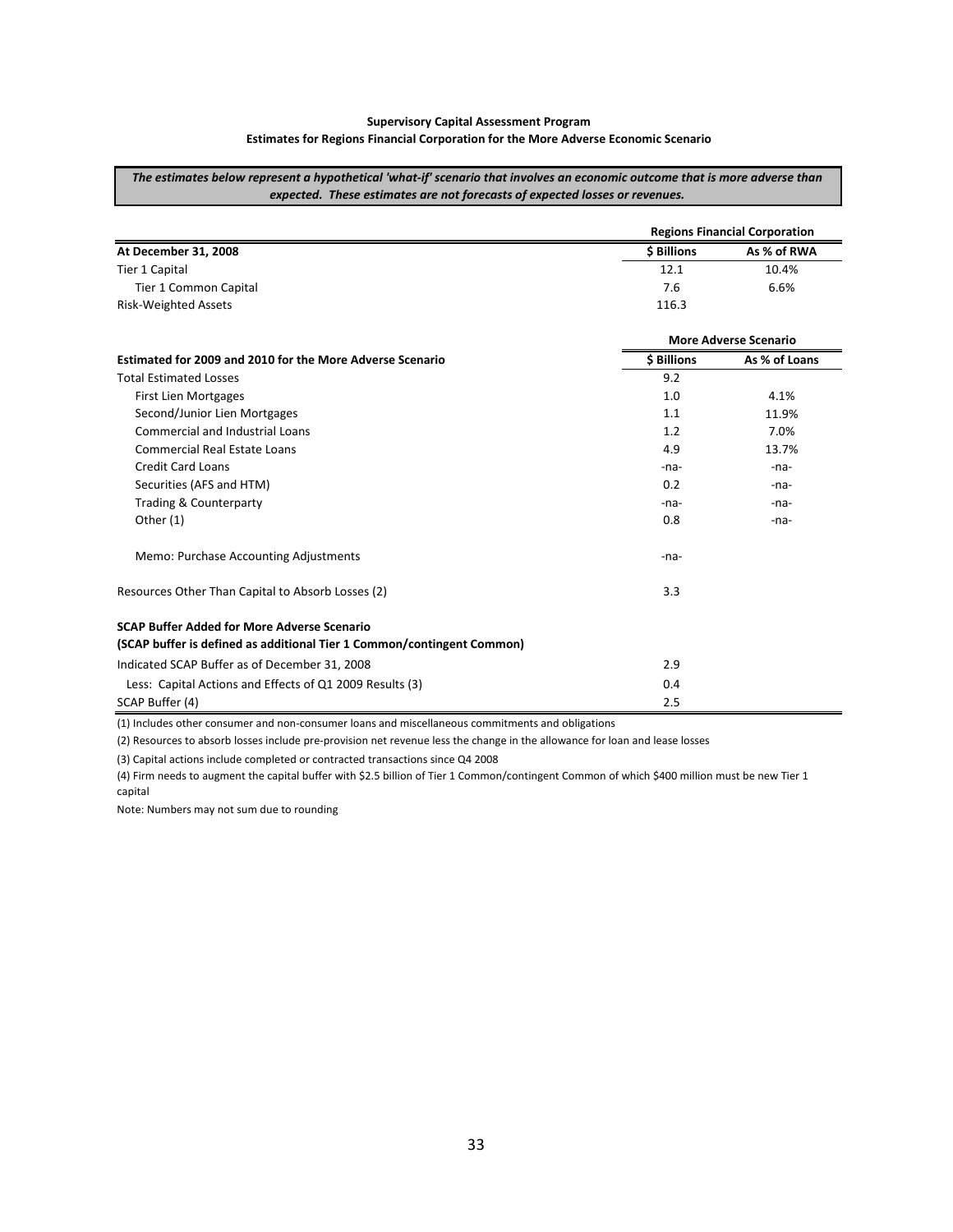#### **Supervisory Capital Assessment Program Estimates for State Street Corporation for the More Adverse Economic Scenario**

The estimates below represent a hypothetical 'what-if' scenario that involves an economic outcome that is more adverse than *expected. These estimates are not forecasts of expected losses or revenues.* 

|                                                                        | <b>State Street Corporation</b> |               |
|------------------------------------------------------------------------|---------------------------------|---------------|
| At December 31, 2008                                                   | \$ Billions                     | As % of RWA   |
| Tier 1 Capital                                                         | 14.1                            | 20.2%         |
| Tier 1 Common Capital                                                  | 10.8                            | 15.5%         |
| <b>Risk-Weighted Assets</b>                                            | 69.6                            |               |
|                                                                        | <b>More Adverse Scenario</b>    |               |
| Estimated for 2009 and 2010 for the More Adverse Scenario              | \$ Billions                     | As % of Loans |
| Total Estimated Losses (Before purchase accounting adjustments)        | 8.2                             |               |
| <b>First Lien Mortgages</b>                                            | $-na$                           | -na-          |
| Second/Junior Lien Mortgages                                           | -na-                            | -na-          |
| <b>Commercial and Industrial Loans</b>                                 | 0.04                            | 22.8%         |
| Commercial Real Estate Loans                                           | 0.3                             | 35.5%         |
| <b>Credit Card Loans</b>                                               | -na-                            | -na-          |
| Securities (AFS and HTM)                                               | 1.8                             | $-na-$        |
| Trading & Counterparty                                                 | $-na-$                          | $-na$         |
| Other (1)                                                              | 6.0                             | $-na$         |
| Memo: Purchase Accounting Adjustments                                  | $-na-$                          |               |
| Resources Other Than Capital to Absorb Losses (2)                      | 4.3                             |               |
| <b>SCAP Buffer Added for More Adverse Scenario</b>                     |                                 |               |
| (SCAP buffer is defined as additional Tier 1 Common/contingent Common) |                                 |               |
| Indicated SCAP Buffer as of December 31, 2008                          | No Need                         |               |
| Less: Capital Actions and Effects of Q1 2009 Results (3)               | 0.2                             |               |
| <b>SCAP Buffer</b>                                                     | No Need                         |               |

(1) Includes other consumer and non‐consumer loans and miscellaneous commitments and obligations

(2) Resources to absorb losses include pre‐provision net revenue less the change in the allowance for loan and lease losses

(3) Capital actions include completed or contracted transactions since Q4 2008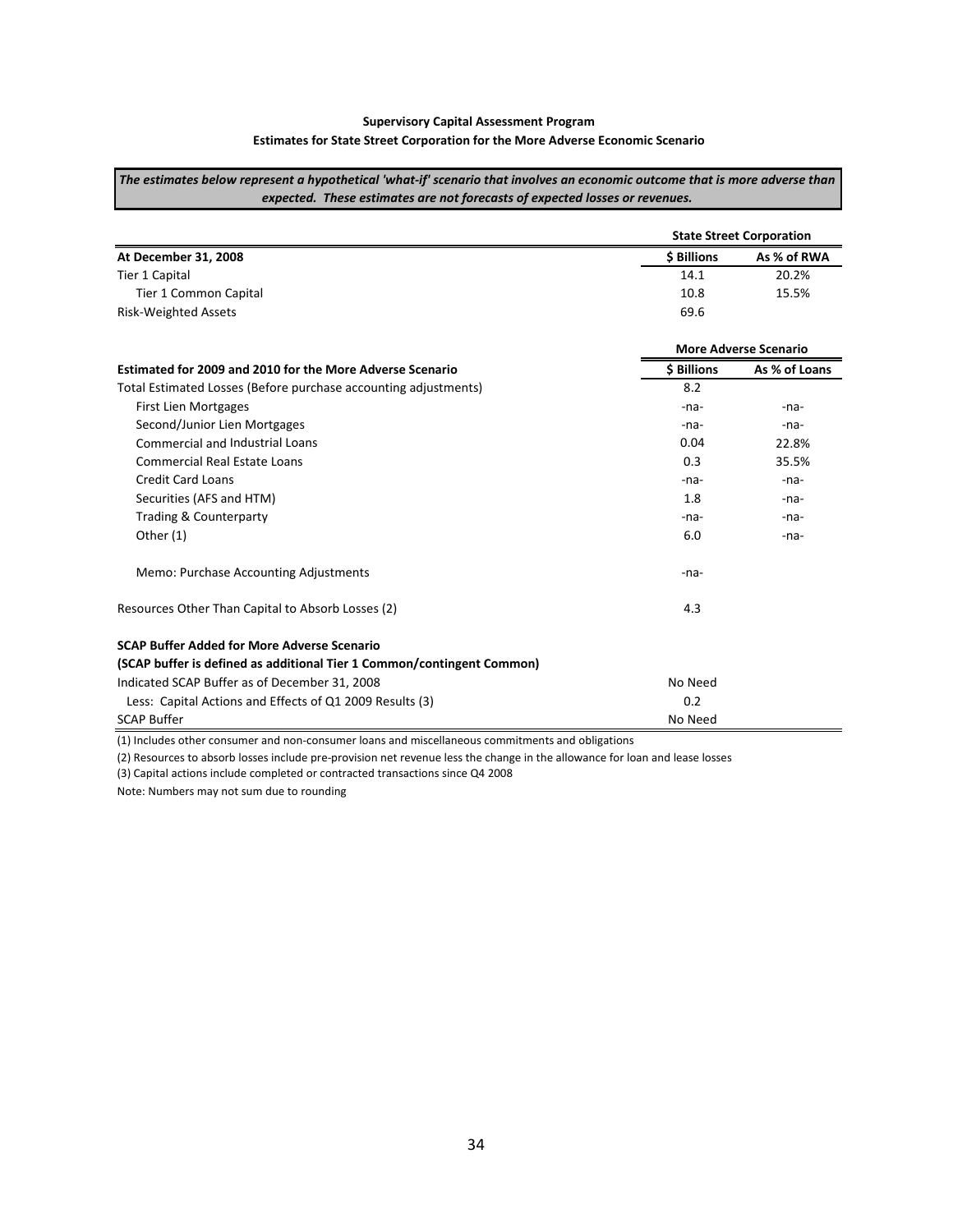#### **Supervisory Capital Assessment Program Estimates for SunTrust Banks, Inc. for the More Adverse Economic Scenario**

The estimates below represent a hypothetical 'what-if' scenario that involves an economic outcome that is more adverse than *expected. These estimates are not forecasts of expected losses or revenues.* 

|                                                                        |                              | SunTrust Banks, Inc. |
|------------------------------------------------------------------------|------------------------------|----------------------|
| At December 31, 2008                                                   | \$ Billions                  | As % of RWA          |
| Tier 1 Capital                                                         | 17.6                         | 10.9%                |
| Tier 1 Common Capital                                                  | 9.4                          | 5.8%                 |
| <b>Risk-Weighted Assets</b>                                            | 162.0                        |                      |
|                                                                        | <b>More Adverse Scenario</b> |                      |
| Estimated for 2009 and 2010 for the More Adverse Scenario              | \$ Billions                  | As % of Loans        |
| Total Estimated Losses (Before purchase accounting adjustments)        | 11.8                         |                      |
| <b>First Lien Mortgages</b>                                            | 2.2                          | 8.2%                 |
| Second/Junior Lien Mortgages                                           | 3.1                          | 13.7%                |
| <b>Commercial and Industrial Loans</b>                                 | 1.5                          | 5.2%                 |
| <b>Commercial Real Estate Loans</b>                                    | 2.8                          | 10.6%                |
| <b>Credit Card Loans</b>                                               | 0.1                          | 17.4%                |
| Securities (AFS and HTM)                                               | 0.02                         | $-na-$               |
| <b>Trading &amp; Counterparty</b>                                      | $-na-$                       | $-na-$               |
| Other (1)                                                              | 2.1                          | $-na$                |
| Memo: Purchase Accounting Adjustments                                  | -na-                         |                      |
| Resources Other Than Capital to Absorb Losses (2)                      | 4.7                          |                      |
| <b>SCAP Buffer Added for More Adverse Scenario</b>                     |                              |                      |
| (SCAP buffer is defined as additional Tier 1 Common/contingent Common) |                              |                      |
| Indicated SCAP Buffer as of December 31, 2008                          | 3.4                          |                      |
| Less: Capital Actions and Effects of Q1 2009 Results (3)               | 1.3                          |                      |
| <b>SCAP Buffer</b>                                                     | 2.2                          |                      |

(1) Includes other consumer and non‐consumer loans and miscellaneous commitments and obligations

(2) Resources to absorb losses include pre‐provision net revenue less the change in the allowance for loan and lease losses

(3) Capital actions include completed or contracted transactions since Q4 2008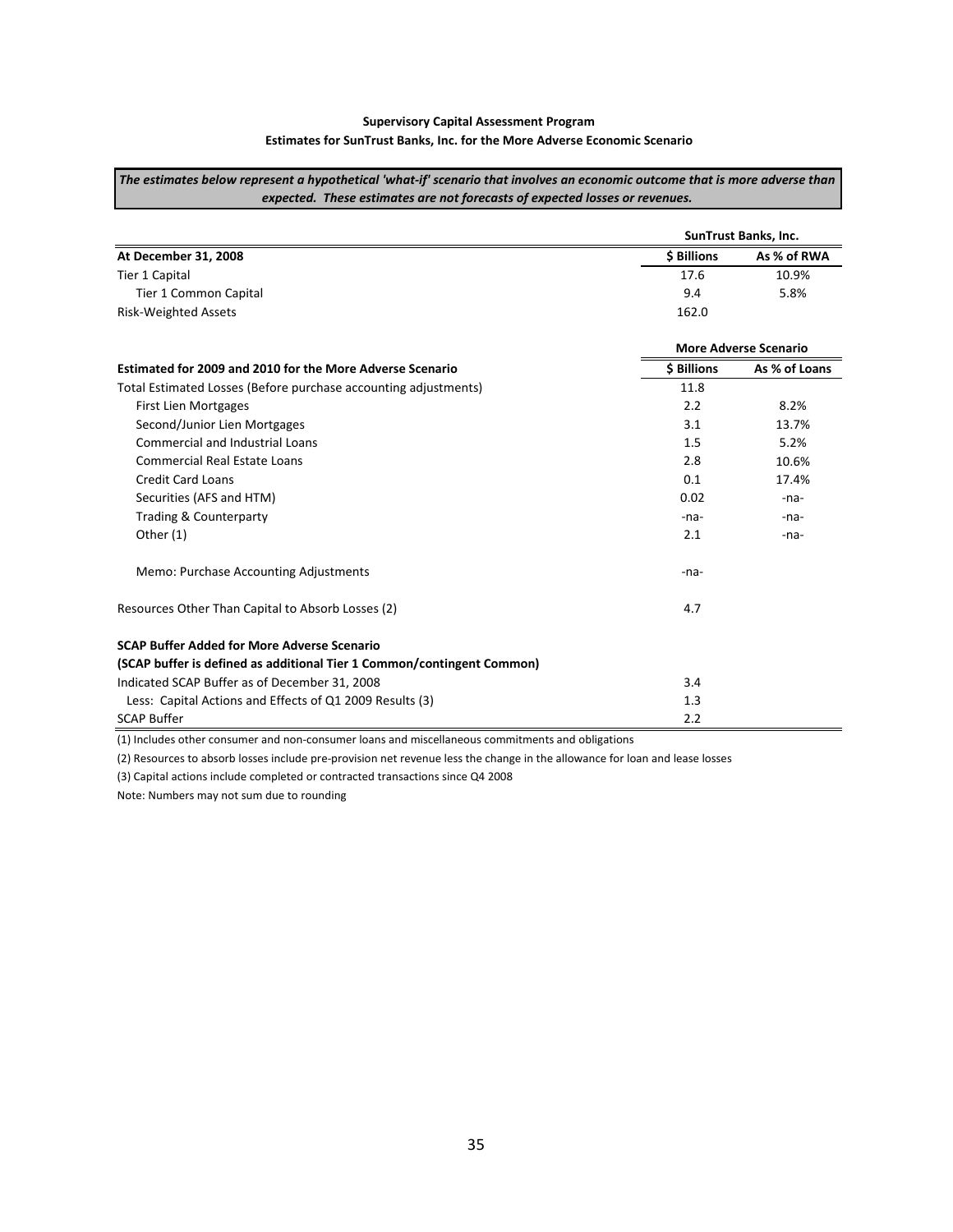#### **Supervisory Capital Assessment Program Estimates for U.S. Bancorp for the More Adverse Economic Scenario**

The estimates below represent a hypothetical 'what-if' scenario that involves an economic outcome that is more adverse than *expected. These estimates are not forecasts of expected losses or revenues.* 

|                                                                        | U.S. Bancorp                 |               |
|------------------------------------------------------------------------|------------------------------|---------------|
| At December 31, 2008                                                   | \$ Billions                  | As % of RWA   |
| Tier 1 Capital                                                         | 24.4                         | 10.6%         |
| Tier 1 Common Capital                                                  | 11.8                         | 5.1%          |
| <b>Risk-Weighted Assets</b>                                            | 230.6                        |               |
|                                                                        | <b>More Adverse Scenario</b> |               |
| Estimated for 2009 and 2010 for the More Adverse Scenario              | \$ Billions                  | As % of Loans |
| Total Estimated Losses (Before purchase accounting adjustments)        | 15.7                         |               |
| <b>First Lien Mortgages</b>                                            | 1.8                          | 5.7%          |
| Second/Junior Lien Mortgages                                           | 1.7                          | 8.8%          |
| <b>Commercial and Industrial Loans</b>                                 | 2.3                          | 5.4%          |
| <b>Commercial Real Estate Loans</b>                                    | 3.2                          | 10.2%         |
| <b>Credit Card Loans</b>                                               | 2.8                          | 20.3%         |
| Securities (AFS and HTM)                                               | 1.3                          | $-na-$        |
| <b>Trading &amp; Counterparty</b>                                      | -na-                         | -na-          |
| Other (1)                                                              | 2.8                          | $-na$         |
| Memo: Purchase Accounting Adjustments                                  | -na-                         |               |
| Resources Other Than Capital to Absorb Losses (2)                      | 13.7                         |               |
| <b>SCAP Buffer Added for More Adverse Scenario</b>                     |                              |               |
| (SCAP buffer is defined as additional Tier 1 Common/contingent Common) |                              |               |
| Indicated SCAP Buffer as of December 31, 2008                          | No Need                      |               |
| Less: Capital Actions and Effects of Q1 2009 Results (3)               | 0.3                          |               |
| <b>SCAP Buffer</b>                                                     | No Need                      |               |

(1) Includes other consumer and non‐consumer loans and miscellaneous commitments and obligations

(2) Resources to absorb losses include pre‐provision net revenue less the change in the allowance for loan and lease losses

(3) Capital actions include completed or contracted transactions since Q4 2008